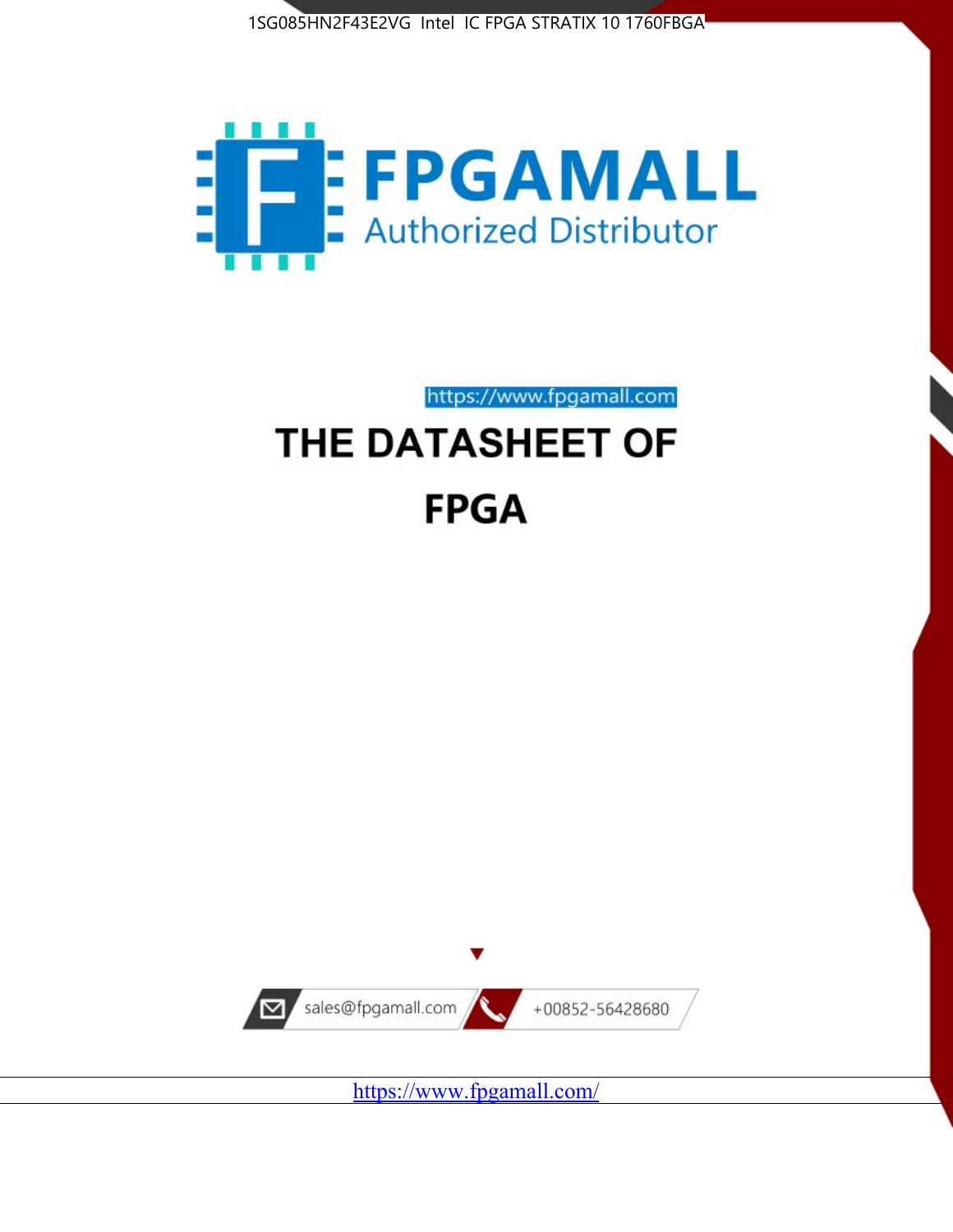

# **Intel® Stratix® 10 GX/SX Device Overview**



**S10-OVERVIEW | 2020.04.30** Latest document on the web: **[PDF](https://www.intel.com/content/dam/www/programmable/us/en/pdfs/literature/hb/stratix-10/s10-overview.pdf)** | **[HTML](https://www.intel.com/content/www/us/en/programmable/documentation/joc1442261161666.html)**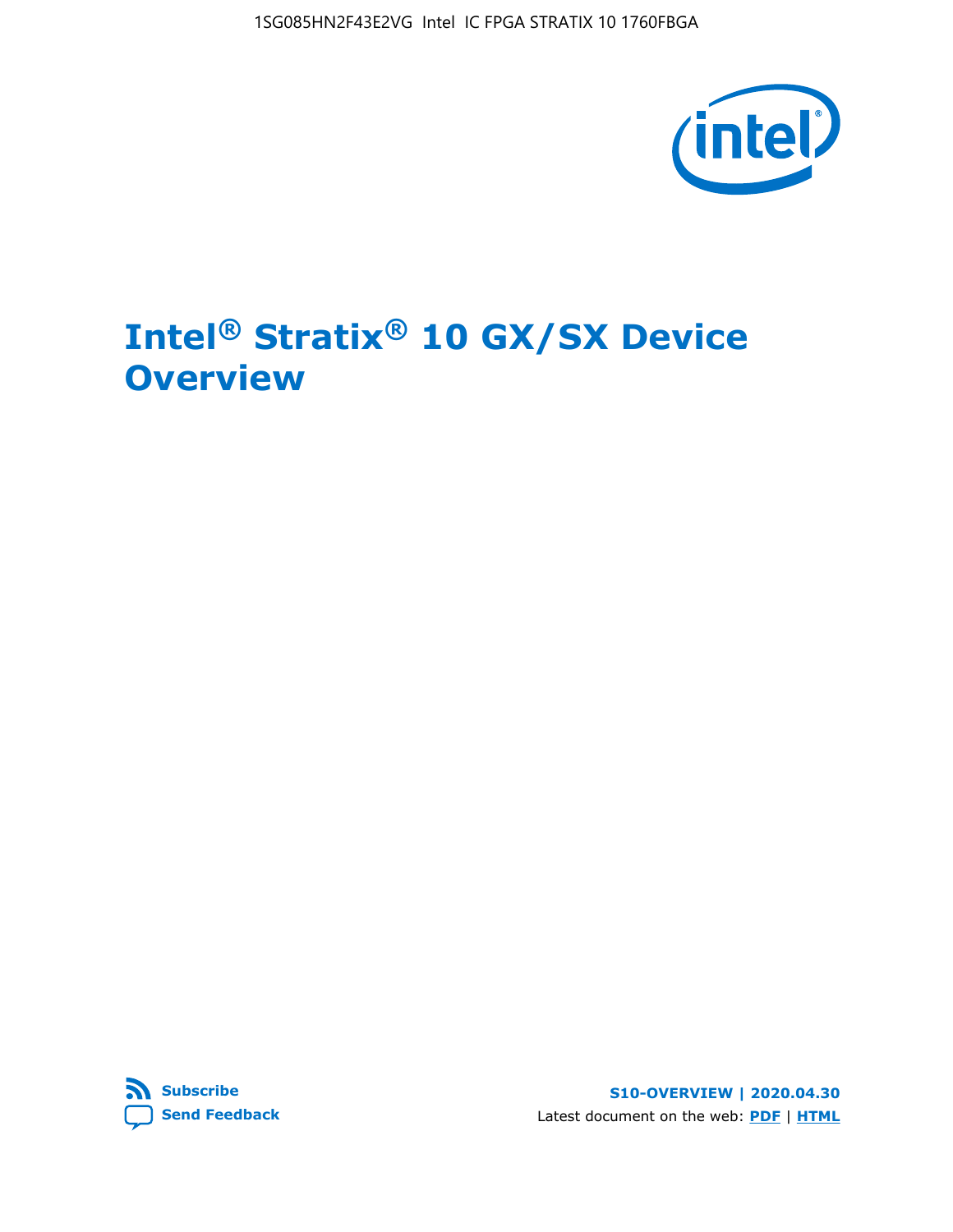

*Contents*

# **Contents**

| 1.26. Document Revision History for the Intel Stratix 10 GX/SX Device Overview36 |  |
|----------------------------------------------------------------------------------|--|

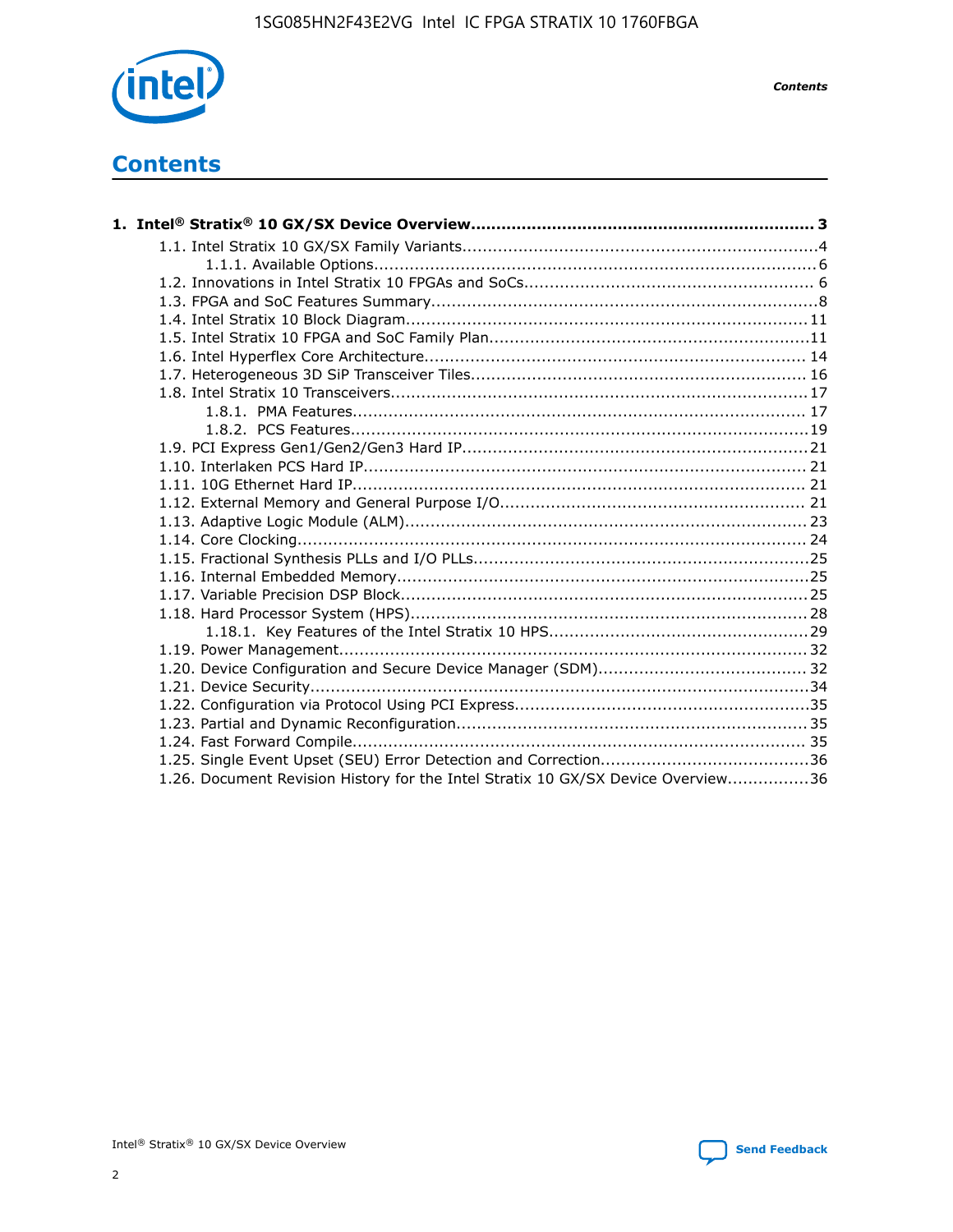**S10-OVERVIEW | 2020.04.30**

**[Send Feedback](mailto:FPGAtechdocfeedback@intel.com?subject=Feedback%20on%20Intel%20Stratix%2010%20GX/SX%20Device%20Overview%20(S10-OVERVIEW%202020.04.30)&body=We%20appreciate%20your%20feedback.%20In%20your%20comments,%20also%20specify%20the%20page%20number%20or%20paragraph.%20Thank%20you.)**



# **1. Intel® Stratix® 10 GX/SX Device Overview**

Intel's 14 nm Intel® Stratix® 10 GX FPGAs and SX SoCs deliver 2X the core performance and up to 70% lower power over previous generation high-performance FPGAs.

Featuring several groundbreaking innovations, including the all new Intel Hyperflex™ core architecture, this device family enables you to meet the demand for everincreasing bandwidth and processing performance in your most advanced applications, while meeting your power budget.

With an embedded hard processor system (HPS) based on a quad-core 64 bit Arm\* Cortex\*-A53, the Intel Stratix 10 SoC devices deliver power efficient, application-class processing and allow designers to extend hardware virtualization into the FPGA fabric. Intel Stratix 10 SoC devices demonstrate Intel's commitment to high-performance SoCs and extend Intel's leadership in programmable devices featuring an Arm-based processor system.

Important innovations in Intel Stratix 10 FPGAs and SoCs include:

- All new Intel Hyperflex core architecture delivering 2X the core performance compared to previous generation high-performance FPGAs
- Intel 14 nm tri-gate (FinFET) technology
- Heterogeneous 3D System-in-Package (SiP) technology
- Core fabric with up to 10.2 million logic elements (LEs)
- Up to 96 full duplex transceiver channels on heterogeneous 3D SiP transceiver tiles
- Transceiver data rates up to 28.3 Gbps chip-to-chip/module and backplane performance
- M20K (20 Kb) internal SRAM memory blocks
- Fractional synthesis and ultra-low jitter LC tank based transmit phase locked loops (PLLs)
- Hard PCI Express<sup>®</sup> Gen3 x16 intellectual property (IP) blocks
- Hard 10GBASE-KR/40GBASE-KR4 Forward Error Correction (FEC) in every transceiver channel
- Hard memory controllers and PHY supporting DDR4 rates up to 2666 Mbps per pin
- Hard fixed-point and IEEE 754 compliant hard floating-point variable precision digital signal processing (DSP) blocks with up to 10 TFLOP compute performance with a power efficiency of 80 GFLOP per Watt
- Quad-core 64 bit Arm Cortex-A53 embedded processor running up to 1.5 GHz in SoC family variants
- Programmable clock tree synthesis for flexible, low power, low skew clock trees

Intel Corporation. All rights reserved. Agilex, Altera, Arria, Cyclone, Enpirion, Intel, the Intel logo, MAX, Nios, Quartus and Stratix words and logos are trademarks of Intel Corporation or its subsidiaries in the U.S. and/or other countries. Intel warrants performance of its FPGA and semiconductor products to current specifications in accordance with Intel's standard warranty, but reserves the right to make changes to any products and services at any time without notice. Intel assumes no responsibility or liability arising out of the application or use of any information, product, or service described herein except as expressly agreed to in writing by Intel. Intel customers are advised to obtain the latest version of device specifications before relying on any published information and before placing orders for products or services. \*Other names and brands may be claimed as the property of others.

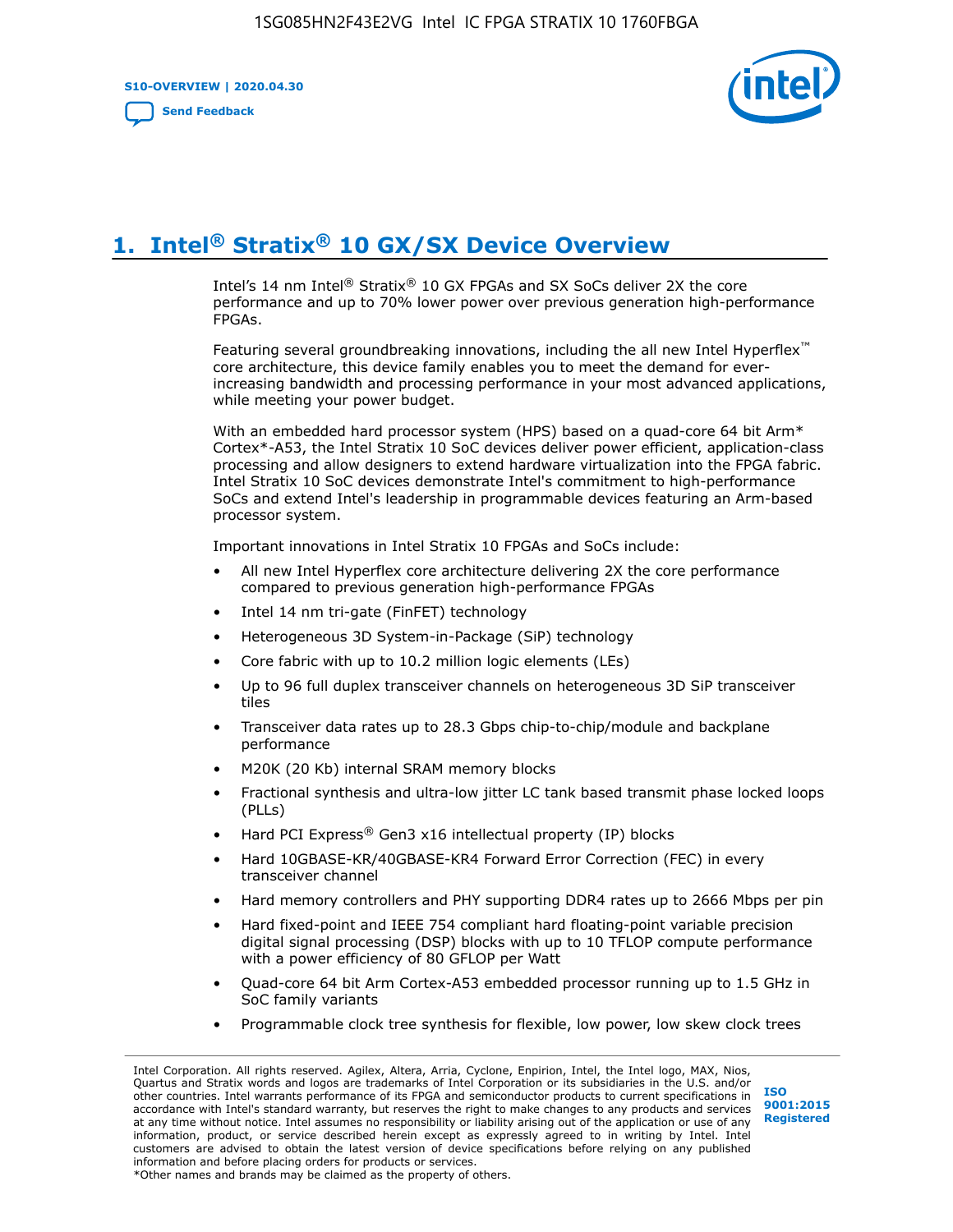

- Dedicated secure device manager (SDM) for:
	- Enhanced device configuration and security
	- AES-256, SHA-256/384 and ECDSA-256/384 encrypt/decrypt accelerators and authentication
	- Multi-factor authentication
	- Physically Unclonable Function (PUF) service and software programmable device configuration capability
- Comprehensive set of advanced power saving features delivering up to 70% lower power compared to previous generation high-performance FPGAs
- Non-destructive register state readback and writeback, to support ASIC prototyping and other applications

With these capabilities, Intel Stratix 10 FPGAs and SoCs are ideally suited for the most demanding applications in diverse markets such as:

- **Compute and Storage**—for custom servers, cloud computing and datacenter acceleration
- **Networking**—for Terabit, 400G and multi-100G bridging, aggregation, packet processing and traffic management
- **Optical Transport Networks**—for OTU4, 2xOTU4, 4xOTU4
- **Broadcast**—for high-end studio distribution, head end encoding/decoding, edge quadrature amplitude modulation (QAM)
- **Military**—for radar, electronic warfare, and secure communications
- **Medical**—for diagnostic scanners and diagnostic imaging
- **Test and Measurement**—for protocol and application testers
- **Wireless**—for next-generation 5G networks
- **ASIC Prototyping**—for designs that require the largest FPGA fabric with the highest I/O count

## **1.1. Intel Stratix 10 GX/SX Family Variants**

Intel Stratix 10 devices are available in FPGA (GX) and SoC (SX) variants.

- **Intel Stratix 10 GX** devices deliver up to 1 GHz core fabric performance and contain up to 10.2 million LEs in the fabric. They also feature up to 96 general purpose transceivers on separate transceiver tiles, and 2666 Mbps DDR4 external memory interface performance. The transceivers are capable of up to 28.3 Gbps short reach and across the backplane. These devices are optimized for FPGA applications that require the highest transceiver bandwidth and core fabric performance, with the power efficiency of Intel's 14 nm tri-gate process technology.
- **Intel Stratix 10 SX** devices have a feature set that is identical to Intel Stratix 10 GX devices, with the addition of an embedded quad-core 64 bit Arm Cortex A53 hard processor system.

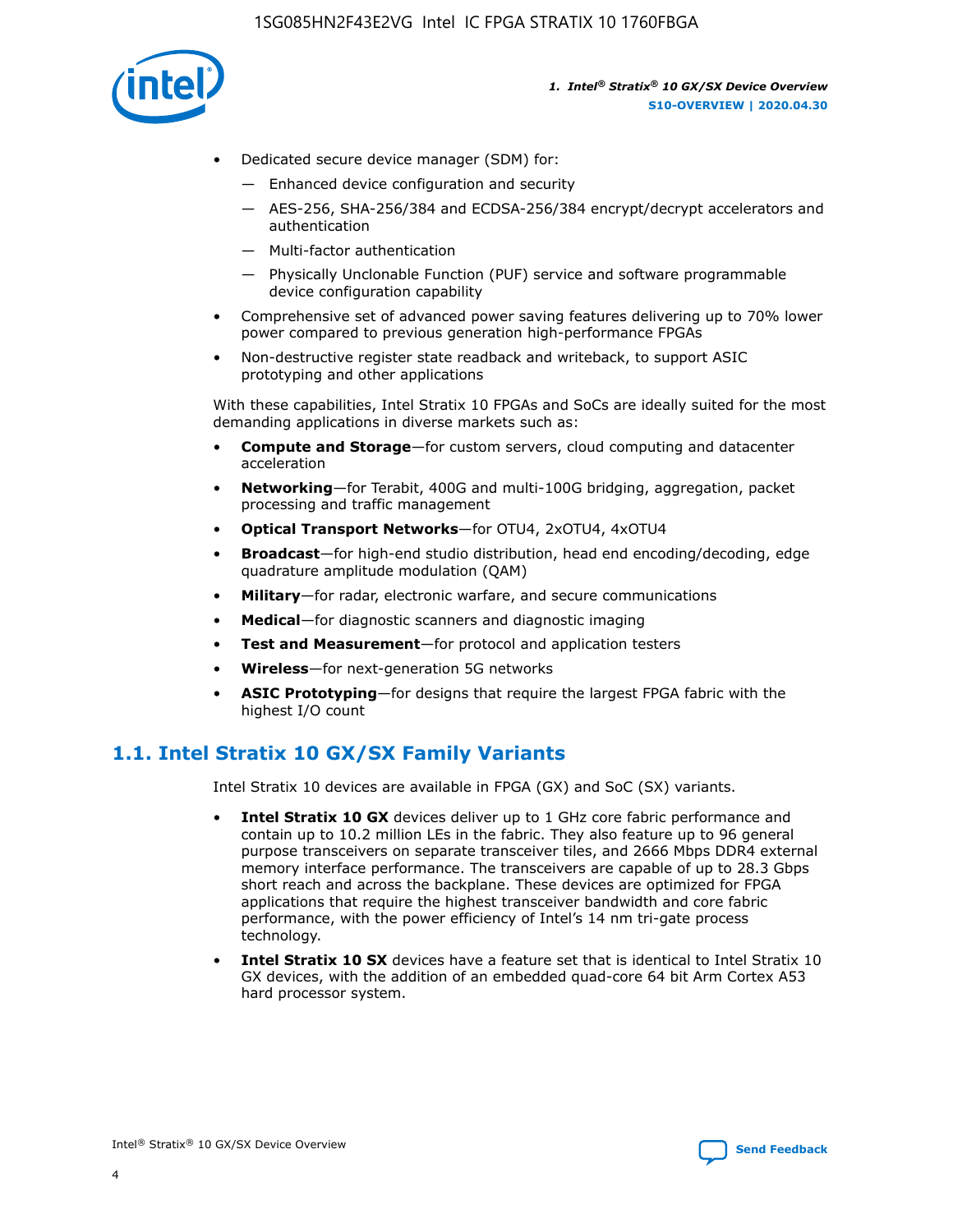

Common to all Intel Stratix 10 family variants is a high-performance fabric based on the new Intel Hyperflex core architecture that includes additional Hyper-Registers throughout the interconnect routing and at the inputs of all functional blocks. The core fabric also contains an enhanced logic array utilizing Intel's adaptive logic module (ALM) and a rich set of high performance building blocks including:

- M20K (20 Kb) embedded memory blocks
- Variable precision DSP blocks with hard IEEE 754 compliant floating-point units
- Fractional synthesis and integer PLLs
- Hard memory controllers and PHY for external memory interfaces
- General purpose IO cells

To clock these building blocks, Intel Stratix 10 devices use programmable clock tree synthesis, which uses dedicated clock tree routing to synthesize only those branches of the clock trees required for the application. All devices support in-system, finegrained partial reconfiguration of the logic array, allowing logic to be added and subtracted from the system while it is operating.

All family variants also contain high speed serial transceivers, containing both the physical medium attachment (PMA) and the physical coding sublayer (PCS), which can be used to implement a variety of industry standard and proprietary protocols. In addition to the hard PCS, Intel Stratix 10 devices contain multiple instantiations of PCI Express hard IP that supports Gen1/Gen2/Gen3 rates in x1/x2/x4/x8/x16 lane configurations, and hard 10GBASE-KR/40GBASE-KR4 FEC for every transceiver. The hard PCS, FEC, and PCI Express IP free up valuable core logic resources, save power, and increase your productivity.

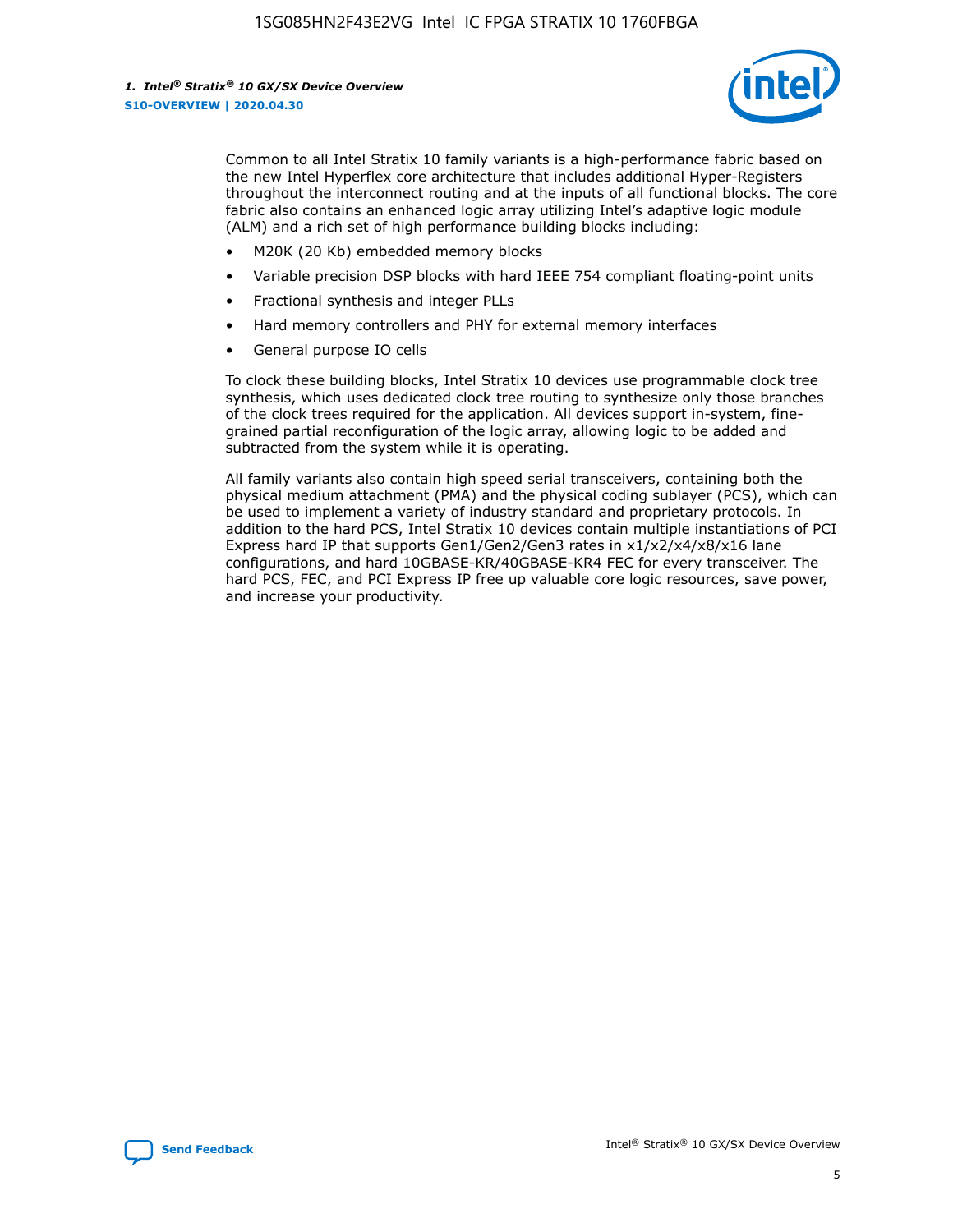

## **1.1.1. Available Options**

#### **Figure 1. Sample Ordering Code and Available Options for Intel Stratix 10 Devices**



#### **Related Information**

[My Intel Support](https://www.intel.com/content/www/us/en/programmable/my-intel/mal-home.html)

## **1.2. Innovations in Intel Stratix 10 FPGAs and SoCs**

Intel Stratix 10 FPGAs and SoCs deliver many significant improvements over the previous generation high-performance Stratix V FPGAs.

#### **Table 1. Key Features of Intel Stratix 10 Devices Compared to Stratix V Devices**

| <b>Feature</b>            | <b>Stratix V FPGAs</b>                                           | <b>Intel Stratix 10 FPGAs and SoCs</b>                                        |
|---------------------------|------------------------------------------------------------------|-------------------------------------------------------------------------------|
| <b>Process technology</b> | 28 nm TSMC (planar<br>transistor)                                | 14 nm Intel tri-gate (FinFET)                                                 |
| Hard processor core       | None                                                             | Quad-core 64 bit Arm Cortex-A53<br>(SoC only)                                 |
| Core architecture         | Conventional core architecture<br>with conventional interconnect | Intel Hyperflex core architecture with<br>Hyper-Registers in the interconnect |
|                           |                                                                  | continued                                                                     |

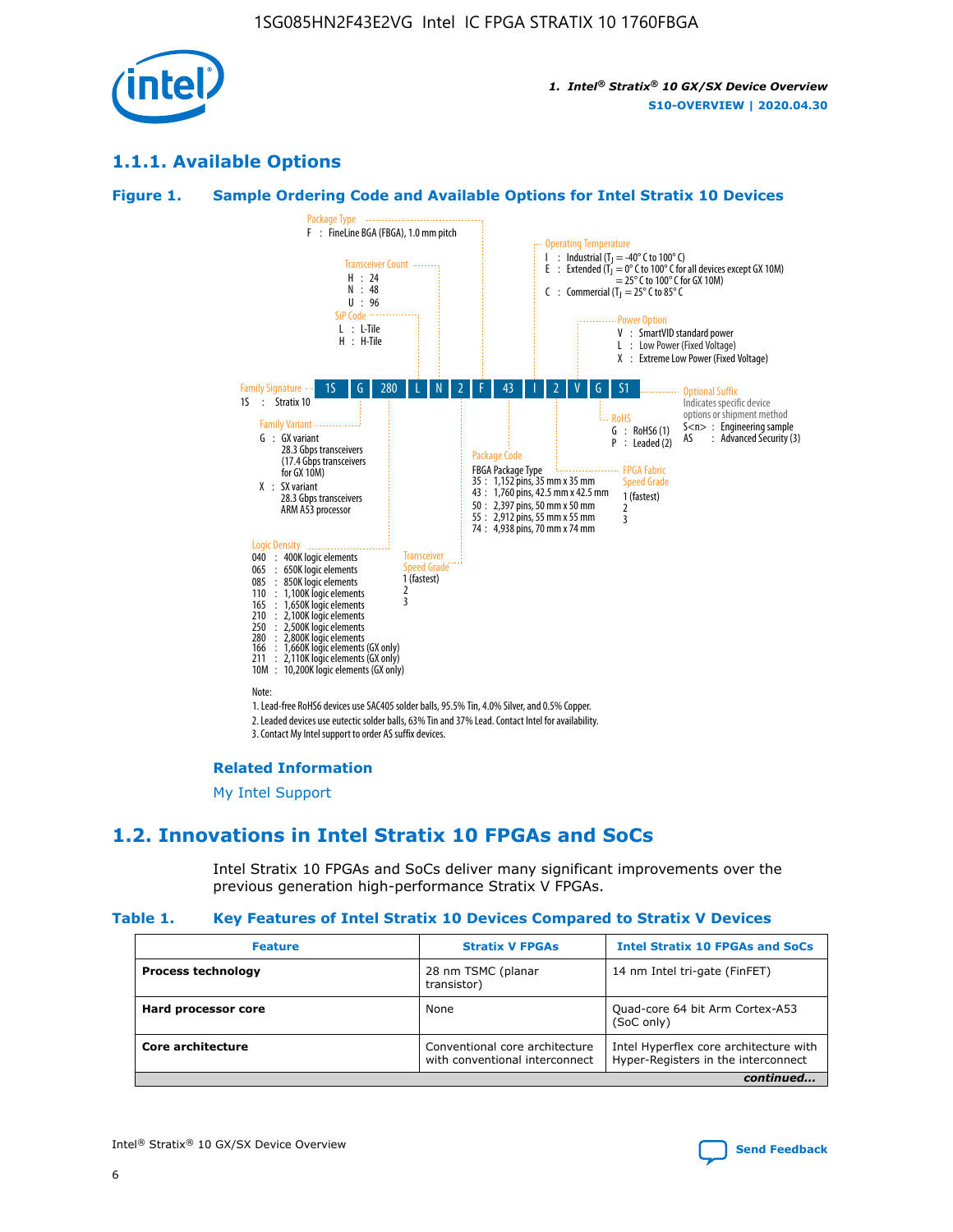

| <b>Feature</b>                                   | <b>Stratix V FPGAs</b>                                                              | <b>Intel Stratix 10 FPGAs and SoCs</b>                                                                                                       |
|--------------------------------------------------|-------------------------------------------------------------------------------------|----------------------------------------------------------------------------------------------------------------------------------------------|
| Core performance                                 | 500 MHz                                                                             | 1 GHz                                                                                                                                        |
| <b>Power dissipation</b>                         | 1x                                                                                  | As low as $0.3x$                                                                                                                             |
| Logic density                                    | 952 KLE                                                                             | 10,200 KLE                                                                                                                                   |
| <b>Embedded memory (M20K)</b>                    | 52 Mbits                                                                            | 253 Mbits                                                                                                                                    |
| 18x19 multipliers                                | 3,926                                                                               | 11,520                                                                                                                                       |
|                                                  | Note: Multiplier is 18x18 in<br>Stratix V devices.                                  | Note: Multiplier is 18x19 in Intel<br>Stratix 10 devices.                                                                                    |
| <b>Floating point DSP capability</b>             | Up to 1 TFLOP, requires soft<br>floating point adder and<br>multiplier              | Up to 10 TFLOP, hard IEEE 754<br>compliant single precision floating<br>point adder and multiplier                                           |
| <b>Maximum transceivers</b>                      | 66                                                                                  | 96                                                                                                                                           |
| Maximum transceiver data rate (chip-to-<br>chip) | 28.05 Gbps                                                                          | 26.6 Gbps L-Tile<br>28.3 Gbps H-Tile                                                                                                         |
| Maximum transceiver data rate (backplane)        | 12.5 Gbps                                                                           | 12.5 Gbps L-Tile<br>28.3 Gbps H-Tile                                                                                                         |
| Hard memory controller                           | None                                                                                | DDR4 @ 1333 MHz/2666 Mbps<br>DDR3 @ 1067 MHz/2133 Mbps                                                                                       |
| <b>Hard protocol IP</b>                          | PCIe* Gen3 x8 (up to 4<br>instances)                                                | PCIe Gen3 x16 (up to 4 instances)<br>SR-IOV (4 physical functions / 2k<br>virtual functions) on H-Tile devices<br>10GBASE-KR/40GBASE-KR4 FEC |
| <b>Core clocking and PLLs</b>                    | Global, quadrant and regional<br>clocks supported by fractional-<br>synthesis fPLLs | Programmable clock tree synthesis<br>supported by fractional synthesis<br>fPLLs and integer IO PLLs                                          |
| Register state readback and writeback            | Not available                                                                       | Non-destructive register state<br>readback and writeback for ASIC<br>prototyping and other applications                                      |

These innovations result in the following improvements:

- **Improved Core Logic Performance**: The Intel Hyperflex core architecture combined with 14 nm Intel tri-gate technology allows Intel Stratix 10 devices to achieve 2X the core performance compared to the previous generation
- **Lower Power**: Intel Stratix 10 devices use up to 70% lower power compared to the previous generation, enabled by 14 nm Intel tri-gate technology, the Intel Hyperflex core architecture, and optional power saving features built into the architecture
- **Higher Density**: Intel Stratix 10 devices offer three times the level of integration, with up to 10.2 million logic elements (LEs), over 253 Mbits of embedded memory blocks (M20K), and 11,520 18x19 multipliers
- **Embedded Processing**: Intel Stratix 10 SoCs feature a Quad-Core 64 bit Arm Cortex-A53 processor optimized for power efficiency and software compatible with previous generation Arria® and Cyclone® SoC devices
- **Improved Transceiver Performance**: With up to 96 transceiver channels implemented in heterogeneous 3D SiP transceiver tiles, Intel Stratix 10 GX and SX devices support data rates up to 28.3 Gbps chip-to-chip and 28.3 Gbps across the backplane with signal conditioning circuits capable of equalizing over 30 dB of system loss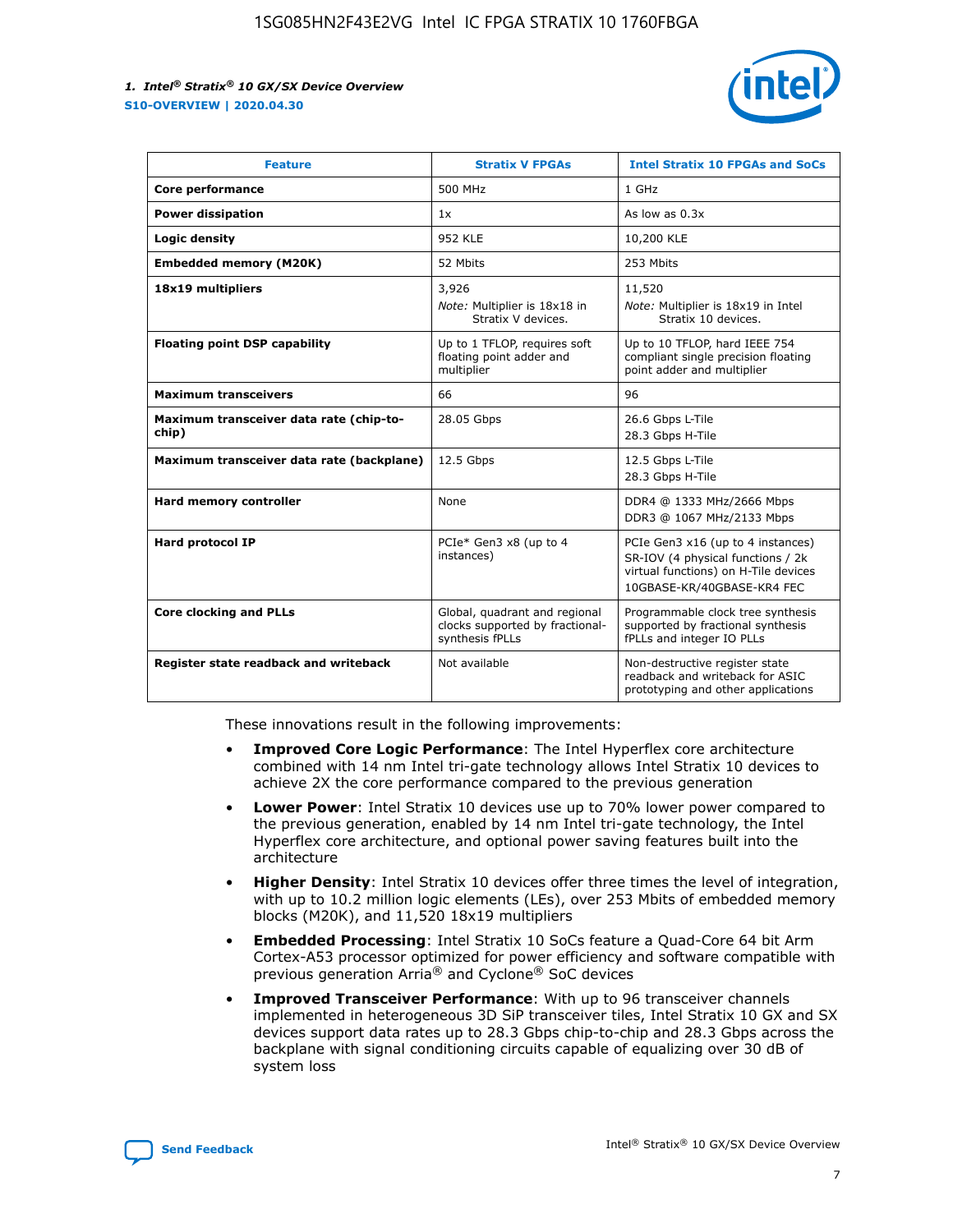

- **Improved DSP Performance**: The variable precision DSP block in Intel Stratix 10 devices features hard fixed and floating point capability, with up to 10 TFLOP IEEE754 single-precision floating point performance
- **Additional Hard IP**: Intel Stratix 10 devices include many more hard IP blocks than previous generation devices, with a hard memory controller included in each bank of 48 general purpose IOs, a hard PCIe Gen3 x16 full protocol stack in each transceiver tile, and a hard 10GBASE-KR/40GBASE-KR4 FEC in every transceiver channel
- **Enhanced Core Clocking**: Intel Stratix 10 devices feature programmable clock tree synthesis; clock trees are only synthesized where needed, increasing the flexibility and reducing the power dissipation of the clocking solution
- **Additional Core PLLs**: The core fabric in Intel Stratix 10 devices is supported by both integer IO PLLs and fractional synthesis fPLLs, resulting in a greater total number of PLLs available than the previous generation

## **1.3. FPGA and SoC Features Summary**

## **Table 2. Intel Stratix 10 FPGA and SoC Common Device Features**

| <b>Feature</b>                   | <b>Description</b>                                                                                                                                                                                                                                                                                                                                                                                                                                                                                                                                                                                                                                                                                                         |
|----------------------------------|----------------------------------------------------------------------------------------------------------------------------------------------------------------------------------------------------------------------------------------------------------------------------------------------------------------------------------------------------------------------------------------------------------------------------------------------------------------------------------------------------------------------------------------------------------------------------------------------------------------------------------------------------------------------------------------------------------------------------|
| Technology                       | 14 nm Intel tri-gate (FinFET) process technology<br>$\bullet$<br>SmartVID controlled core voltage, standard power devices<br>0.85-V fixed core voltage, low static power devices available<br>$\bullet$                                                                                                                                                                                                                                                                                                                                                                                                                                                                                                                    |
| Low power serial<br>transceivers | Up to 96 total transceivers available<br>$\bullet$<br>Continuous operating range of 1 Gbps to 28.3 Gbps for Intel Stratix 10 GX/SX devices<br>Backplane support up to 28.3 Gbps for Intel Stratix 10 GX/SX devices<br>$\bullet$<br>Extended range down to 125 Mbps with oversampling<br>ATX transmit PLLs with user-configurable fractional synthesis capability<br>$\bullet$<br>• XFP, SFP+, QSFP/QSFP28, CFP/CFP2/CFP4 optical module support<br>• Adaptive linear and decision feedback equalization<br>Transmit pre-emphasis and de-emphasis<br>Dynamic partial reconfiguration of individual transceiver channels<br>$\bullet$<br>On-chip instrumentation (Eye Viewer non-intrusive data eye monitoring)<br>$\bullet$ |
| General purpose I/Os             | Up to 2,304 total GPIO available<br>$\bullet$<br>1.6 Gbps LVDS-every pair can be configured as an input or output<br>$\bullet$<br>1333 MHz/2666 Mbps DDR4 external memory interface<br>1067 MHz/2133 Mbps DDR3 external memory interface<br>• 1.2 V to 3.3 $V^{(1)}$ single-ended LVCMOS/LVTTL interfacing<br>On-chip termination (OCT)<br>$\bullet$                                                                                                                                                                                                                                                                                                                                                                       |
| Embedded hard IP                 | PCIe Gen1/Gen2/Gen3 complete protocol stack, x1/x2/x4/x8/x16 end point and root<br>$\bullet$<br>port<br>DDR4/DDR3 hard memory controller (RLDRAM3/QDR II+/QDR IV using soft memory<br>controller)<br>• Multiple hard IP instantiations in each device<br>• Single Root I/O Virtualization (SR-IOV)                                                                                                                                                                                                                                                                                                                                                                                                                         |
| Transceiver hard IP              | 10GBASE-KR/40GBASE-KR4 Forward Error Correction (FEC)<br>$\bullet$<br>10G Ethernet PCS<br>$\bullet$<br>PCI Express PIPE interface<br>$\bullet$<br>continued                                                                                                                                                                                                                                                                                                                                                                                                                                                                                                                                                                |

<sup>(1)</sup> Available in some configurations only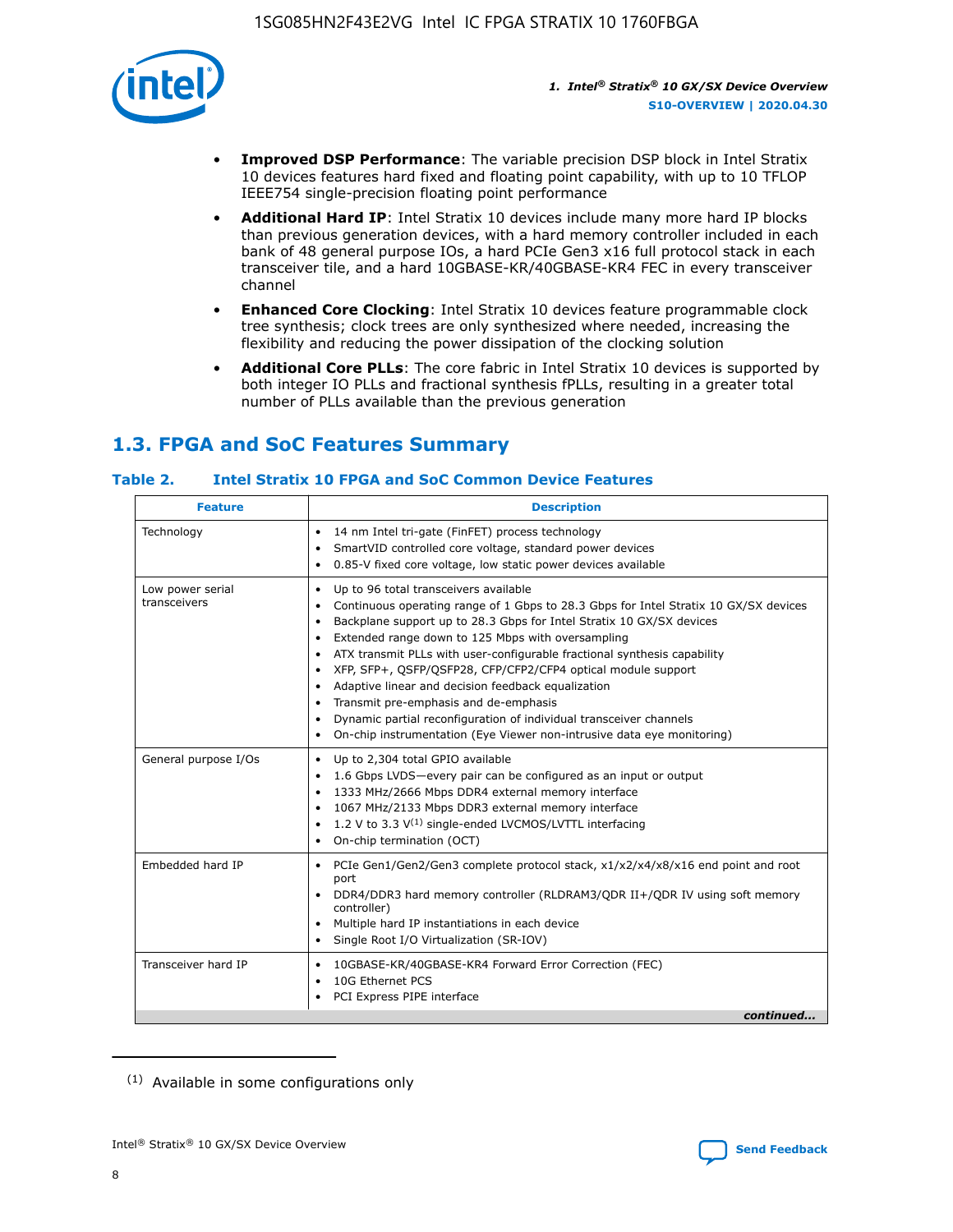

| <b>Feature</b>                   | <b>Description</b>                                                                                                                                                                                                                                                                                                                                                                                                                                                    |  |  |  |
|----------------------------------|-----------------------------------------------------------------------------------------------------------------------------------------------------------------------------------------------------------------------------------------------------------------------------------------------------------------------------------------------------------------------------------------------------------------------------------------------------------------------|--|--|--|
|                                  | Interlaken PCS<br>$\bullet$<br>Gigabit Ethernet PCS<br>$\bullet$<br>Deterministic latency support for Common Public Radio Interface (CPRI) PCS<br>$\bullet$<br>Fast lock-time support for Gigabit Passive Optical Networking (GPON) PCS<br>$\bullet$<br>8B/10B, 64B/66B, 64B/67B encoders and decoders<br>$\bullet$<br>Custom mode support for proprietary protocols<br>$\bullet$                                                                                     |  |  |  |
| Power management                 | SmartVID controlled core voltage, standard power devices<br>$\bullet$<br>0.85-V fixed core voltage, low static power devices available<br>$\bullet$<br>Intel Quartus <sup>®</sup> Prime Pro Edition integrated power analysis<br>$\bullet$                                                                                                                                                                                                                            |  |  |  |
| High performance core fabric     | Intel Hyperflex core architecture with Hyper-Registers throughout the interconnect<br>$\bullet$<br>routing and at the inputs of all functional blocks<br>Enhanced adaptive logic module (ALM)<br>$\bullet$<br>Improved multi-track routing architecture reduces congestion and improves compile<br>times<br>Hierarchical core clocking architecture with programmable clock tree synthesis<br>Fine-grained partial reconfiguration                                    |  |  |  |
| Internal memory blocks           | M20K-20 Kb with hard ECC support<br>٠<br>MLAB-640 bit distributed LUTRAM<br>$\bullet$                                                                                                                                                                                                                                                                                                                                                                                 |  |  |  |
| Variable precision DSP<br>blocks | IEEE 754-compliant hard single-precision floating point capability<br>$\bullet$<br>Supports signal processing with precision ranging from 18x19 up to 54x54<br>$\bullet$<br>Native 27x27 and 18x19 multiply modes<br>$\bullet$<br>64 bit accumulator and cascade for systolic FIRs<br>Internal coefficient memory banks<br>Pre-adder/subtractor improves efficiency<br>$\bullet$<br>Additional pipeline register increases performance and reduces power<br>$\bullet$ |  |  |  |
| Phase locked loops (PLL)         | Fractional synthesis PLLs (fPLL) support both fractional and integer modes<br>$\bullet$<br>Fractional mode with third-order delta-sigma modulation<br>Precision frequency synthesis<br>$\bullet$<br>Integer PLLs adjacent to general purpose I/Os, support external memory, and LVDS<br>$\bullet$<br>interfaces, clock delay compensation, zero delay buffering                                                                                                       |  |  |  |
| Core clock networks              | 1 GHz fabric clocking<br>$\bullet$<br>667 MHz external memory interface clocking, supports 2666 Mbps DDR4 interface<br>$\bullet$<br>800 MHz LVDS interface clocking, supports 1600 Mbps LVDS interface<br>$\bullet$<br>Programmable clock tree synthesis, backwards compatible with global, regional and<br>$\bullet$<br>peripheral clock networks<br>Clocks only synthesized where needed, to minimize dynamic power<br>continued                                    |  |  |  |

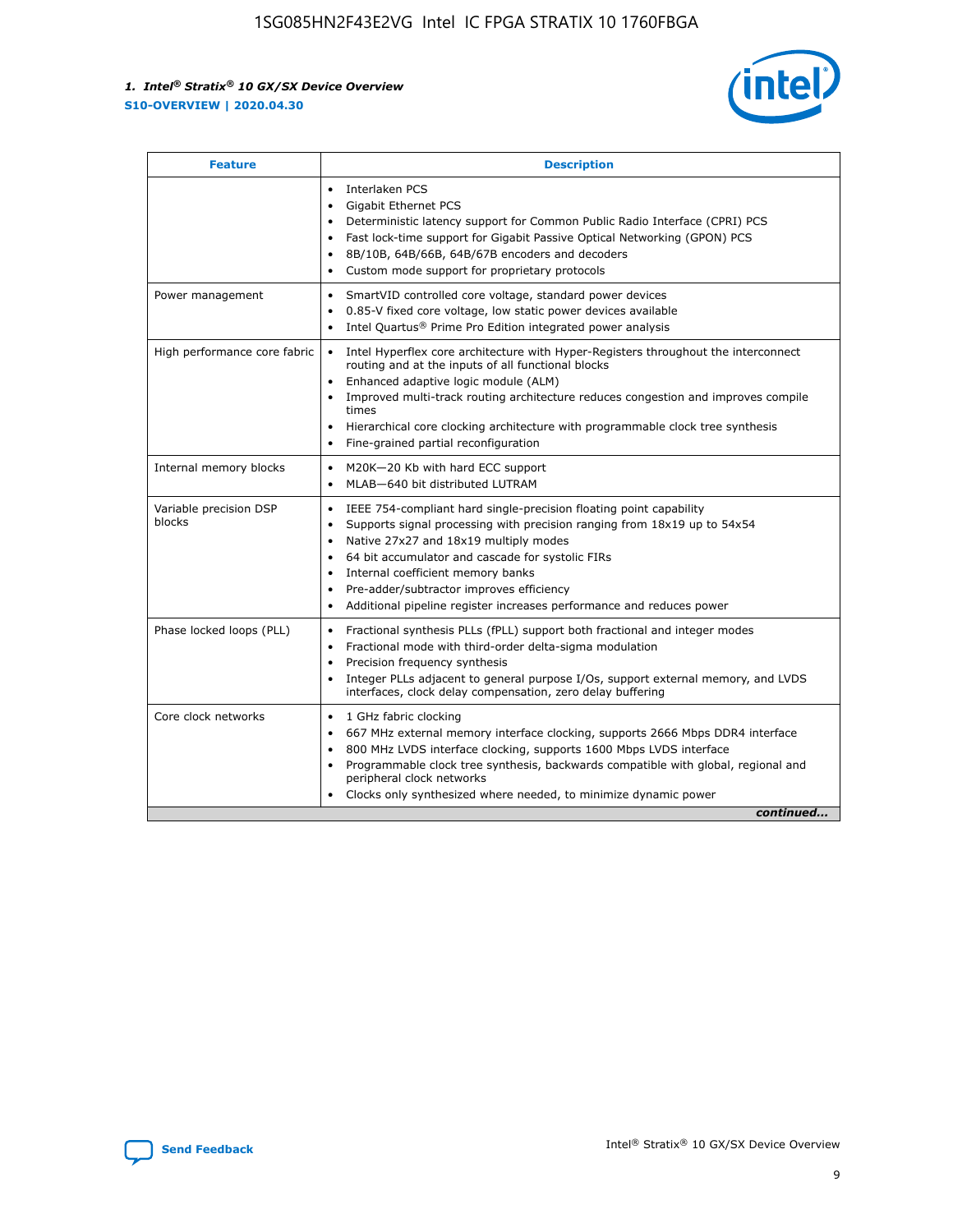

| <b>Feature</b>     | <b>Description</b>                                                                                                                                                                                                                                                                                                                                                                                                                                                                                                                                      |
|--------------------|---------------------------------------------------------------------------------------------------------------------------------------------------------------------------------------------------------------------------------------------------------------------------------------------------------------------------------------------------------------------------------------------------------------------------------------------------------------------------------------------------------------------------------------------------------|
| Configuration      | Dedicated Secure Device Manager<br>٠<br>Software programmable device configuration<br>٠<br>Serial and parallel flash interface<br>$\bullet$<br>Configuration via protocol (CvP) using PCI Express Gen1/Gen2/Gen3<br>٠<br>Fine-grained partial reconfiguration of core fabric<br>$\bullet$<br>Dynamic reconfiguration of transceivers and PLLs<br>$\bullet$<br>Comprehensive set of security features including AES-256, SHA-256/384, and<br>ECDSA-256/384 accelerators, and multi-factor authentication<br>Physically Unclonable Function (PUF) service |
| Packaging          | Intel Embedded Multi-die Interconnect Bridge (EMIB) packaging technology<br>$\bullet$<br>Multiple devices with identical package footprints allows seamless migration across<br>$\bullet$<br>different device densities<br>1.0 mm ball-pitch FBGA packaging<br>$\bullet$<br>Lead and lead-free package options                                                                                                                                                                                                                                          |
| Software and tools | Intel Quartus Prime Pro Edition design suite with new compiler and Hyper-Aware design<br>flow<br>Fast Forward compiler to allow Intel Hyperflex architecture performance exploration<br>$\bullet$<br>Transceiver toolkit<br>$\bullet$<br>Platform designer integration tool<br>$\bullet$<br>DSP Builder advanced blockset<br>OpenCL™ support<br>SoC Embedded Design Suite (EDS)                                                                                                                                                                         |

## **Table 3. Intel Stratix 10 SoC Specific Device Features**

| <b>Hard Processor</b> | Multi-processor unit (MPU) core                 |                                                                                                                                                                                                                                                                    |  |  |
|-----------------------|-------------------------------------------------|--------------------------------------------------------------------------------------------------------------------------------------------------------------------------------------------------------------------------------------------------------------------|--|--|
| System                |                                                 | Quad-core Arm Cortex-A53 MPCore processor with Arm<br>$\bullet$<br>CoreSight* debug and trace technology<br>Scalar floating-point unit supporting single and double<br>$\bullet$<br>precision<br>Arm Neon* media processing engine for each processor<br>$\bullet$ |  |  |
|                       | <b>System Controllers</b>                       | System Memory Management Unit (SMMU)<br>٠<br>Cache Coherency Unit (CCU)<br>$\bullet$                                                                                                                                                                               |  |  |
|                       | Layer 1 Cache                                   | 32 KB L1 instruction cache with parity<br>$\bullet$<br>32 KB L1 data cache with ECC<br>$\bullet$                                                                                                                                                                   |  |  |
|                       | Layer 2 Cache                                   | 1 MB Shared L2 Cache with ECC<br>$\bullet$                                                                                                                                                                                                                         |  |  |
|                       | On-Chip Memory                                  | 256 KB On-Chip RAM<br>٠                                                                                                                                                                                                                                            |  |  |
|                       | Direct memory access (DMA) controller           | • 8-Channel DMA                                                                                                                                                                                                                                                    |  |  |
|                       | Ethernet media access controller<br>(EMAC)      | Three 10/100/1000 EMAC with integrated DMA<br>$\bullet$                                                                                                                                                                                                            |  |  |
|                       | USB On-The-Go controller (OTG)                  | 2 USB OTG with integrated DMA<br>٠                                                                                                                                                                                                                                 |  |  |
|                       | <b>UART</b> controller                          | 2 UART 16550 compatible<br>٠                                                                                                                                                                                                                                       |  |  |
|                       | Serial Peripheral Interface (SPI)<br>controller | $\bullet$ 4 SPI                                                                                                                                                                                                                                                    |  |  |
|                       | $I2C$ controller                                | 5 I <sup>2</sup> C controllers<br>$\bullet$                                                                                                                                                                                                                        |  |  |
|                       | SD/SDIO/MMC controller                          | 1 eMMC version 4.5 with DMA and CE-ATA support<br>٠<br>SD, including eSD, version 3.0<br>$\bullet$<br>SDIO, including eSDIO, version 3.0<br>CE-ATA - version 1.1<br>continued                                                                                      |  |  |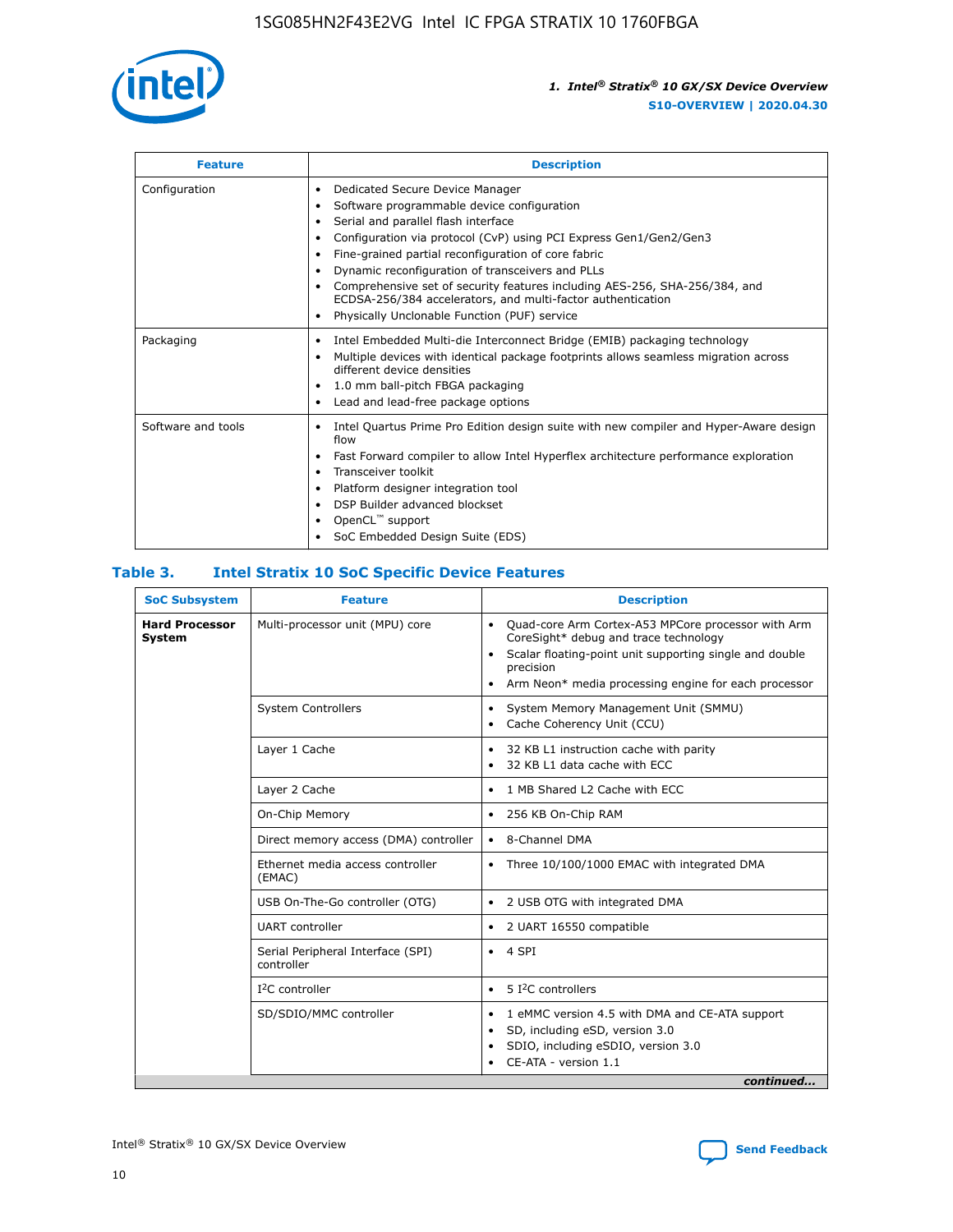

| <b>SoC Subsystem</b>                   | <b>Feature</b>             | <b>Description</b>                                                                               |  |  |
|----------------------------------------|----------------------------|--------------------------------------------------------------------------------------------------|--|--|
|                                        | NAND flash controller      | 1 ONFI 1.0, 8- and 16-bit support<br>$\bullet$                                                   |  |  |
|                                        | General-purpose I/O (GPIO) | Maximum of 48 software programmable GPIO<br>$\bullet$                                            |  |  |
|                                        | <b>Timers</b>              | 4 general-purpose timers<br>4 watchdog timers                                                    |  |  |
| <b>Secure Device</b><br>Manager        | Security                   | Secure boot<br>$\bullet$<br>Advanced Encryption Standard (AES) and authentication<br>(SHA/ECDSA) |  |  |
| External<br>Memory<br><b>Interface</b> | External Memory Interface  | Hard Memory Controller with DDR4 and DDR3<br>$\bullet$                                           |  |  |

## **1.4. Intel Stratix 10 Block Diagram**

## **Figure 2. Intel Stratix 10 FPGA and SoC Architecture Block Diagram**



HPS: Quad ARM Cortex-A53 Hard Processor System SDM: Secure Device Manager

## **1.5. Intel Stratix 10 FPGA and SoC Family Plan**

<sup>(2)</sup> The number of 27x27 multipliers is one-half the number of 18x19 multipliers.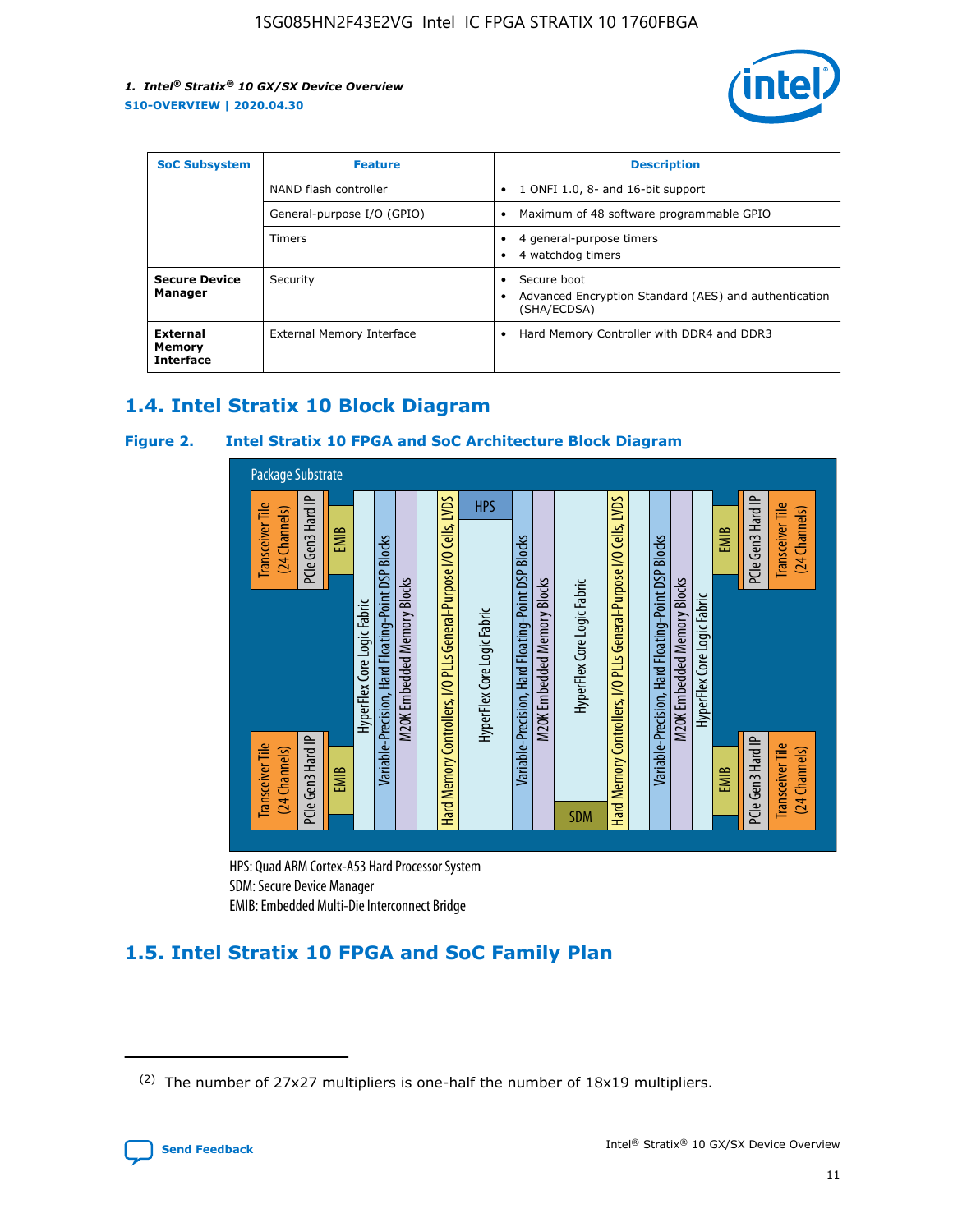

## **Table 4. Intel Stratix 10 GX/SX FPGA and SoC Family Plan—FPGA Core (part 1)**

| <b>Intel Stratix 10</b><br><b>GX/SX Device</b><br><b>Name</b> | <b>Logic Elements</b><br>(KLE) | <b>M20K Blocks</b> | <b>M20K Mbits</b> | <b>MLAB Counts</b> | <b>MLAB Mbits</b> | 18x19 Multi-<br>pliers <sup>(2)</sup> |
|---------------------------------------------------------------|--------------------------------|--------------------|-------------------|--------------------|-------------------|---------------------------------------|
| GX 400/<br>SX 400                                             | 378                            | 1,537              | 30                | 3,276              | $\overline{2}$    | 1,296                                 |
| GX 650/<br>SX 650                                             | 612                            | 2,489              | 49                | 5,364              | 3                 | 2,304                                 |
| GX 850/<br>SX 850                                             | 841                            | 3,477              | 68                | 7,124              | $\overline{4}$    | 4,032                                 |
| GX 1100/<br>SX 1100                                           | 1,325                          | 5,461              | 107               | 11,556             | $\overline{7}$    | 5,184                                 |
| GX 1650/<br>SX 1650                                           | 1,624                          | 5,851              | 114               | 13,764             | 8                 | 6,290                                 |
| GX 2100/<br>SX 2100                                           | 2,005                          | 6,501              | 127               | 17,316             | 11                | 7,488                                 |
| GX 2500/<br>SX 2500                                           | 2,422                          | 9,963              | 195               | 20,529             | 13                | 10,022                                |
| GX 2800/<br>SX 2800                                           | 2,753                          | 11,721             | 229               | 23,796             | 15                | 11,520                                |
| GX 1660                                                       | 1,679                          | 6,162              | 120               | 14,230             | 9                 | 6,652                                 |
| GX 2110                                                       | 2,073                          | 6,847              | 134               | 17,856             | 11                | 7,920                                 |
| <b>GX 10M</b>                                                 | 10,200                         | 12,950             | 253               | 87,984             | 55                | 6,912                                 |

#### **Table 5. Intel Stratix 10 GX/SX FPGA and SoC Family Plan—Interconnects, PLLs and Hard IP (part 2)**

| <b>Intel Stratix 10</b>            |                      | <b>PLLs</b><br><b>Interconnects</b> |              |          | <b>Hard IP</b>                       |  |
|------------------------------------|----------------------|-------------------------------------|--------------|----------|--------------------------------------|--|
| <b>GX/SX Device</b><br><b>Name</b> | <b>Maximum GPIOs</b> | <b>Maximum XCVR</b>                 | <b>fPLLs</b> | I/O PLLs | <b>PCIe Hard IP</b><br><b>Blocks</b> |  |
| GX 400/<br>SX 400                  | 374                  | 24                                  | 8            | 8        | $\mathbf{1}$                         |  |
| GX 650/<br>SX 650                  | 392                  | 24                                  | 8            | 8        | $\mathbf{1}$                         |  |
| GX 850/<br>SX 850                  | 688                  | 48                                  | 16           | 16       | 2                                    |  |
| GX 1100/<br>SX 1100                | 688                  | 48                                  | 16           | 16       | 2                                    |  |
| GX 1650/<br>SX 1650                | 704                  | 96                                  | 32           | 24       | $\overline{4}$                       |  |
| GX 2100/<br>SX 2100                | 704                  | 96                                  | 32           | 24       | 4                                    |  |
| GX 2500/<br>SX 2500                | 1,160                | 96                                  | 32           | 24       | $\overline{4}$                       |  |
| GX 2800/<br>SX 2800                | 1,160                | 96                                  | 32           | 24       | $\overline{4}$                       |  |
| continued                          |                      |                                     |              |          |                                      |  |

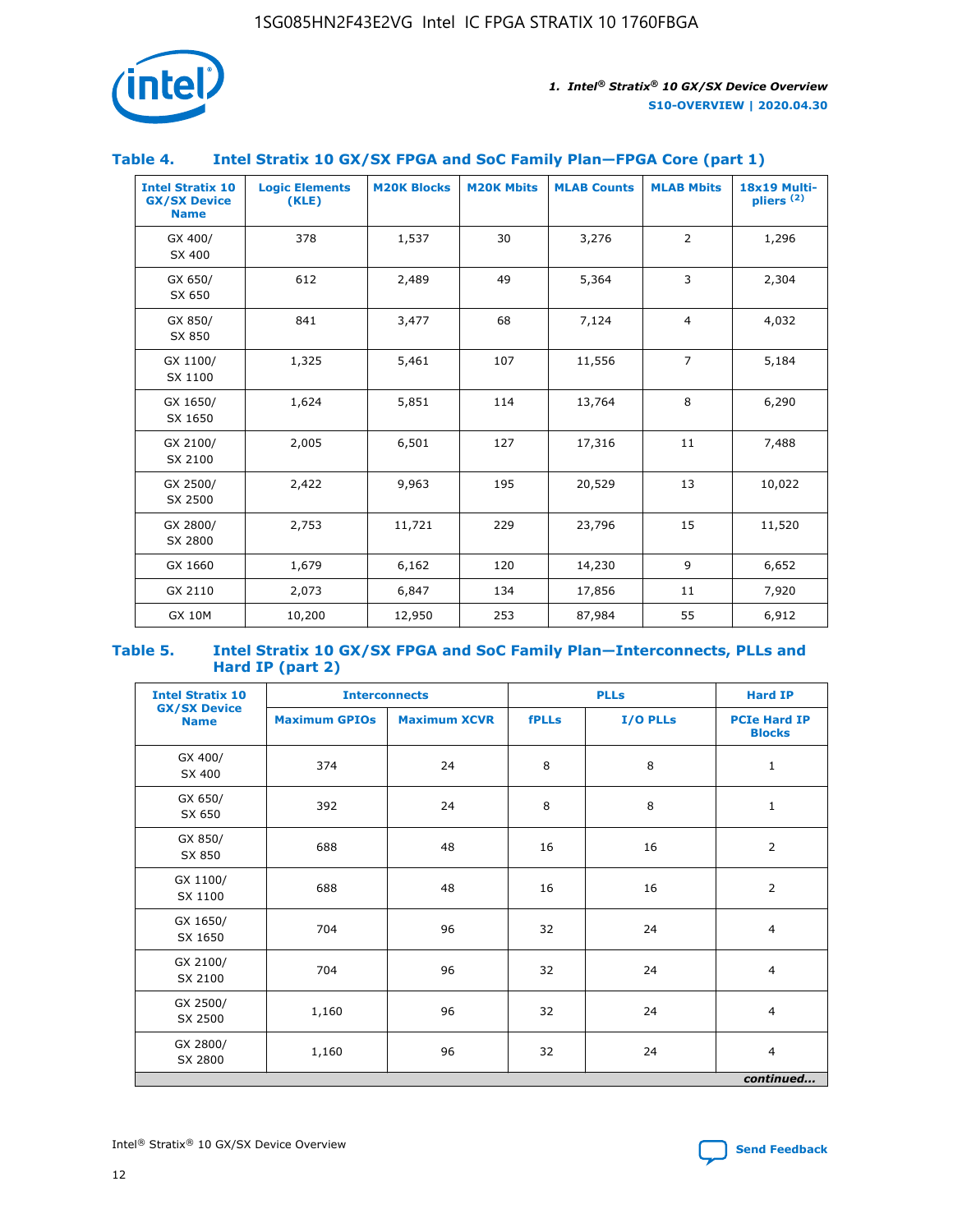

| <b>Intel Stratix 10</b>            | <b>Interconnects</b> |                     |              | <b>Hard IP</b> |                                      |
|------------------------------------|----------------------|---------------------|--------------|----------------|--------------------------------------|
| <b>GX/SX Device</b><br><b>Name</b> | <b>Maximum GPIOs</b> | <b>Maximum XCVR</b> | <b>fPLLs</b> | I/O PLLs       | <b>PCIe Hard IP</b><br><b>Blocks</b> |
| GX 1660                            | 688                  | 48                  | 16           | 16             |                                      |
| GX 2110                            | 688                  | 48                  | 16           | 16             |                                      |
| <b>GX 10M</b>                      | 2,304                | 48                  | 24           | 48             | 4                                    |

## **Table 6. Intel Stratix 10 GX/SX FPGA and SoC Family Package Plan**

Cell legend: General Purpose I/Os, High-Voltage I/Os, LVDS Pairs, Transceivers (3) (4) (5) (6) (7) (8)

| <b>Intel Stratix 10</b><br><b>GX/SX Device</b><br><b>Name</b> | F1152<br><b>HF35</b><br>$(35x35 \text{ mm}^2)$ | <b>F1760</b><br><b>NF43</b><br>(42.5x42.5<br>$mm2$ ) | F2397<br><b>UF50</b><br>$(50x50 \text{ mm}^2)$ | F2912<br><b>HF55</b><br>$(55x55 \text{ mm}^2)$ | F4938<br><b>NF74</b><br>$(70x74)$ mm <sup>2</sup> |
|---------------------------------------------------------------|------------------------------------------------|------------------------------------------------------|------------------------------------------------|------------------------------------------------|---------------------------------------------------|
| GX 400/<br>SX 400                                             | 374, 56, 120, 24 <sup>(9)</sup>                | $\overline{\phantom{a}}$                             | $\overline{\phantom{a}}$                       |                                                |                                                   |
| GX 650/<br>SX 650                                             | 392, 8, 192, 24                                | ٠                                                    | $\overline{\phantom{a}}$                       |                                                |                                                   |
| GX 850/<br>SX 850                                             |                                                | 688, 16, 336, 48                                     |                                                |                                                |                                                   |
| GX 1100/<br>SX 1100                                           |                                                | 688, 16, 336, 48                                     |                                                |                                                |                                                   |
| GX 1650/<br>SX 1650                                           |                                                | 688, 16, 336, 48                                     | 704, 32, 336, 96                               |                                                |                                                   |
| GX 2100/<br>SX 2100                                           |                                                | 688, 16, 336, 48                                     | 704, 32, 336, 96                               | -                                              | ۰                                                 |
| GX 2500/<br>SX 2500                                           |                                                | 688, 16, 336, 48                                     | 704, 32, 336, 96                               | 1160, 8, 576, 24                               |                                                   |
| GX 2800/                                                      | $\overline{\phantom{a}}$                       | 688, 16, 336, 48                                     | 704, 32, 336, 96                               | 1160, 8, 576, 24                               | ٠<br>continued                                    |

- (3) All packages are ball grid arrays with 1.0 mm pitch.
- (4) High-Voltage I/O pins are used for 3 V and 2.5 V interfacing.
- $(5)$  Each LVDS pair can be configured as either a differential input or a differential output.
- (6) High-Voltage I/O pins and LVDS pairs are included in the General Purpose I/O count. Transceivers are counted separately.
- $(7)$  Each package column offers pin migration (common circuit board footprint) for all devices in the column.
- $(8)$  Intel Stratix 10 GX devices are pin migratable with Intel Stratix 10 SX devices in the same package.
- $(9)$  The Intel Stratix 10 SX/GX 400 device has a level shifter, and this imposes some restrictions on the number of LVDS pairs and I/O banks available (see "Intel Stratix 10 SX/GX 400 Device Level Shifter Details").

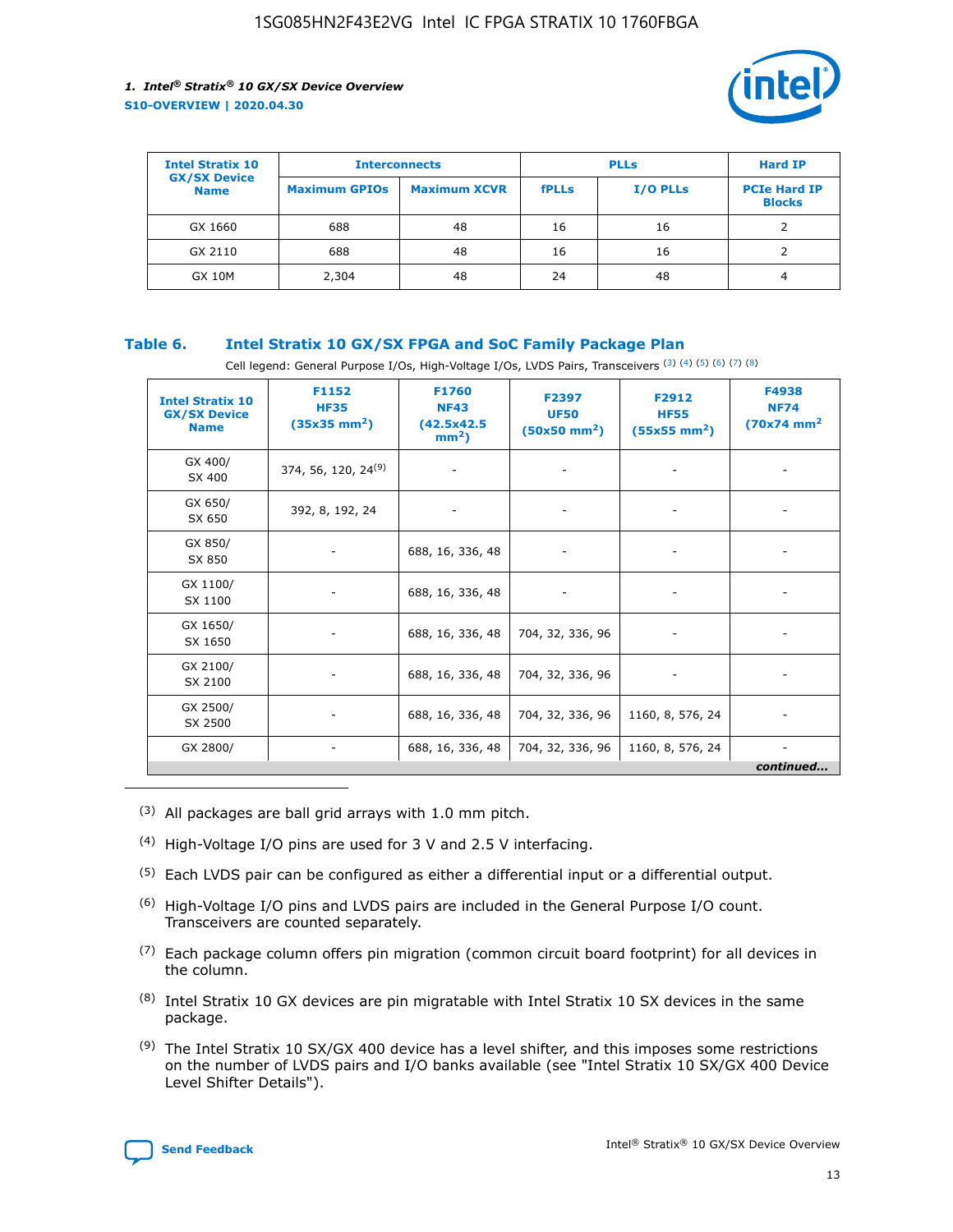

| <b>Intel Stratix 10</b><br><b>GX/SX Device</b><br><b>Name</b> | F1152<br><b>HF35</b><br>$(35x35 \text{ mm}^2)$ | <b>F1760</b><br><b>NF43</b><br>(42.5x42.5<br>$mm2$ ) | F2397<br><b>UF50</b><br>$(50x50 \text{ mm}^2)$ | F2912<br><b>HF55</b><br>$(55x55$ mm <sup>2</sup> ) | F4938<br><b>NF74</b><br>$(70x74)$ mm <sup>2</sup> |
|---------------------------------------------------------------|------------------------------------------------|------------------------------------------------------|------------------------------------------------|----------------------------------------------------|---------------------------------------------------|
| SX 2800                                                       |                                                |                                                      |                                                |                                                    |                                                   |
| GX 1660                                                       | ٠                                              | 688, 16, 336, 48                                     | ٠                                              |                                                    |                                                   |
| GX 2110                                                       |                                                | 688, 16, 336, 48                                     | $\overline{\phantom{a}}$                       |                                                    |                                                   |
| <b>GX 10M</b>                                                 | ۰                                              | -                                                    | -                                              |                                                    | 2304, 32, 1152,<br>48                             |





## **1.6. Intel Hyperflex Core Architecture**

Intel Stratix 10 FPGAs and SoCs are based on a core fabric featuring the new Intel Hyperflex core architecture. The Intel Hyperflex core architecture delivers 2X the clock frequency performance and up to 70% lower power compared to previous generation high-end FPGAs. Along with this performance breakthrough, the Intel Hyperflex core architecture delivers a number of advantages including:

- **Higher Throughput**—Capitalizes on 2X core clock frequency performance to obtain throughput breakthroughs
- **Improved Power Efficiency**—Uses reduced IP size, enabled by Intel Hyperflex, to consolidate designs which previously spanned multiple devices into a single device, thereby reducing power by up to 70% versus previous generation devices
- **Greater Design Functionality**—Uses faster clock frequency to reduce bus widths and reduce IP size, freeing up additional FPGA resources to add greater functionality
- **Increased Designer Productivity**—Boosts performance with less routing congestion and fewer design iterations using Hyper-Aware design tools, obtaining greater timing margin for more rapid timing closure

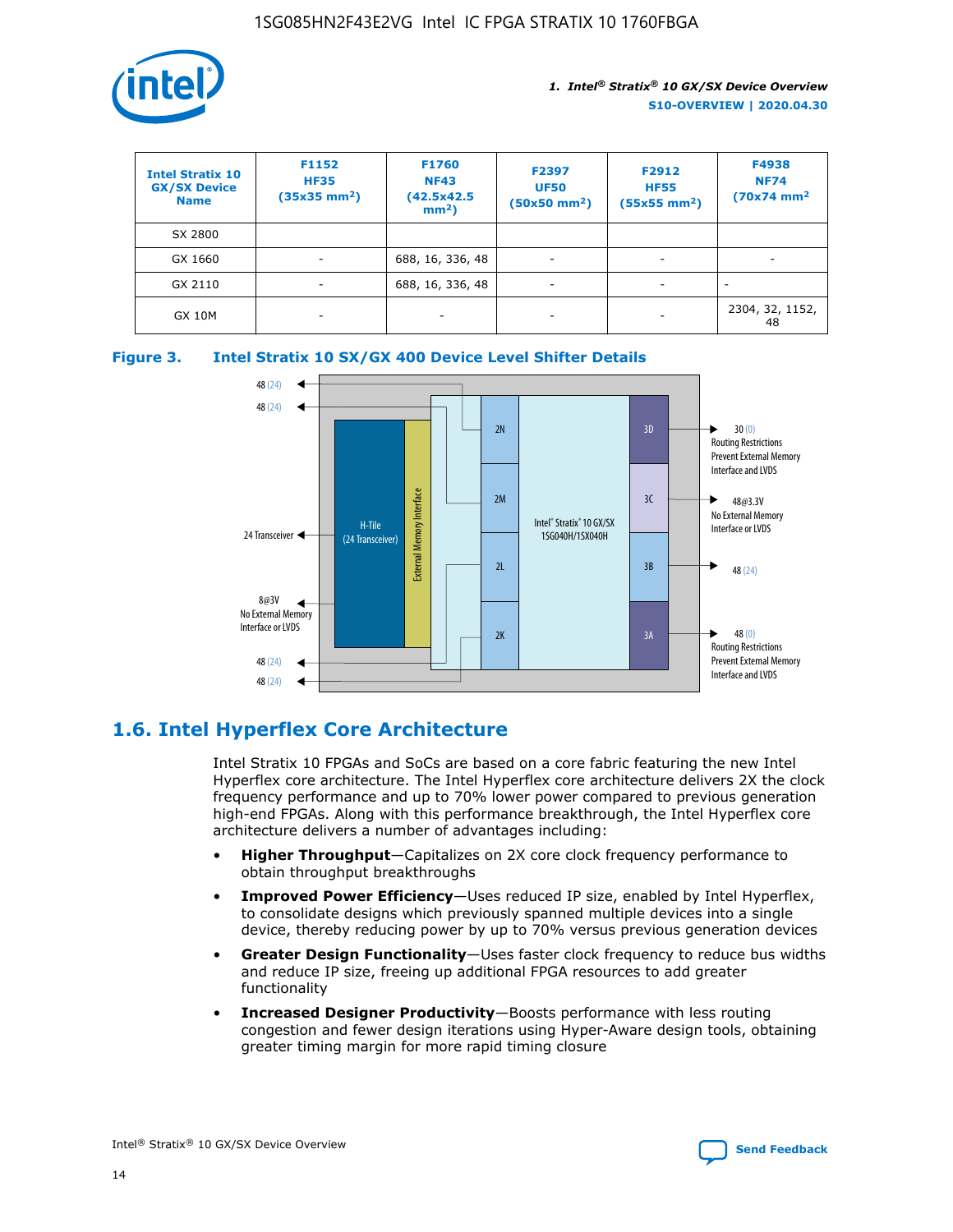

In addition to the traditional user registers found in the Adaptive Logic Modules (ALM), the Intel Hyperflex core architecture introduces additional bypassable registers everywhere throughout the fabric of the FPGA. These additional registers, called Hyper-Registers are available on every interconnect routing segment and at the inputs of all functional blocks.

#### **Figure 4. Bypassable Hyper-Register**



The Hyper-Registers enable the following key design techniques to achieve the 2X core performance increases:

- Fine grain Hyper-Retiming to eliminate critical paths
- Zero latency Hyper-Pipelining to eliminate routing delays
- Flexible Hyper-Optimization for best-in-class performance

By implementing these techniques in your design, the Hyper-Aware design tools automatically make use of the Hyper-Registers to achieve maximum core clock frequency.



## **Figure 5. Intel Hyperflex Core Architecture**

New Hyper-Registers throughout the core fabric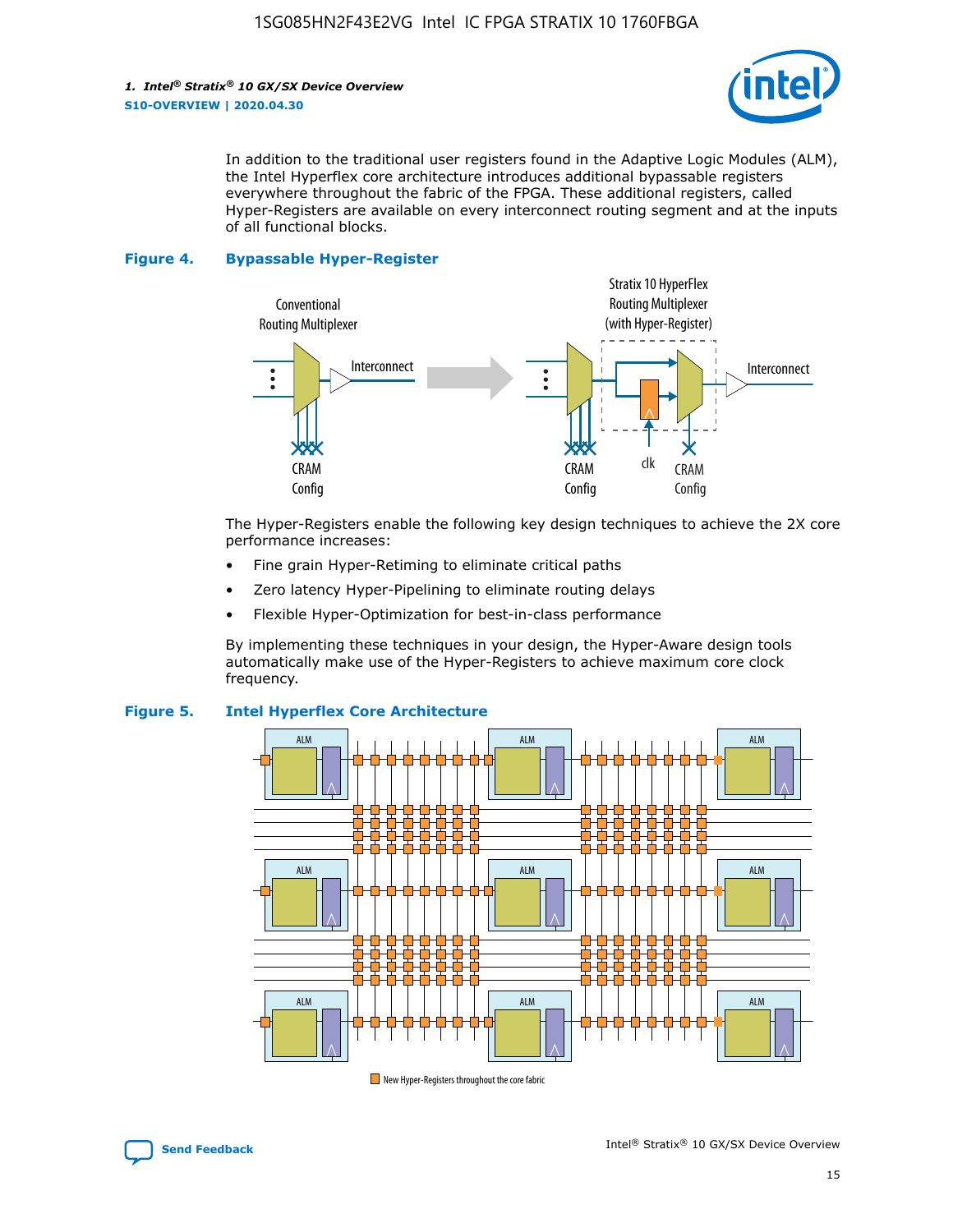

## **1.7. Heterogeneous 3D SiP Transceiver Tiles**

Intel Stratix 10 FPGAs and SoCs feature power efficient, high bandwidth, low latency transceivers. The transceivers are implemented on heterogeneous 3D System-in-Package (SiP) transceiver tiles, each containing 24 full-duplex transceiver channels. In addition to providing a high-performance transceiver solution to meet current connectivity needs, this allows for future flexibility and scalability as data rates, modulation schemes, and protocol IPs evolve.

## **Figure 6. Monolithic Core Fabric and Heterogeneous 3D SiP Transceiver Tiles**



## **Figure 7. Dual Core Fabric and Heterogeneous 3D SiP Transceiver Tiles (for the Intel Stratix 10 GX 10M Variant Only)**



Each transceiver tile contains:

- 24 full-duplex transceiver channels (PMA and PCS) $(10)$
- Reference clock distribution network
- Transmit PLLs
- High-speed clocking and bonding networks
- One instance of PCI Express hard IP



 $(10)$  12 full-duplex transceiver channels for the Intel Stratix 10 GX 10M variant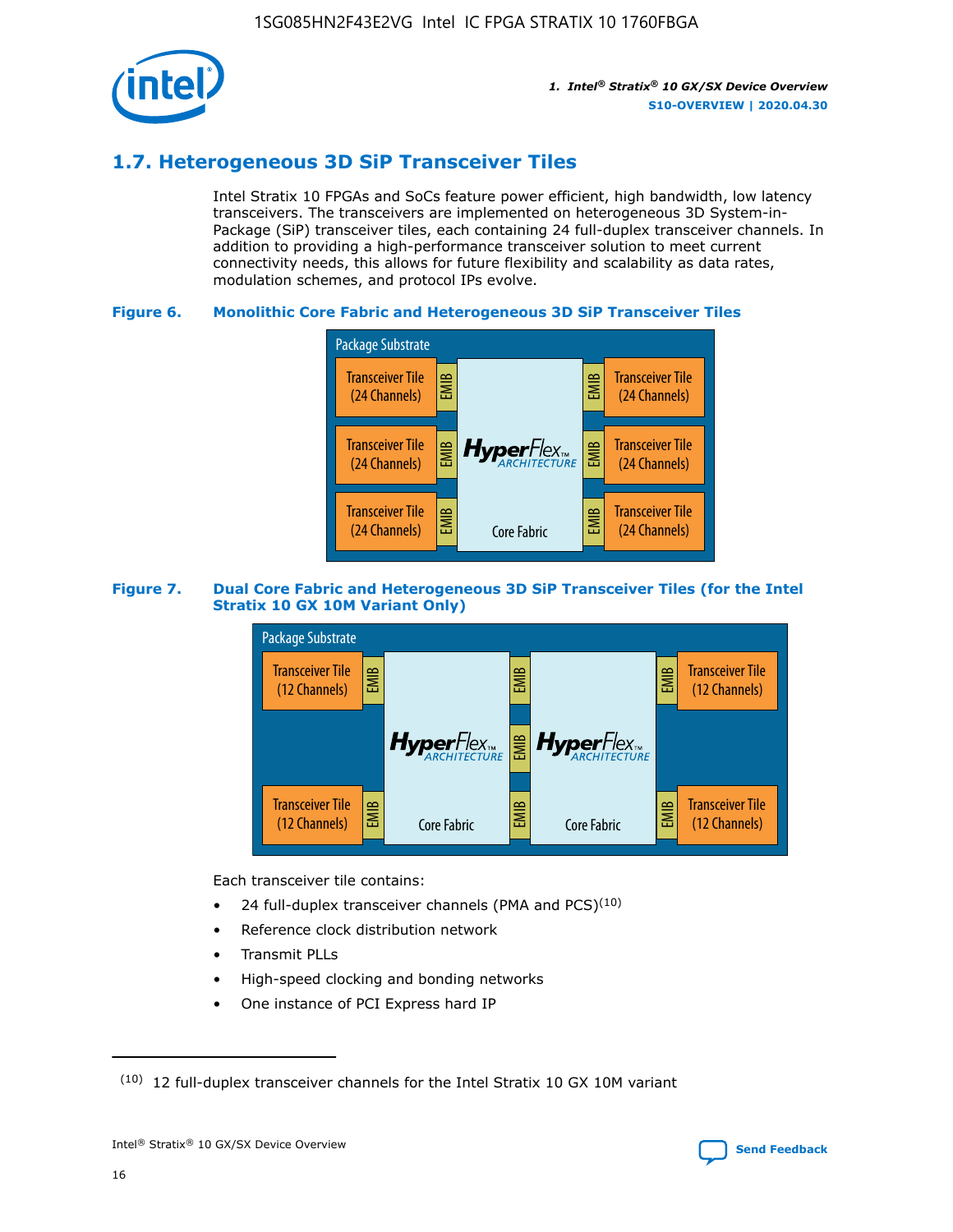



## **Figure 8. Heterogeneous 3D SiP Transceiver Tile Architecture**

## **1.8. Intel Stratix 10 Transceivers**

Intel Stratix 10 devices offer up to 96 total full-duplex transceiver channels. These channels provide continuous data rates from 1 Gbps to 28.3 Gbps for chip-to-chip, chip-to-module, and backplane applications. In each device,two thirds of the transceivers can be configured up to the maximum data rate of 28.3 Gbps to drive 100G interfaces and C form-factor pluggable CFP2/CFP4 optical modules. For longerreach backplane driving applications, advanced adaptive equalization circuits are used to equalize over 30 dB of system loss.

All transceiver channels feature a dedicated Physical Medium Attachment (PMA) and a hardened Physical Coding Sublayer (PCS).

- The PMA provides primary interfacing capabilities to physical channels.
- The PCS typically handles encoding/decoding, word alignment, and other preprocessing functions before transferring data to the FPGA core fabric.

Within each transceiver tile, the transceivers are arranged in four banks of six PMA-PCS groups. A wide variety of bonded and non-bonded data rate configurations are possible within each bank, and within each tile, using a highly configurable clock distribution network.

## **1.8.1. PMA Features**

PMA channels are comprised of transmitter (TX), receiver (RX), and high speed clocking resources.

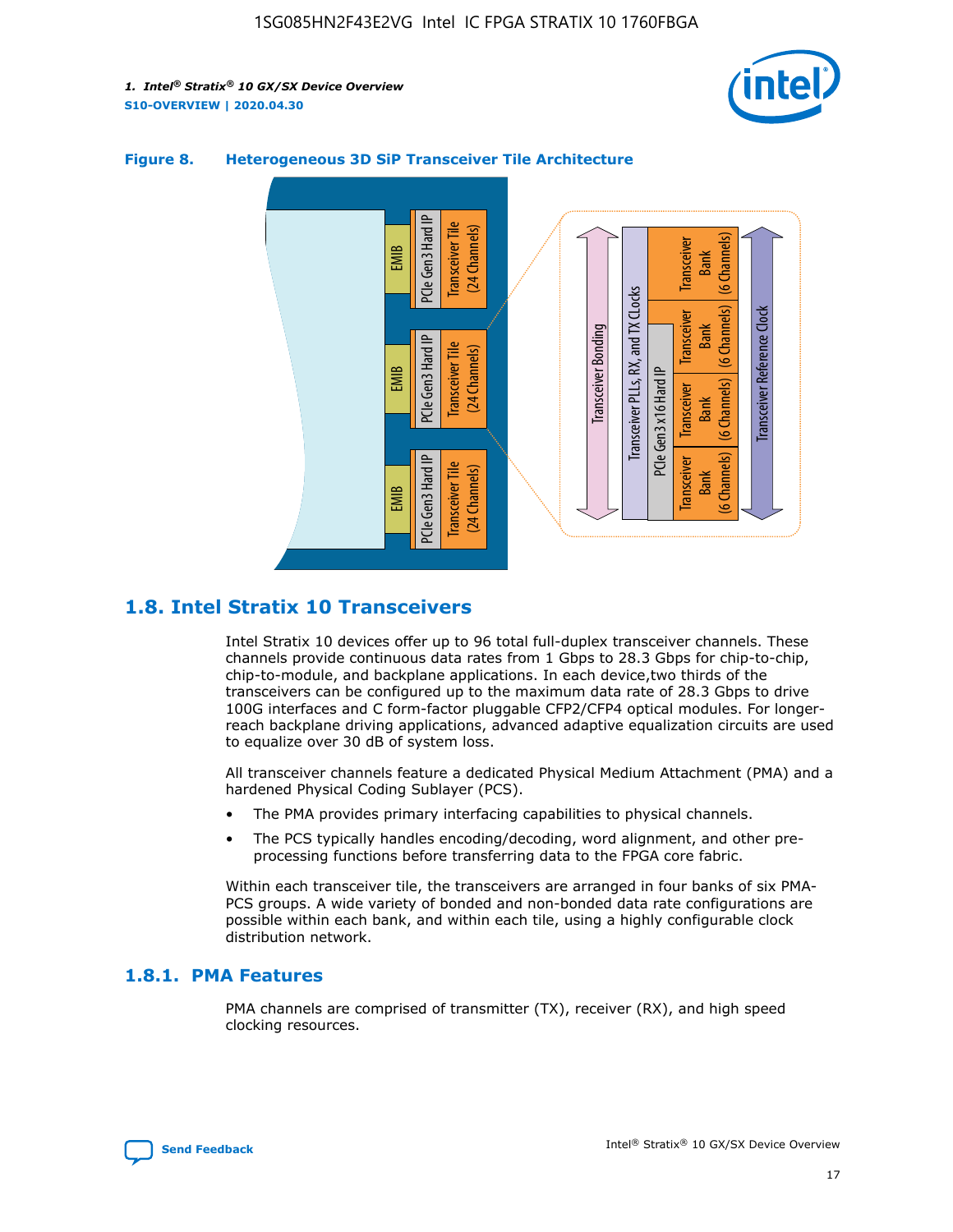

Intel Stratix 10 device features provide exceptional signal integrity at data rates up to 28.3 Gbps. Clocking options include ultra-low jitter LC tank-based (ATX) PLLs with optional fractional synthesis capability, channel PLLs operating as clock multiplier units (CMUs), and fractional synthesis PLLs (fPLLs).

- **ATX PLL**—can be configured in integer mode, or optionally, in a new fractional synthesis mode. Each ATX PLL spans the full frequency range of the supported data rate range providing a stable, flexible clock source with the lowest jitter.
- **CMU PLL**—when not being used as a transceiver, select PMA channels can be configured as channel PLLs operating as CMUs to provide an additional master clock source within the transceiver bank.
- **fPLL**—In addition, dedicated fPLLs are available with precision frequency synthesis capabilities. fPLLs can be used to synthesize multiple clock frequencies from a single reference clock source and replace multiple reference oscillators for multiprotocol and multi-rate applications.

On the receiver side, each PMA has an independent channel PLL that allows analog tracking for clock-data recovery. Each PMA also has advanced equalization circuits that compensate for transmission losses across a wide frequency spectrum.

- **Variable Gain Amplifier (VGA)**—to optimize the receiver's dynamic range
- **Continuous Time Linear Equalizer (CTLE)**—to compensate for channel losses with lowest power dissipation
- **Decision Feedback Equalizer (DFE)**—to provide additional equalization capability on backplanes even in the presence of crosstalk and reflections
- **On-Die Instrumentation (ODI)**—to provide on-chip eye monitoring capabilities (Eye Viewer). This capability helps to optimize link equalization parameters during board bring-up and supports in-system link diagnostics and equalization margin testing

#### **Figure 9. Intel Stratix 10 Receiver Block Features**



All link equalization parameters feature automatic adaptation using the new Advanced Digital Adaptive Parametric Tuning (ADAPT) circuit. This circuit is used to dynamically set DFE tap weights, adjust CTLE parameters, and optimize VGA gain and threshold voltage. Finally, optimal and consistent signal integrity is ensured by using the new



Intel<sup>®</sup> Stratix<sup>®</sup> 10 GX/SX Device Overview **[Send Feedback](mailto:FPGAtechdocfeedback@intel.com?subject=Feedback%20on%20Intel%20Stratix%2010%20GX/SX%20Device%20Overview%20(S10-OVERVIEW%202020.04.30)&body=We%20appreciate%20your%20feedback.%20In%20your%20comments,%20also%20specify%20the%20page%20number%20or%20paragraph.%20Thank%20you.)** Send Feedback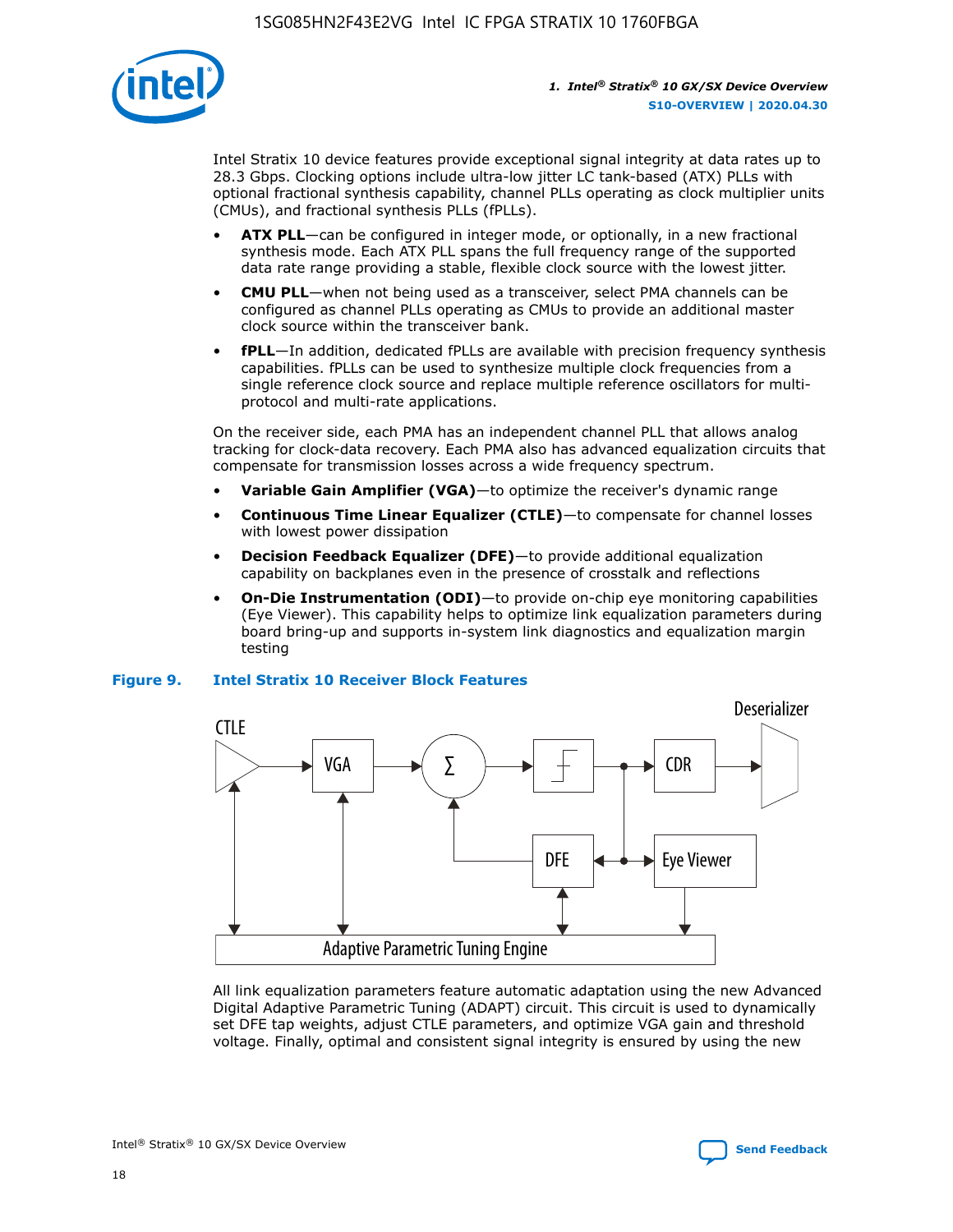

hardened Precision Signal Integrity Calibration Engine (PreSICE) to automatically calibrate all transceiver circuit blocks on power-up. This gives the most link margin and ensures robust, reliable, and error-free operation.

#### **Table 7. Transceiver PMA Features**

| <b>Feature</b>                                                       | <b>Capability</b>                                                                                                                                                                                         |
|----------------------------------------------------------------------|-----------------------------------------------------------------------------------------------------------------------------------------------------------------------------------------------------------|
| Chip-to-Chip Data Rates                                              | 1 Gbps (11) to 28.3 Gbps (Intel Stratix 10 GX/SX devices)                                                                                                                                                 |
| <b>Backplane Support</b>                                             | Drive backplanes at data rates up to 28.3 Gbps, including 10GBASE-KR compliance                                                                                                                           |
| Optical Module Support                                               | SFP+/SFP, XFP, CXP, QSFP/QSFP28, QSFPDD, CFP/CFP2/CFP4                                                                                                                                                    |
| Cable Driving Support                                                | SFP+ Direct Attach, PCI Express over cable, eSATA                                                                                                                                                         |
| <b>Transmit Pre-Emphasis</b>                                         | 5-tap transmit pre-emphasis and de-emphasis to compensate for system channel loss                                                                                                                         |
| Continuous Time Linear<br>Equalizer (CTLE)                           | Dual mode, high-gain, and high-data rate, linear receive equalization to compensate for<br>system channel loss                                                                                            |
| Decision Feedback Equalizer<br>(DFE)                                 | 15 fixed tap DFE to equalize backplane channel loss in the presence of crosstalk and noisy<br>environments                                                                                                |
| Advanced Digital Adaptive<br>Parametric Tuning (ADAPT)               | Fully digital adaptation engine to automatically adjust all link equalization parameters-<br>including CTLE, DFE, and VGA blocks-that provide optimal link margin without intervention<br>from user logic |
| Precision Signal Integrity<br>Calibration Engine (PreSICE)           | Hardened calibration controller to quickly calibrate all transceiver control parameters on<br>power-up, which provides the optimal signal integrity and jitter performance                                |
| <b>ATX Transmit PLLs</b>                                             | Low jitter ATX (inductor-capacitor) transmit PLLs with continuous tuning range to cover a<br>wide range of standard and proprietary protocols, with optional fractional frequency<br>synthesis capability |
| <b>Fractional PLLs</b>                                               | On-chip fractional frequency synthesizers to replace on-board crystal oscillators and reduce<br>system cost                                                                                               |
| Digitally Assisted Analog<br>CDR.                                    | Superior jitter tolerance with fast lock time                                                                                                                                                             |
| On-Die Instrumentation-<br>Eye Viewer and Jitter Margin<br>Tool      | Simplify board bring-up, debug, and diagnostics with non-intrusive, high-resolution eye<br>monitoring (Eye Viewer). Also inject jitter from transmitter to test link margin in system.                    |
| Dynamic Reconfiguration                                              | Allows for independent control of each transceiver channel Avalon memory-mapped<br>interface for the most transceiver flexibility.                                                                        |
| Multiple PCS-PMA and PCS-<br>Core to FPGA fabric interface<br>widths | 8, 10, 16, 20, 32, 40, or 64 bit interface widths for flexibility of deserialization width,<br>encoding, and reduced latency                                                                              |

## **1.8.2. PCS Features**

Intel Stratix 10 PMA channels interface with core logic through configurable and bypassable PCS interface layers.

The PCS contains multiple gearbox implementations to decouple the PMA and PCS interface widths. This feature provides the flexibility to implement a wide range of applications with 8, 10, 16, 20, 32, 40, or 64 bit interface width between each transceiver and the core logic.

 $(11)$  Stratix 10 transceivers can support data rates below 1 Gbps with over sampling.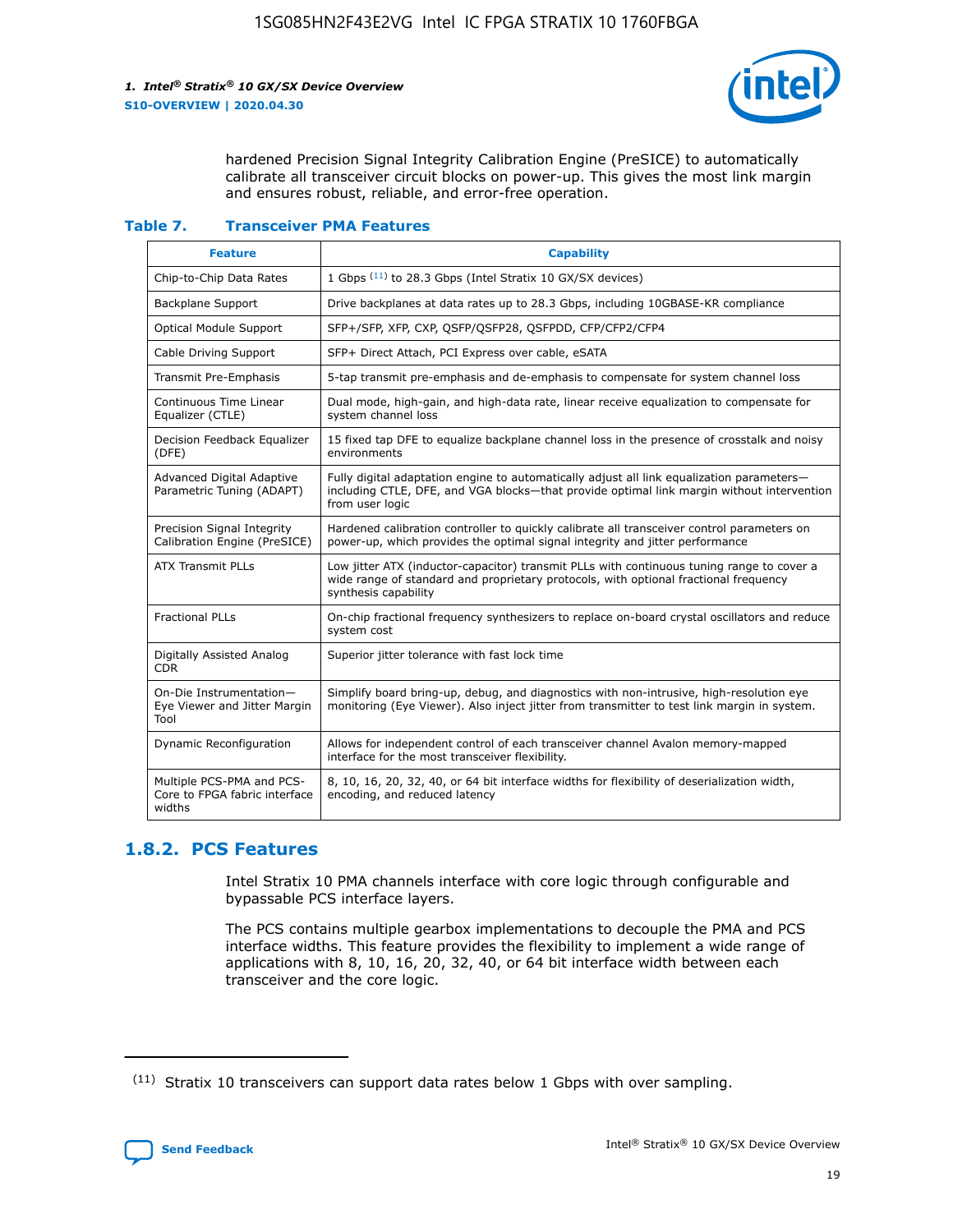

The PCS also contains hard IP to support a variety of standard and proprietary protocols across a wide range of data rates and encoding schemes. The Standard PCS mode provides support for 8B/10B encoded applications up to 12.5 Gbps. The Enhanced PCS mode supports 64B/66B and 64B/67B encoded applications up to 17.4 Gbps. The enhanced PCS mode also includes an integrated 10GBASE-KR/40GBASE-KR4 Forward Error Correction (FEC) circuit. For highly customized implementations, a PCS Direct mode provides an interface up to 64 bits wide to allow for custom encoding and support for data rates up to 28.3 Gbps.

For more information about the PCS-Core interface or the double rate transfer mode, refer to the *Intel Stratix 10 L- and H-Tile Transceiver PHY User Guide*, and the *Intel Stratix 10 E-Tile Transceiver PHY User Guide*.

| <b>PCS Protocol</b><br><b>Support</b>           | <b>Data Rate (Gbps)</b> | <b>Transmitter Data Path</b>                                                                                                                                              | <b>Receiver Data Path</b>                                                                                                                                                                                      |
|-------------------------------------------------|-------------------------|---------------------------------------------------------------------------------------------------------------------------------------------------------------------------|----------------------------------------------------------------------------------------------------------------------------------------------------------------------------------------------------------------|
| Standard PCS                                    | 1 to 12.5               | Phase compensation FIFO, byte<br>serializer, 8B/10B encoder, bit-slipper,<br>channel bonding                                                                              | Rate match FIFO, word-aligner, 8B/10B<br>decoder, byte deserializer, byte<br>ordering                                                                                                                          |
| PCI Express<br>Gen1/Gen2 x1,<br>x2, x4, x8, x16 | $2.5$ and $5.0$         | Same as Standard PCS plus PIPE 2.0<br>interface to core                                                                                                                   | Same as Standard PCS plus PIPE 2.0<br>interface to core                                                                                                                                                        |
| PCI Express Gen3<br>x1, x2, x4, x8,<br>x16      | 8.0                     | Phase compensation FIFO, byte<br>serializer, encoder, scrambler, bit-<br>slipper, gear box, channel bonding, and<br>PIPE 3.0 interface to core, auto speed<br>negotiation | Rate match FIFO (0-600 ppm mode),<br>word-aligner, decoder, descrambler,<br>phase compensation FIFO, block sync,<br>byte deserializer, byte ordering, PIPE<br>3.0 interface to core, auto speed<br>negotiation |
| CPRI                                            | 0.6144 to 9.8           | Same as Standard PCS plus<br>deterministic latency serialization                                                                                                          | Same as Standard PCS plus<br>deterministic latency deserialization                                                                                                                                             |
| <b>Enhanced PCS</b>                             | 2.5 to 17.4             | FIFO, channel bonding, bit-slipper, and<br>gear box                                                                                                                       | FIFO, block sync, bit-slipper, and gear<br>box                                                                                                                                                                 |
| 10GBASE-R                                       | 10.3125                 | FIFO, 64B/66B encoder, scrambler,<br>FEC, and gear box                                                                                                                    | FIFO, 64B/66B decoder, descrambler,<br>block sync, FEC, and gear box                                                                                                                                           |
| Interlaken                                      | 4.9 to 17.4             | FIFO, channel bonding, frame<br>generator, CRC-32 generator,<br>scrambler, disparity generator, bit-<br>slipper, and gear box                                             | FIFO, CRC-32 checker, frame sync,<br>descrambler, disparity checker, block<br>sync, and gear box                                                                                                               |
| SFI-S/SFI-5.2                                   | 11.3                    | FIFO, channel bonding, bit-slipper, and<br>gear box                                                                                                                       | FIFO, bit-slipper, and gear box                                                                                                                                                                                |
| <b>IEEE 1588</b>                                | 1.25 to 10.3125         | FIFO (fixed latency), 64B/66B encoder,<br>scrambler, and gear box                                                                                                         | FIFO (fixed latency), 64B/66B decoder,<br>descrambler, block sync, and gear box                                                                                                                                |
| SDI                                             | up to 12.5              | FIFO and gear box                                                                                                                                                         | FIFO, bit-slipper, and gear box                                                                                                                                                                                |
| GigE                                            | 1.25                    | Same as Standard PCS plus GigE state<br>machine                                                                                                                           | Same as Standard PCS plus GigE state<br>machine                                                                                                                                                                |
| <b>PCS Direct</b>                               | up to 28.3              | Custom                                                                                                                                                                    | Custom                                                                                                                                                                                                         |

## **Table 8. Transceiver PCS Features**

#### **Related Information**

[Intel Stratix 10 L- and H-Tile Transceiver PHY User Guide](https://www.altera.com/documentation/wry1479165198810.html)

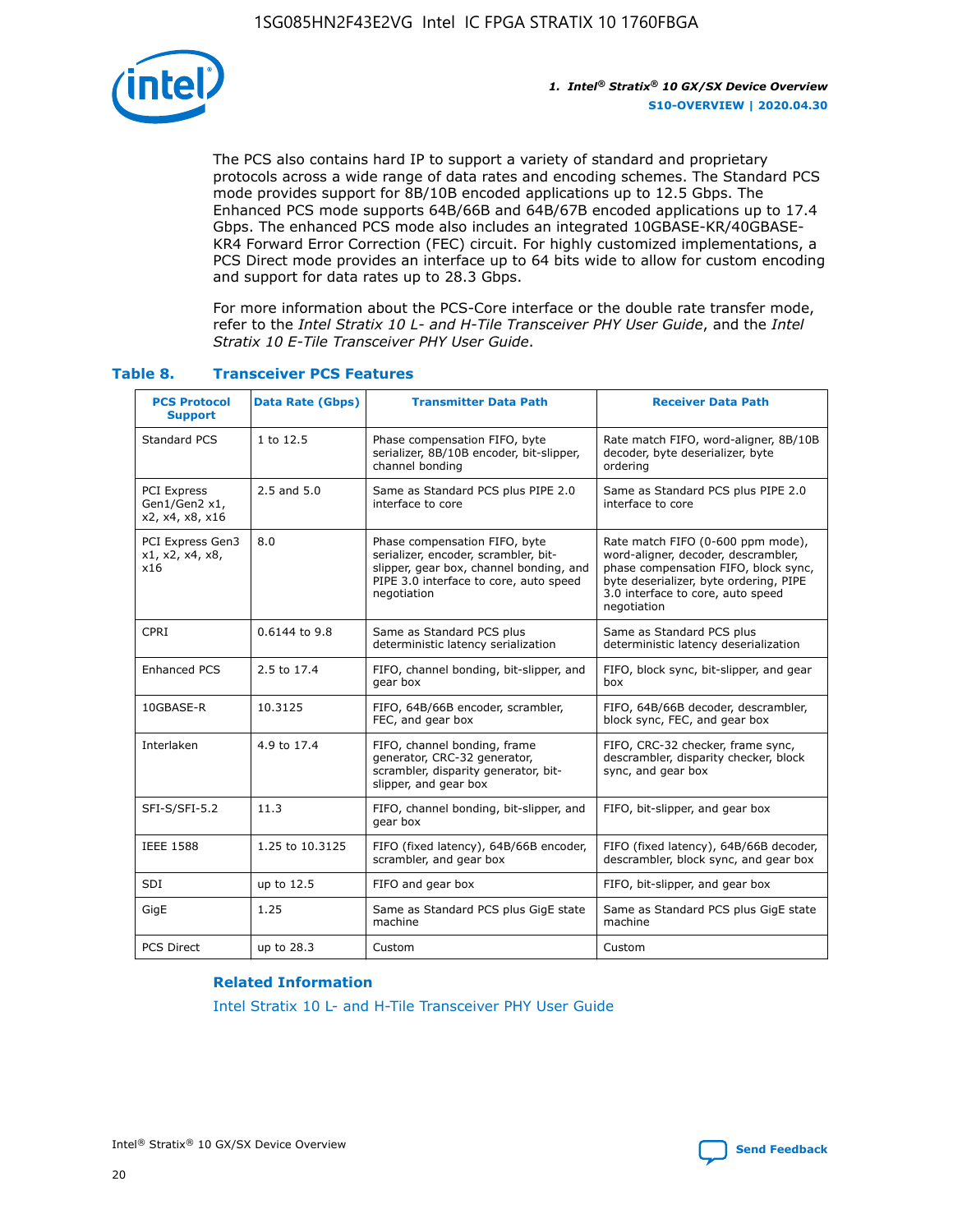

## **1.9. PCI Express Gen1/Gen2/Gen3 Hard IP**

Intel Stratix 10 devices contain embedded PCI Express hard IP designed for performance, ease-of-use, increased functionality, and designer productivity.

The PCI Express hard IP consists of the PHY, Data Link, and Transaction layers. It also supports PCI Express Gen1/Gen2/Gen3 end point and root port, in x1/x2/x4/x8/x16 lane configurations. The PCI Express hard IP is capable of operating independently from the core logic (autonomous mode). This feature allows the PCI Express link to power up and complete link training in less than 100 ms, while the rest of the device is still in the process of being configured. The hard IP also provides added functionality, which makes it easier to support emerging features such as Single Root I/O Virtualization (SR-IOV) and optional protocol extensions.

The PCI Express hard IP has improved end-to-end data path protection using Error Checking and Correction (ECC). In addition, the hard IP supports configuration of the device via protocol (CvP) across the PCI Express bus at Gen1/Gen2/Gen3 rates.

## **1.10. Interlaken PCS Hard IP**

Intel Stratix 10 devices have integrated Interlaken PCS hard IP supporting rates up to 17.4 Gbps per lane.

The Interlaken PCS hard IP is based on the proven functionality of the PCS developed for Intel's previous generation FPGAs, which has demonstrated interoperability with Interlaken ASSP vendors and third-party IP suppliers. The Interlaken PCS hard IP is present in every transceiver channel in Intel Stratix 10 devices.

## **1.11. 10G Ethernet Hard IP**

Intel Stratix 10 devices include IEEE 802.3 10-Gbps Ethernet (10GbE) compliant 10GBASE-R PCS and PMA hard IP. The scalable 10GbE hard IP supports multiple independent 10GbE ports while using a single PLL for all the 10GBASE-R PCS instantiations, which saves on core logic resources and clock networks.

The integrated serial transceivers simplify multi-port 10GbE systems compared to 10 GbE Attachment Unit Interface (XAUI) interfaces that require an external XAUI-to-10G PHY. Furthermore, the integrated transceivers incorporate signal conditioning circuits, which enable direct connection to standard 10G XFP and SFP+ pluggable optical modules. The transceivers also support backplane Ethernet applications and include a hard 10GBASE-KR/40GBASE-KR4 Forward Error Correction (FEC) circuit that can be used for both 10G and 40G applications. The integrated 10G Ethernet hard IP and 10G transceivers save external PHY cost, board space and system power. The 10G Ethernet PCS hard IP and 10GBASE-KR FEC are present in every transceiver channel.

## **1.12. External Memory and General Purpose I/O**

Intel Stratix 10 devices offer substantial external memory bandwidth, with up to ten 72 bit wide DDR4 memory interfaces running at up to 2666 Mbps. For external memory interface and LVDS restrictions, see [AN 906: Intel Stratix 10 GX 400, SX 400,](https://www.intel.com/content/www/us/en/programmable/documentation/sjf1574667190623.html#bft1574667627484) [and TX 400 Routing and Designing Floorplan Guidelines.](https://www.intel.com/content/www/us/en/programmable/documentation/sjf1574667190623.html#bft1574667627484)

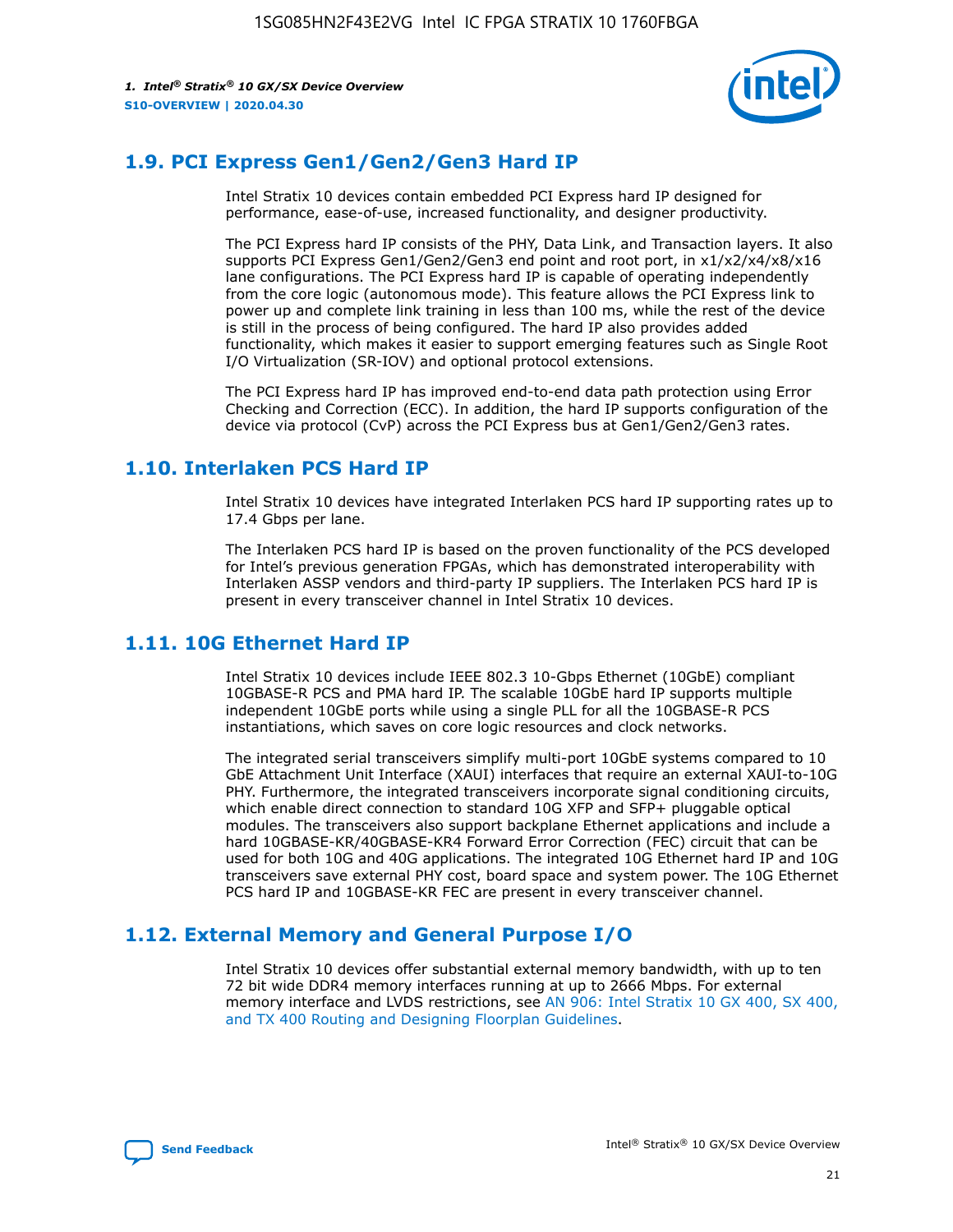

This bandwidth is provided along with the ease of design, lower power, and resource efficiencies of hardened high-performance memory controllers. The external memory interfaces can be configured up to a maximum width of 144 bits when using either hard or soft memory controllers.

#### **Figure 10. Hard Memory Controller**



Each I/O bank contains 48 general purpose I/Os and a high-efficiency hard memory controller capable of supporting many different memory types, each with different performance capabilities. The hard memory controller is also capable of being bypassed and replaced by a soft controller implemented in user logic. The I/Os each have a hardened double data rate (DDR) read/write path (PHY) capable of performing key memory interface functionality such as:

- Read/write leveling
- FIFO buffering to lower latency and improve margin
- Timing calibration
- On-chip termination

The timing calibration is aided by the inclusion of hard microcontrollers based on Intel's Nios® II technology, specifically tailored to control the calibration of multiple memory interfaces. This calibration allows the Intel Stratix 10 device to compensate for any changes in process, voltage, or temperature either within the Intel Stratix 10 device itself, or within the external memory device. The advanced calibration algorithms ensure maximum bandwidth and robust timing margin across all operating conditions.

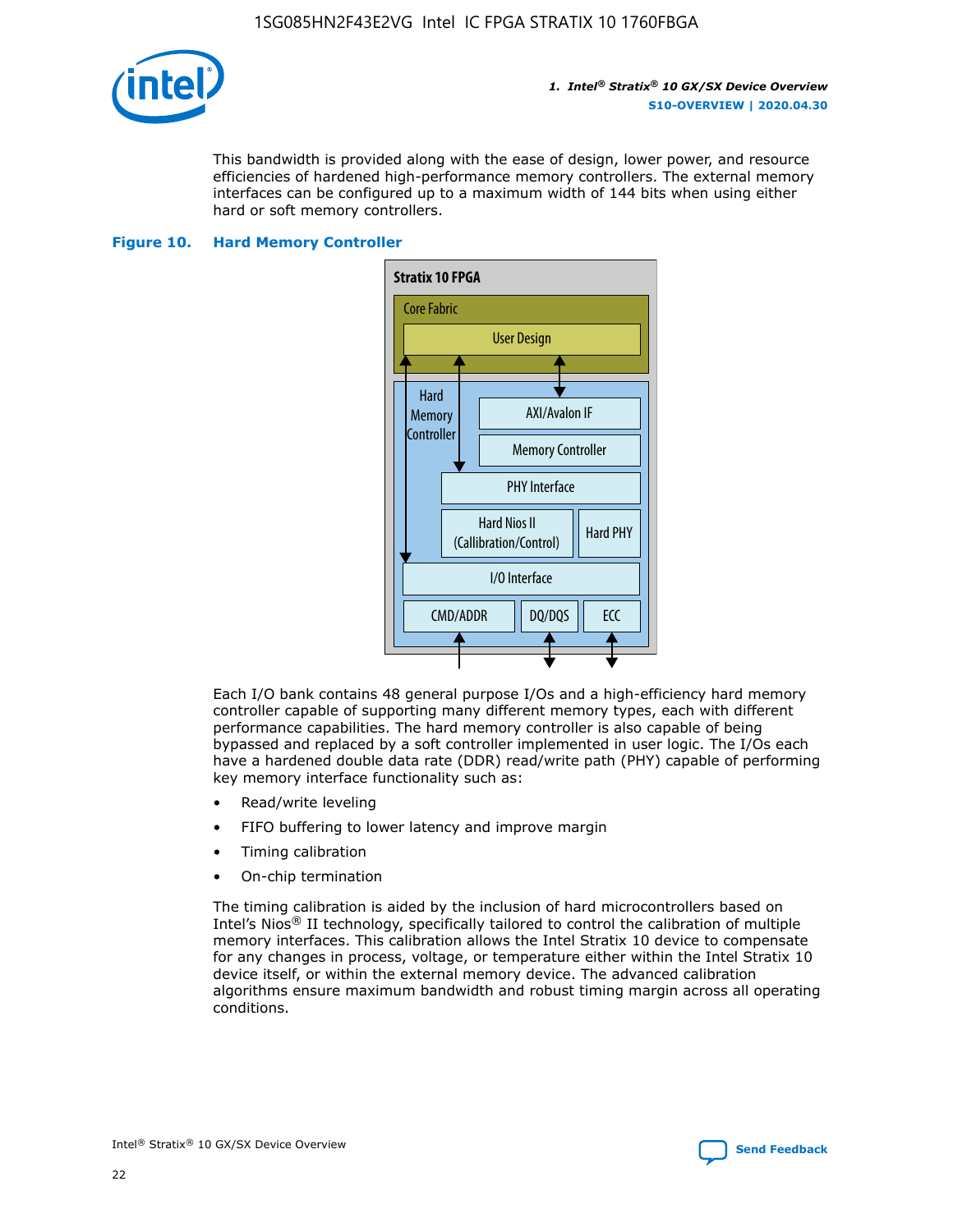

#### **Table 9. External Memory Interface Performance**

The listed speeds are for the 1-rank case.

| <b>Interface</b>     | <b>Controller Type</b> | <b>Performance</b><br>(maximum rate possible) |
|----------------------|------------------------|-----------------------------------------------|
| DDR4                 | Hard                   | 2666 Mbps                                     |
| DDR <sub>3</sub>     | Hard                   | 2133 Mbps                                     |
| QDRII+               | Soft                   | 1,100 Mtps                                    |
| <b>ODRII+ Xtreme</b> | Soft                   | 1,266 Mtps                                    |
| <b>ODRIV</b>         | Soft                   | 2,133 Mtps                                    |
| RLDRAM III           | Soft                   | 2400 Mbps                                     |
| <b>RLDRAM II</b>     | Soft                   | 533 Mbps                                      |

In addition to parallel memory interfaces, Intel Stratix 10 devices support serial memory technologies such as the Hybrid Memory Cube (HMC). The HMC is supported by the Intel Stratix 10 high-speed serial transceivers, which connect up to four HMC links, with each link running at data rates of 15 Gbps (HMC short reach specification).

Intel Stratix 10 devices also feature general purpose I/Os capable of supporting a wide range of single-ended and differential I/O interfaces. LVDS rates up to 1.6 Gbps are supported, with each pair of pins having both a differential driver and a differential input buffer. This enables configurable direction for each LVDS pair.

## **1.13. Adaptive Logic Module (ALM)**

Intel Stratix 10 devices use a similar adaptive logic module (ALM) as the previous generation Intel Arria 10 and Stratix V FPGAs, allowing for efficient implementation of logic functions and easy conversion of IP between the devices.

The ALM block diagram shown in the following figure has eight inputs with a fracturable look-up table (LUT), two dedicated embedded adders, and four dedicated registers.

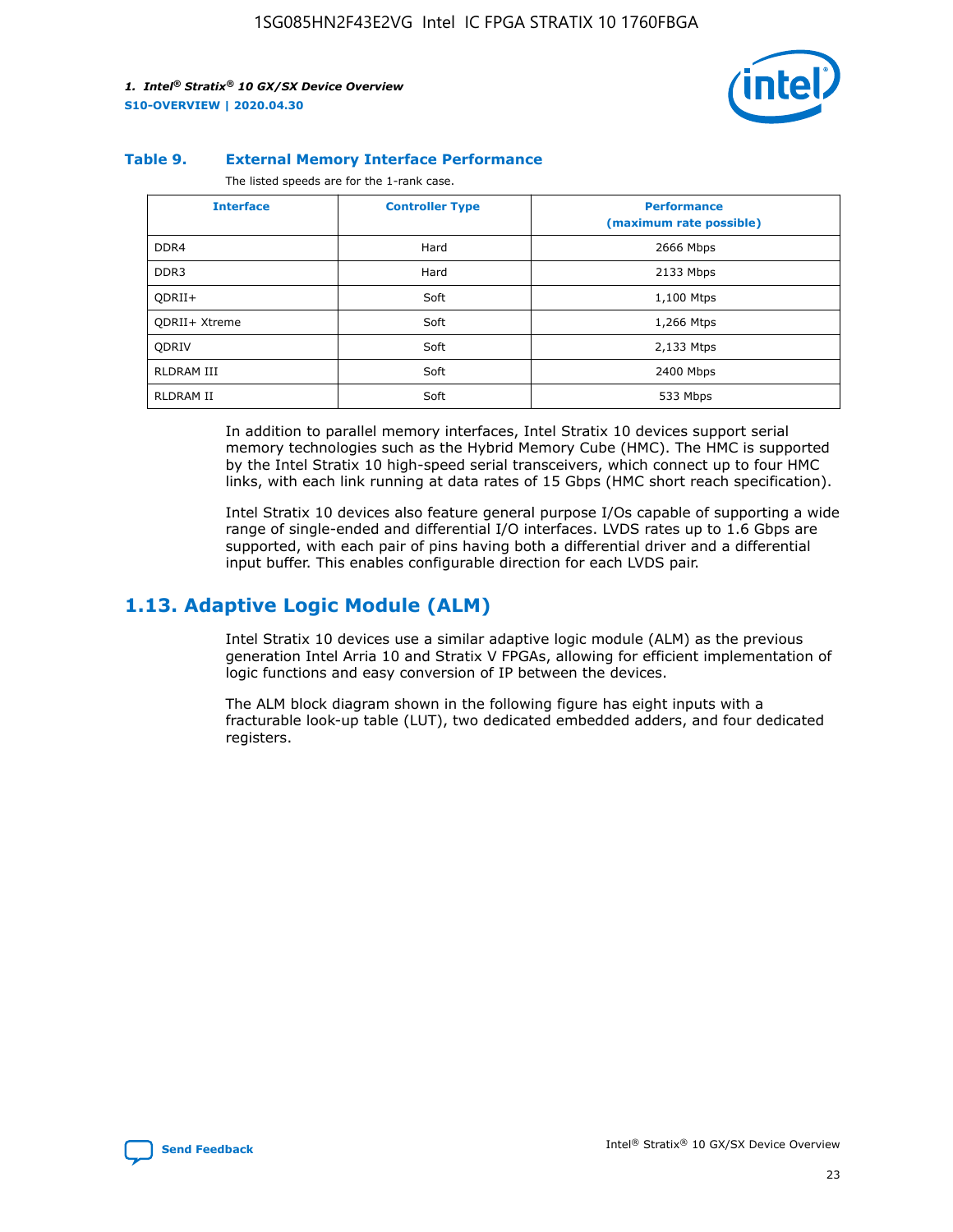

## **Figure 11. Intel Stratix 10 FPGA and SoC ALM Block Diagram**



Key features and capabilities of the ALM include:

- High register count with 4 registers per 8-input fracturable LUT, operating in conjunction with the new Intel Hyperflex architecture, enables Intel Stratix 10 devices to maximize core performance at very high core logic utilization
- Implements select 7-input logic functions, all 6-input logic functions, and two independent functions consisting of smaller LUT sizes (such as two independent 4 input LUTs) to optimize core logic utilization

The Intel Quartus Prime software takes advantage of the ALM logic structure to deliver the highest performance, optimal logic utilization, and lowest compile times. The Intel Quartus Prime software simplifies design reuse as it automatically maps legacy designs into the Intel Stratix 10 ALM architecture.

## **1.14. Core Clocking**

Core clocking in Intel Stratix 10 devices makes use of programmable clock tree synthesis.

This technique uses dedicated clock tree routing and switching circuits, and allows the Intel Quartus Prime software to create the exact clock trees required for your design. Clock tree synthesis minimizes clock tree insertion delay, reduces dynamic power dissipation in the clock tree and allows greater clocking flexibility in the core while still maintaining backwards compatibility with legacy global and regional clocking schemes.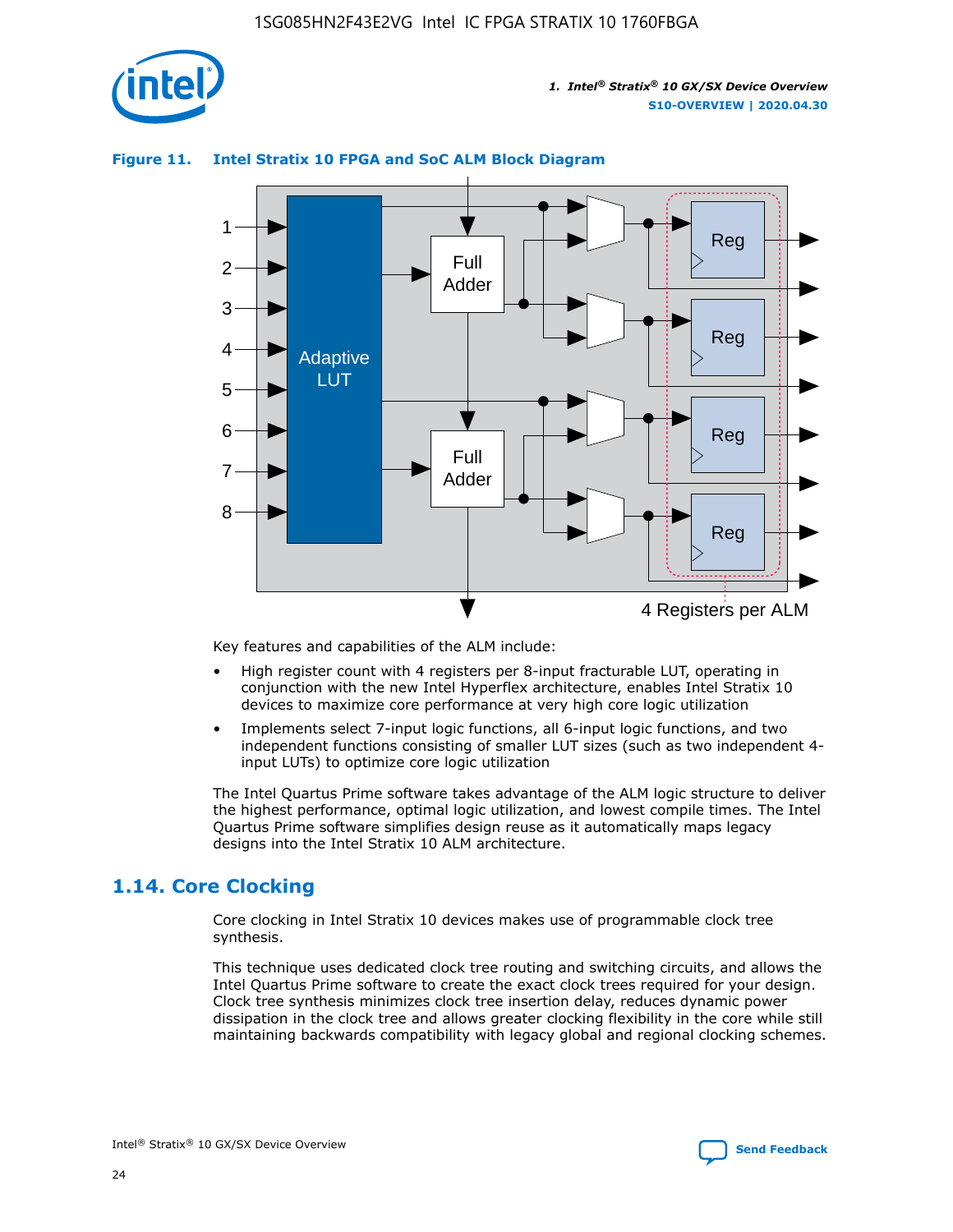

The core clock network in Intel Stratix 10 devices supports the new Intel Hyperflex core architecture at clock rates up to 1 GHz. It also supports the hard memory controllers up to 2666 Mbps with a quarter rate transfer to the core. The core clock network is supported by dedicated clock input pins, fractional clock synthesis PLLs, and integer I/O PLLs.

## **1.15. Fractional Synthesis PLLs and I/O PLLs**

Intel Stratix 10 devices have up to 32 fractional synthesis PLLs (fPLL) available for use with transceivers or in the core fabric.

The fPLLs are located in the 3D SiP transceiver L-tiles and H-tiles, eight per tile, adjacent to the transceiver channels. The fPLLs can be used to reduce both the number of oscillators required on the board and the number of clock pins required, by synthesizing multiple clock frequencies from a single reference clock source. In addition to synthesizing reference clock frequencies for the transceiver transmit PLLs, the fPLLs can also be used directly for transmit clocking. Each fPLL can be independently configured for conventional integer mode, or enhanced fractional synthesis mode with third-order delta-sigma modulation.

In addition to the fPLLs, Intel Stratix 10 devices contain up to 24 integer I/O PLLs (IOPLLs) available for general purpose use in the core fabric and for simplifying the design of external memory interfaces and high-speed LVDS interfaces. The IOPLLs are located in each bank of 48 general purpose I/O, 1 per I/O bank, adjacent to the hard memory controllers and LVDS SerDes in each I/O bank. This makes it easier to close timing because the IOPLLs are tightly coupled with the I/Os that need to use them. The IOPLLs can be used for general purpose applications in the core such as clock network delay compensation and zero-delay clock buffering.

## **1.16. Internal Embedded Memory**

Intel Stratix 10 devices contain two types of embedded memory blocks: M20K (20 Kb) and MLAB (640 bit).

The M20K and MLAB blocks are familiar block sizes carried over from previous Intel device families. The MLAB blocks are ideal for wide and shallow memories, while the M20K blocks are intended to support larger memory configurations and include hard ECC. Both M20K and MLAB embedded memory blocks can be configured as a singleport or dual-port RAM, FIFO, ROM, or shift register. These memory blocks are highly flexible and support a number of memory configurations as shown in Table 10 on page 25.

#### **Table 10. Internal Embedded Memory Block Configurations**

| MLAB (640 bits)                                                | <b>M20K (20 Kb)</b>                                                                    |
|----------------------------------------------------------------|----------------------------------------------------------------------------------------|
| $64 \times 10$ (supported through emulation)<br>$32 \times 20$ | $2K \times 10$ (or $x8$ )<br>$1K \times 20$ (or $x16$ )<br>$512 \times 40$ (or $x32$ ) |

## **1.17. Variable Precision DSP Block**

The Intel Stratix 10 DSP blocks are based upon the Variable Precision DSP Architecture used in Intel's previous generation devices. They feature hard fixed point and IEEE 754 compliant floating point capability.

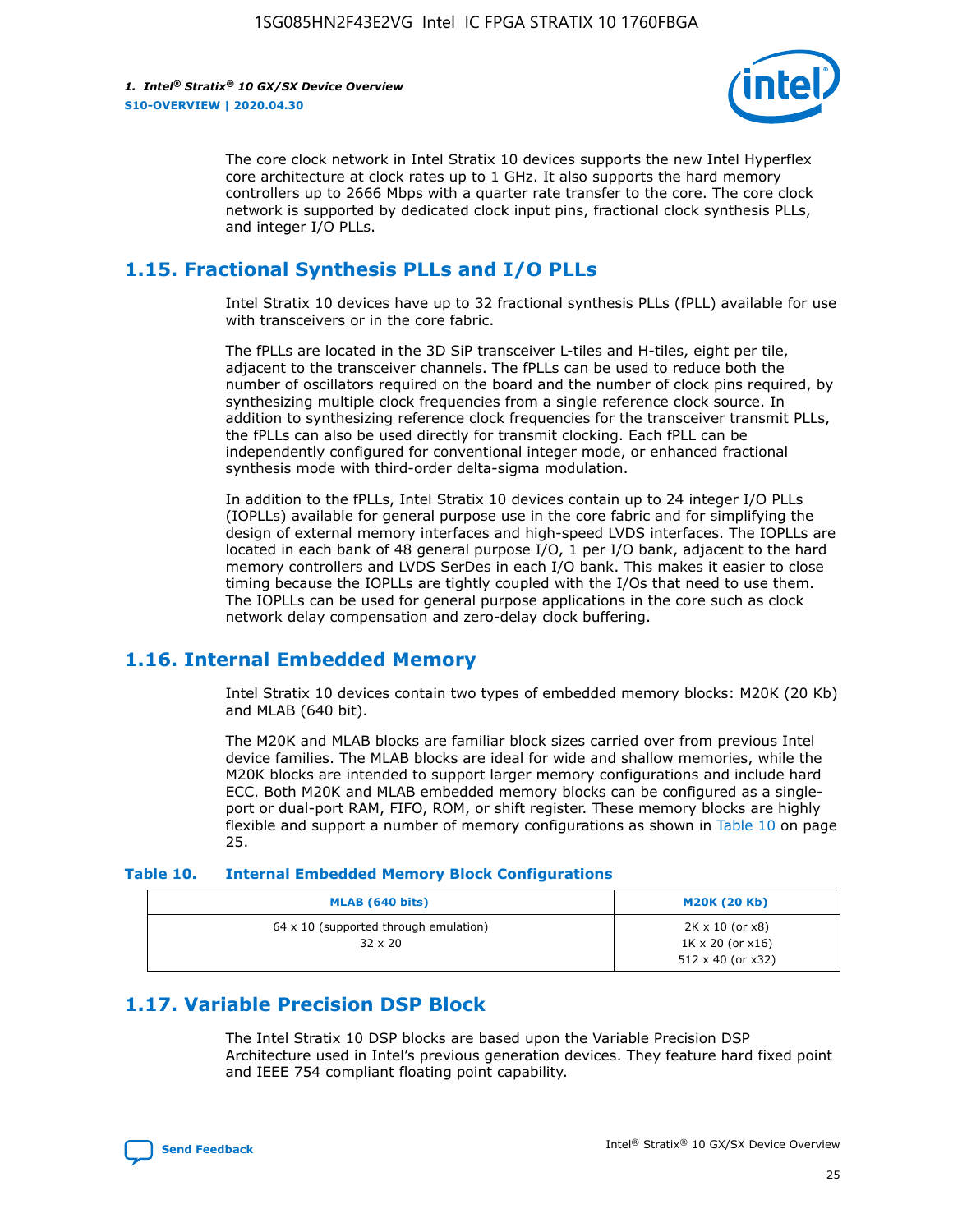

The DSP blocks can be configured to support signal processing with precision ranging from 18x19 up to 54x54. A pipeline register has been added to increase the maximum operating frequency of the DSP block and reduce power consumption.





#### **Figure 13. DSP Block: High Precision Fixed Point Mode**



Intel<sup>®</sup> Stratix<sup>®</sup> 10 GX/SX Device Overview **[Send Feedback](mailto:FPGAtechdocfeedback@intel.com?subject=Feedback%20on%20Intel%20Stratix%2010%20GX/SX%20Device%20Overview%20(S10-OVERVIEW%202020.04.30)&body=We%20appreciate%20your%20feedback.%20In%20your%20comments,%20also%20specify%20the%20page%20number%20or%20paragraph.%20Thank%20you.)** Send Feedback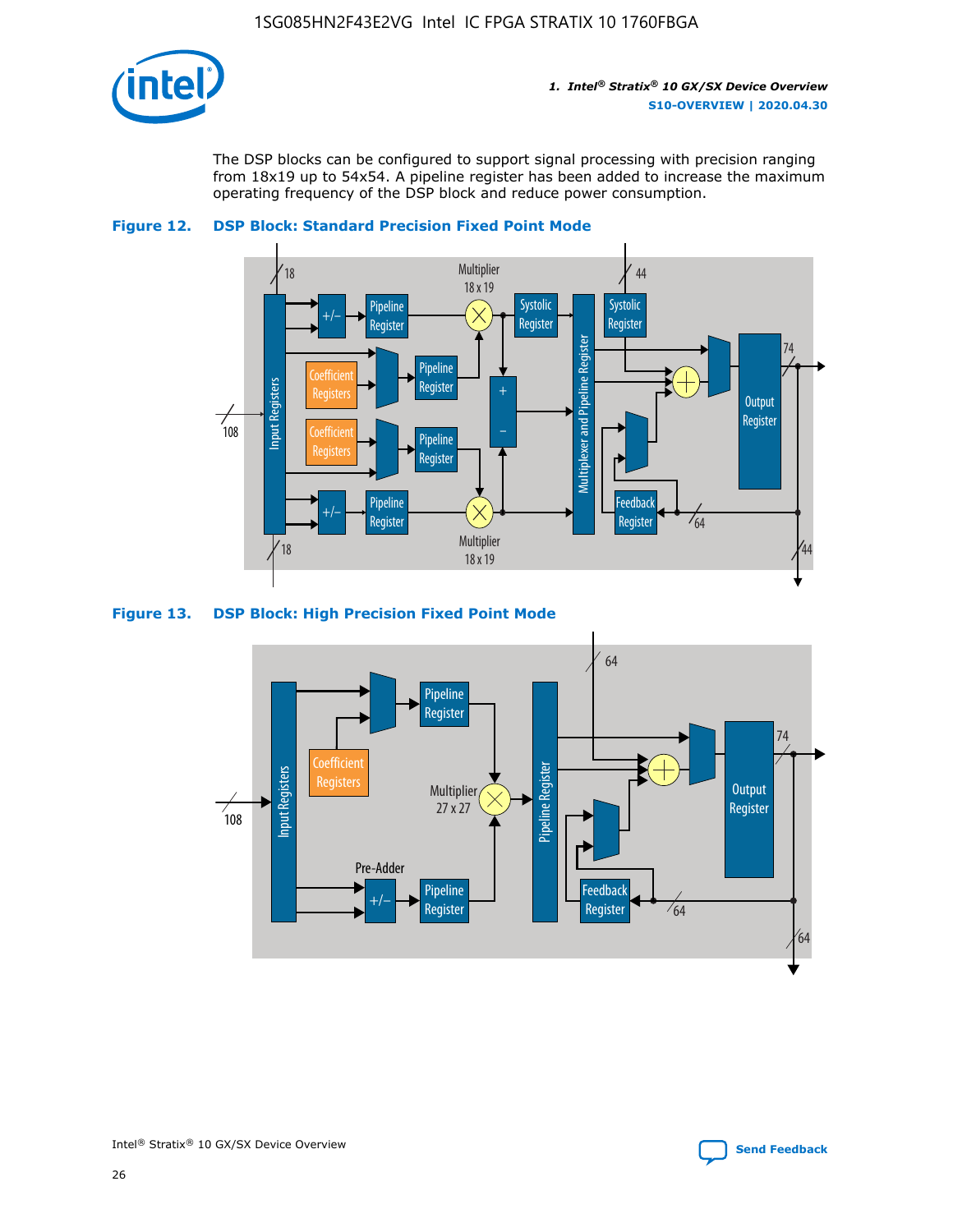



## **Figure 14. DSP Block: Single Precision Floating Point Mode**

Each DSP block can be independently configured at compile time as either dual 18x19 or a single 27x27 multiply accumulate. With a dedicated 64 bit cascade bus, multiple variable precision DSP blocks can be cascaded to implement even higher precision DSP functions efficiently.

In floating point mode, each DSP block provides one single precision floating point multiplier and adder. Floating point additions, multiplications, mult-adds and multaccumulates are supported.

The following table shows how different precisions are accommodated within a DSP block, or by utilizing multiple blocks.

| <b>Multiplier Size</b>             | <b>DSP Block Resources</b>                                                               | <b>Expected Usage</b>           |
|------------------------------------|------------------------------------------------------------------------------------------|---------------------------------|
| $18x19$ bits                       | 1/2 of Variable Precision DSP Block                                                      | Medium precision fixed point    |
| 27x27 bits                         | 1 Variable Precision DSP Block                                                           | High precision fixed point      |
| $19x36$ bits                       | 1 Variable Precision DSP Block with external<br>adder                                    | Fixed point FFTs                |
| 36x36 bits                         | 2 Variable Precision DSP Blocks with external<br>adder                                   | Very high precision fixed point |
| 54x54 bits                         | 4 Variable Precision DSP Blocks with external<br>adder                                   | Double Precision floating point |
| Single Precision<br>floating point | 1 Single Precision floating point adder, 1 Single<br>Precision floating point multiplier | Floating point                  |

#### **Table 11. Variable Precision DSP Block Configurations**

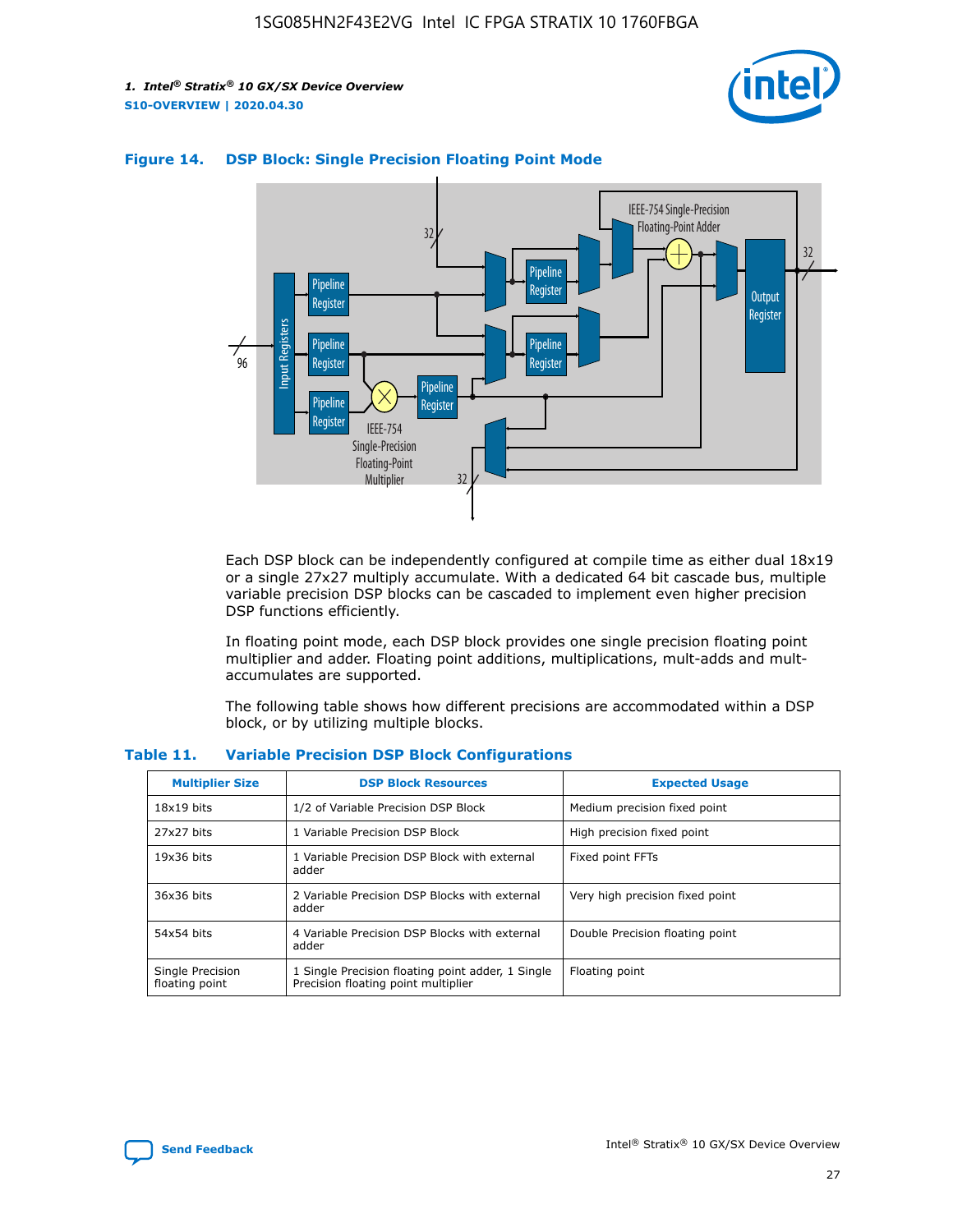

Complex multiplication is very common in DSP algorithms. One of the most popular applications of complex multipliers is the FFT algorithm. This algorithm has the characteristic of increasing precision requirements on only one side of the multiplier. The Variable Precision DSP block supports the FFT algorithm with proportional increase in DSP resources as the precision grows.

#### **Table 12. Complex Multiplication With Variable Precision DSP Block**

| <b>Complex Multiplier</b><br><b>Size</b> | <b>DSP Block Resources</b>      | <b>FFT Usage</b>       |
|------------------------------------------|---------------------------------|------------------------|
| $18x19$ bits                             | 2 Variable Precision DSP Blocks | Resource optimized FFT |
| $27x27$ bits                             | 4 Variable Precision DSP Blocks | Highest precision FFT  |

For FFT applications with high dynamic range requirements, the Intel FFT IP Core offers an option of single precision floating point implementation with resource usage and performance similar to high precision fixed point implementations.

Other features of the DSP block include:

- Hard 18 bit and 25 bit pre-adders
- Hard floating point multipliers and adders
- 64 bit dual accumulator (for separate I, Q product accumulations)
- Cascaded output adder chains for 18 and 27 bit FIR filters
- Embedded coefficient registers for 18 and 27 bit coefficients
- Fully independent multiplier outputs
- Inferability using HDL templates supplied by the Intel Quartus Prime software for most modes

The Variable Precision DSP block is ideal to support the growing trend towards higher bit precision in high performance DSP applications. At the same time, it can efficiently support the many existing 18 bit DSP applications, such as high definition video processing and remote radio heads. With the Variable Precision DSP block architecture and hard floating point multipliers and adders, Intel Stratix 10 devices can efficiently support many different precision levels up to and including floating point implementations. This flexibility can result in increased system performance, reduced power consumption, and reduce architecture constraints on system algorithm designers.

## **1.18. Hard Processor System (HPS)**

The Intel Stratix 10 SoC Hard Processor System (HPS) is Intel's third generation HPS. Leveraging the performance of Intel 14 nm tri-gate technology, Intel Stratix 10 SoC devices more than double the performance of previous generation SoCs with an integrated quad-core 64-bit Arm Cortex-A53. The HPS also enables system-wide hardware virtualization capabilities by adding a system memory management unit. These architecture improvements ensure that Intel Stratix 10 SoCs meet the requirements of current and future embedded markets, including wireless and wireline communications, datacenter acceleration, and numerous military applications.

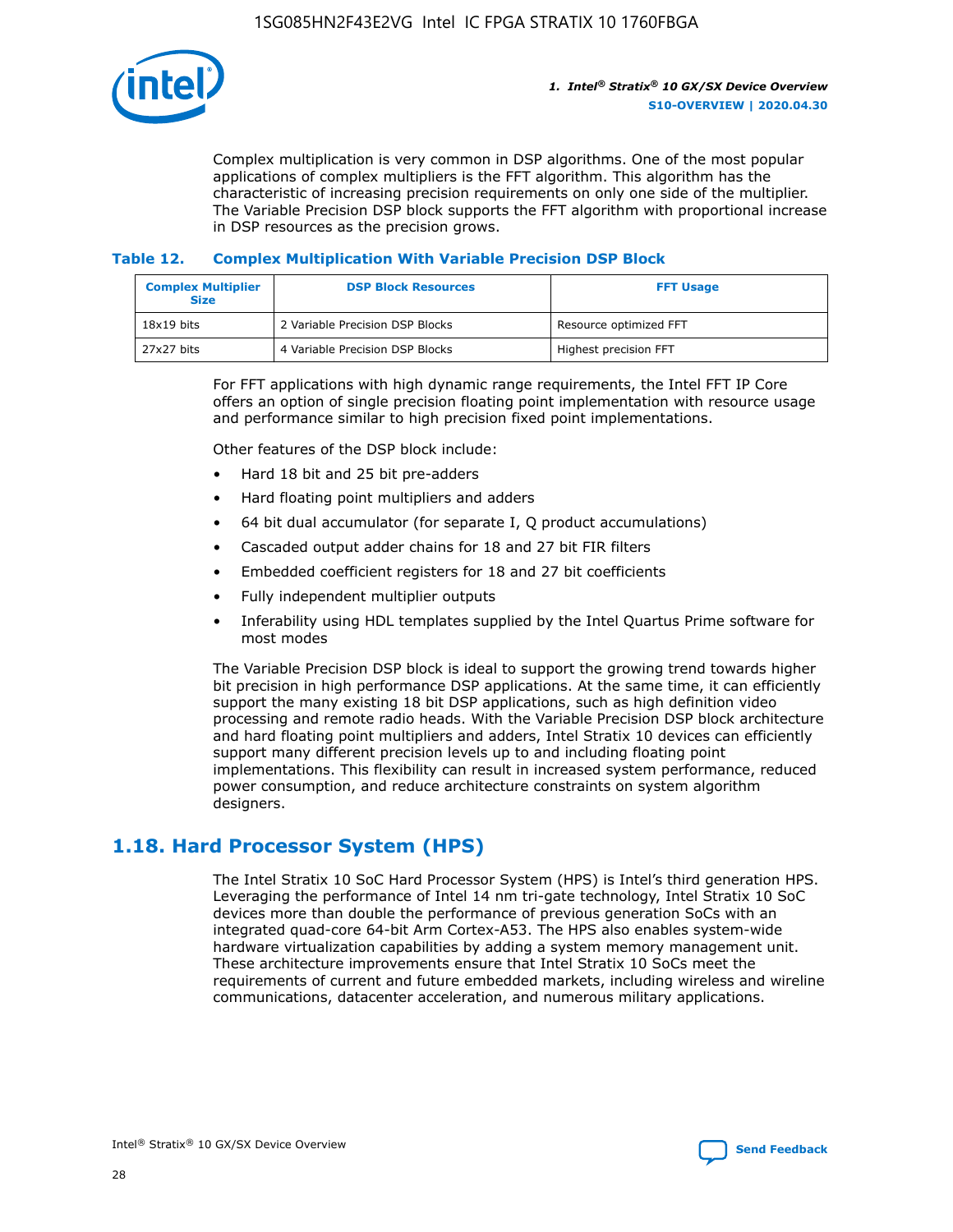

#### **Figure 15. HPS Block Diagram**

| Quad Arm Cortex-A53-Based Hard Processor System |                                                                            |                           |                                                     |                          |                                     |                          |                                        |
|-------------------------------------------------|----------------------------------------------------------------------------|---------------------------|-----------------------------------------------------|--------------------------|-------------------------------------|--------------------------|----------------------------------------|
| Arm Cortex - A53                                |                                                                            | Arm Cortex - A53          |                                                     |                          |                                     |                          | SD/SDIO/                               |
| <b>NEON</b>                                     |                                                                            | <b>FPU</b>                | <b>NEON</b>                                         |                          | <b>FPU</b>                          | USB OTG                  | $MMC$ <sup>1,2</sup>                   |
| 32 KB I-Cache<br>with Parity                    |                                                                            | 32 KB D-Cache<br>with ECC | 32 KB I-Cache<br>with Parity                        |                          | 32 KB D - Cache<br>with ECC         | $(x2)^{1,2}$             |                                        |
| Arm Cortex - A53                                |                                                                            |                           |                                                     |                          | Arm Cortex - A53                    | UART(x2)                 | <b>DMA</b><br>$(8 \text{ Channel})^2$  |
| <b>NEON</b>                                     |                                                                            | <b>FPU</b>                | <b>NEON</b>                                         |                          | <b>FPU</b>                          |                          |                                        |
| 32 KB I-Cache<br>with Parity                    |                                                                            | 32 KB D-Cache<br>with ECC | 32 KB I-Cache<br>with Parity<br>with ECC            |                          | 32 KB D-Cache                       | I <sup>2</sup> C(x5)     | <b>HPS 10</b>                          |
|                                                 | 1 MB L2 Cache with ECC<br><b>System MMU</b><br><b>Cache Coherency Unit</b> |                           |                                                     | <b>EMAC</b> $(x3)^{1,2}$ | <b>NAND</b><br>Flash <sup>1,2</sup> |                          |                                        |
| JTAG Debug<br>or Trace                          |                                                                            |                           | 256 KB<br><b>Timers</b><br>RAM <sup>2</sup><br>(x8) |                          |                                     | SPI(x4)                  |                                        |
| Lightweight HPS-to-<br><b>FPGA BRIDGE</b>       |                                                                            |                           | HPS-to-FPGA<br><b>BRIDGE</b>                        |                          | FPGA-to-HPS<br><b>BRIDGE</b>        | HPS-to-SDM<br>SDM-to-HPS | <b>SDRAM</b><br>Scheduler <sup>3</sup> |
|                                                 |                                                                            |                           |                                                     |                          |                                     |                          |                                        |
| <b>FPGA Fabric</b>                              |                                                                            |                           |                                                     |                          |                                     | <b>SDM</b>               | <b>Hard Memory</b><br>Controller       |

Notes:

1. Integrated direct memory access (DMA)

2. Integrated error correction code (ECC)

3. Multiport front-end interface to hard memory controller

## **1.18.1. Key Features of the Intel Stratix 10 HPS**

## **Table 13. Key Features of the Intel Stratix 10 GX/SX HPS**

| <b>Feature</b>                                    | <b>Description</b>                                                                                                                                                                                                                                                                                                                                     |
|---------------------------------------------------|--------------------------------------------------------------------------------------------------------------------------------------------------------------------------------------------------------------------------------------------------------------------------------------------------------------------------------------------------------|
| Quad-core Arm Cortex-A53<br>MPCore processor unit | 2.3 MIPS/MHz instruction efficiency<br>$\bullet$<br>CPU frequency up to 1.5 GHz<br>٠<br>At 1.5 GHz total performance of 13,800 MIPS<br>Army8-A architecture<br>Runs 64 bit and 32 bit Arm instructions<br>16 bit and 32 bit Thumb instructions for 30% reduction in memory footprint<br>Jazelle* RCT execution architecture with 8 bit Java byte codes |
|                                                   |                                                                                                                                                                                                                                                                                                                                                        |

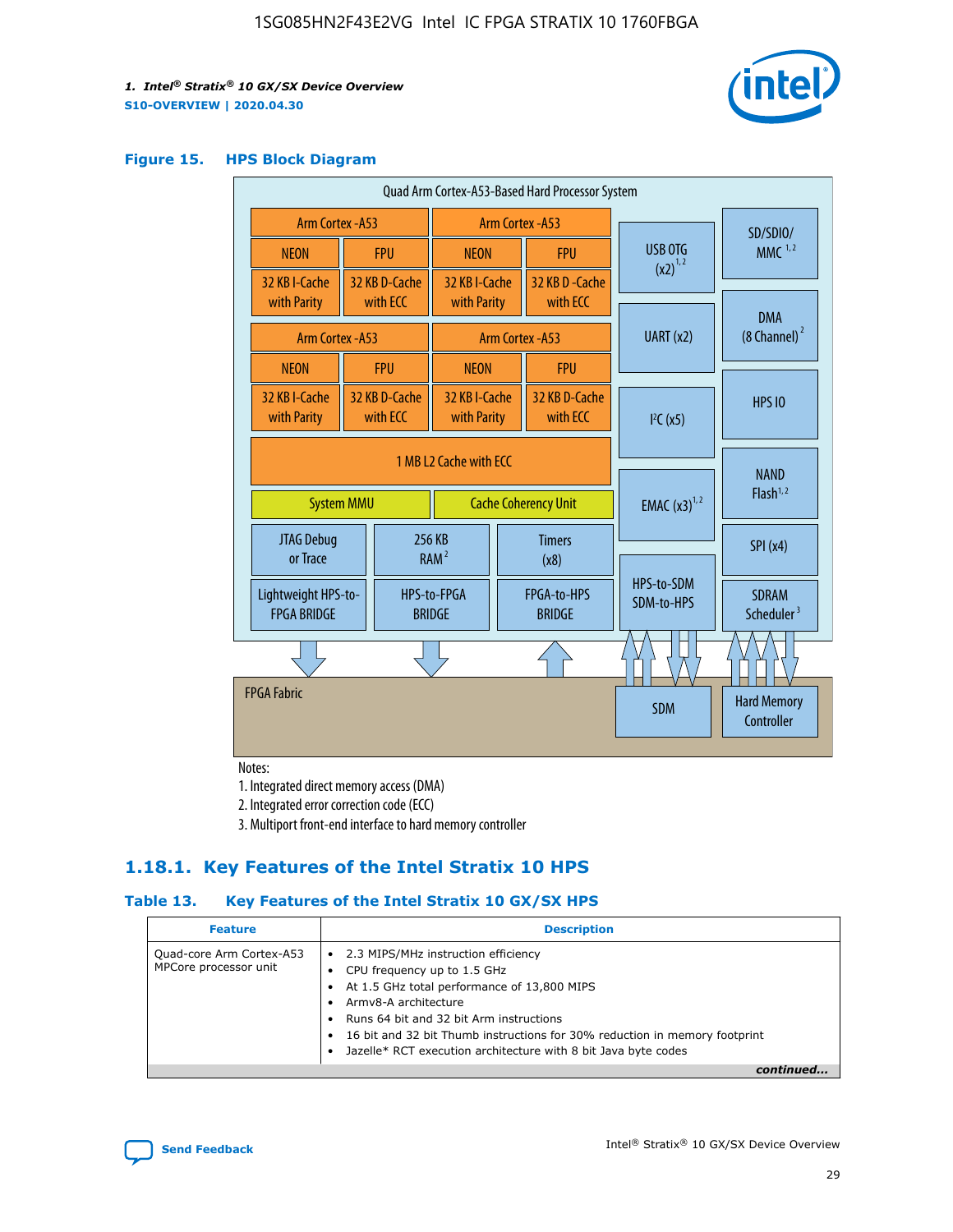

| <b>Feature</b>                                        | <b>Description</b>                                                                                                                                                                                                                                                                                                                                                                                                                                                                                                                                                                                                                                                                                                                                                                                                                                                                                                                                                                                                                                                                                                                                                                                               |  |  |
|-------------------------------------------------------|------------------------------------------------------------------------------------------------------------------------------------------------------------------------------------------------------------------------------------------------------------------------------------------------------------------------------------------------------------------------------------------------------------------------------------------------------------------------------------------------------------------------------------------------------------------------------------------------------------------------------------------------------------------------------------------------------------------------------------------------------------------------------------------------------------------------------------------------------------------------------------------------------------------------------------------------------------------------------------------------------------------------------------------------------------------------------------------------------------------------------------------------------------------------------------------------------------------|--|--|
|                                                       | Superscalar, variable length, out-of-order pipeline with dynamic branch prediction<br>Improved Arm Neon* media processing engine<br>Single- and double-precision floating-point unit<br>Arm CoreSight* debug and trace technology<br>٠                                                                                                                                                                                                                                                                                                                                                                                                                                                                                                                                                                                                                                                                                                                                                                                                                                                                                                                                                                           |  |  |
| <b>System Memory</b><br>Management Unit               | Enables a unified memory model and extends hardware virtualization into peripherals<br>implemented in the FPGA fabric                                                                                                                                                                                                                                                                                                                                                                                                                                                                                                                                                                                                                                                                                                                                                                                                                                                                                                                                                                                                                                                                                            |  |  |
| Cache Coherency unit                                  | Changes in shared data stored in cache are propagated throughout the system<br>$\bullet$<br>providing bi-directional coherency for co-processing elements.                                                                                                                                                                                                                                                                                                                                                                                                                                                                                                                                                                                                                                                                                                                                                                                                                                                                                                                                                                                                                                                       |  |  |
| Cache                                                 | L1 Cache<br>$\bullet$<br>- 32 KB of instruction cache w/ parity check<br>- 32 KB of L1 data cache w /ECC<br>- Parity checking<br>L <sub>2</sub> Cache<br>$-$ 1MB shared<br>$-$ 8-way set associative<br>- SEU Protection with parity on TAG ram and ECC on data RAM<br>- Cache lockdown support                                                                                                                                                                                                                                                                                                                                                                                                                                                                                                                                                                                                                                                                                                                                                                                                                                                                                                                  |  |  |
| On-Chip Memory                                        | 256 KB of scratch on-chip RAM                                                                                                                                                                                                                                                                                                                                                                                                                                                                                                                                                                                                                                                                                                                                                                                                                                                                                                                                                                                                                                                                                                                                                                                    |  |  |
| External SDRAM and Flash<br>Memory Interfaces for HPS | Hard memory controller with support for DDR4, DDR3<br>$\bullet$<br>$-$ 40 bit (32 bit + 8 bit ECC) with select packages supporting 72 bit (64 bit + 8 bit<br>ECC)<br>- Support for up to 2666 Mbps DDR4 and 2166 Mbps DDR3 frequencies<br>- Error correction code (ECC) support including calculation, error correction, write-<br>back correction, and error counters<br>- Software Configurable Priority Scheduling on individual SDRAM bursts<br>- Fully programmable timing parameter support for all JEDEC-specified timing<br>parameters<br>- Multiport front-end (MPFE) scheduler interface to the hard memory controller, which<br>supports the $AXI^{\circledR}$ Quality of Service (QoS) for interface to the FPGA fabric<br>NAND flash controller<br>$-$ ONFI 1.0<br>- Integrated descriptor based with DMA<br>- Programmable hardware ECC support<br>- Support for 8 and 16 bit Flash devices<br>Secure Digital SD/SDIO/MMC controller<br>$-$ eMMC 4.5<br>- Integrated descriptor based DMA<br>- CE-ATA digital commands supported<br>- 50 MHz operating frequency<br>Direct memory access (DMA) controller<br>٠<br>$-$ 8-channel<br>- Supports up to 32 peripheral handshake interface<br>continued |  |  |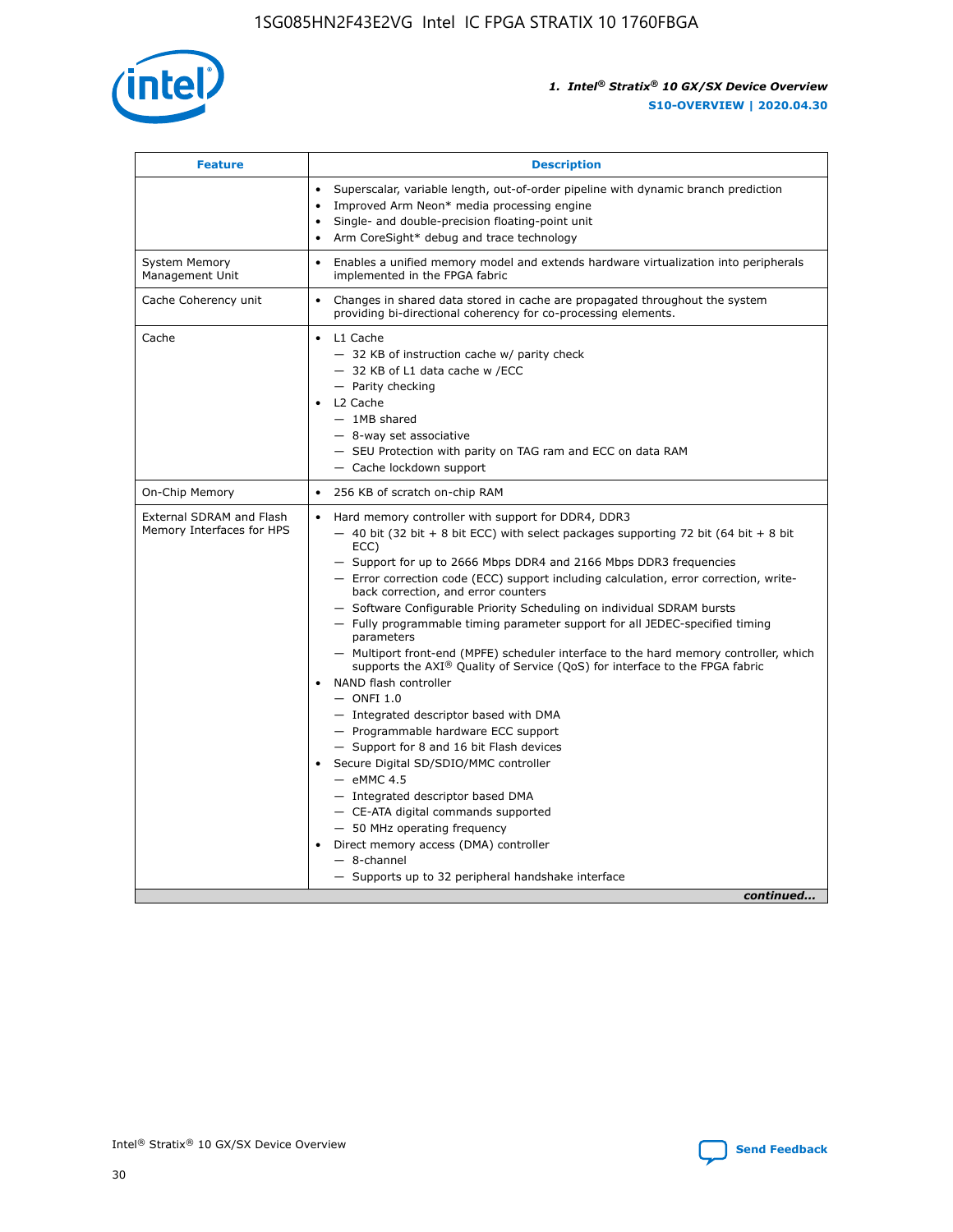

| <b>Feature</b>                         | <b>Description</b>                                                                                                                                                                                                                                                                                                                                                                                                                                                                                                                                                                                                                                                                                                                                                                                                                                                                                                                                                                                                                                                                                                                                                                                                                                                                                                                                                                                                                                                                                                     |
|----------------------------------------|------------------------------------------------------------------------------------------------------------------------------------------------------------------------------------------------------------------------------------------------------------------------------------------------------------------------------------------------------------------------------------------------------------------------------------------------------------------------------------------------------------------------------------------------------------------------------------------------------------------------------------------------------------------------------------------------------------------------------------------------------------------------------------------------------------------------------------------------------------------------------------------------------------------------------------------------------------------------------------------------------------------------------------------------------------------------------------------------------------------------------------------------------------------------------------------------------------------------------------------------------------------------------------------------------------------------------------------------------------------------------------------------------------------------------------------------------------------------------------------------------------------------|
| Communication Interface<br>Controllers | Three 10/100/1000 Ethernet media access controls (MAC) with integrated DMA<br>$\bullet$<br>- Supports RGMII and RMII external PHY Interfaces<br>- Option to support other PHY interfaces through FPGA logic<br>$\bullet$ GMII<br>MII<br>$\bullet$<br>RMII (requires MII to RMII adapter)<br>$\bullet$<br>• RGMII (requires GMII to RGMII adapter)<br>SGMII (requires GMII to SGMII adapter)<br>- Supports IEEE 1588-2002 and IEEE 1588-2008 standards for precision networked<br>clock synchronization<br>- Supports IEEE 802.1Q VLAN tag detection for reception frames<br>- Supports Ethernet AVB standard<br>Two USB On-the-Go (OTG) controllers with DMA<br>- Dual-Role Device (device and host functions)<br>• High-speed (480 Mbps)<br>• Full-speed (12 Mbps)<br>• Low-speed (1.5 Mbps)<br>• Supports USB 1.1 (full-speed and low-speed)<br>- Integrated descriptor-based scatter-gather DMA<br>- Support for external ULPI PHY<br>- Up to 16 bidirectional endpoints, including control endpoint<br>$-$ Up to 16 host channels<br>- Supports generic root hub<br>- Configurable to OTG 1.3 and OTG 2.0 modes<br>Five $I2C$ controllers (three can be used by EMAC for MIO to external PHY)<br>- Support both 100 Kbps and 400 Kbps modes<br>- Support both 7 bit and 10 bit addressing modes<br>- Support Master and Slave operating mode<br>Two UART 16550 compatible<br>- Programmable baud rate up to 115.2 Kbaud<br>Four serial peripheral interfaces (SPI) (2 Masters, 2 Slaves)<br>- Full and Half duplex |
| Timers and I/O                         | Timers<br>$\bullet$<br>- 4 general-purpose timers<br>$-4$ watchdog timers<br>48 HPS direct I/O allow HPS peripherals to connect directly to I/O<br>Up to three IO48 banks may be assigned to HPS for HPS DDR access                                                                                                                                                                                                                                                                                                                                                                                                                                                                                                                                                                                                                                                                                                                                                                                                                                                                                                                                                                                                                                                                                                                                                                                                                                                                                                    |
| Interconnect to Logic Core             | • FPGA-to-HPS Bridge<br>- Allows IP bus masters in the FPGA fabric to access to HPS bus slaves<br>- Configurable 32, 64, or 128 bit AMBA AXI interface<br>HPS-to-FPGA Bridge<br>- Allows HPS bus masters to access bus slaves in FPGA fabric<br>- Configurable 32, 64, or 128 bit AMBA AXI interface allows high-bandwidth HPS<br>master transactions to FPGA fabric<br>HPS-to-SDM and SDM-to-HPS Bridges<br>- Allows the HPS to reach the SDM block and the SDM to bootstrap the HPS<br>Light Weight HPS-to-FPGA Bridge<br>- Light weight 32 bit AXI interface suitable for low-latency register accesses from HPS<br>to soft peripherals in FPGA fabric<br>FPGA-to-HPS SDRAM Bridge<br>- Up to three AMBA AXI interfaces supporting 32, 64, or 128 bit data paths                                                                                                                                                                                                                                                                                                                                                                                                                                                                                                                                                                                                                                                                                                                                                    |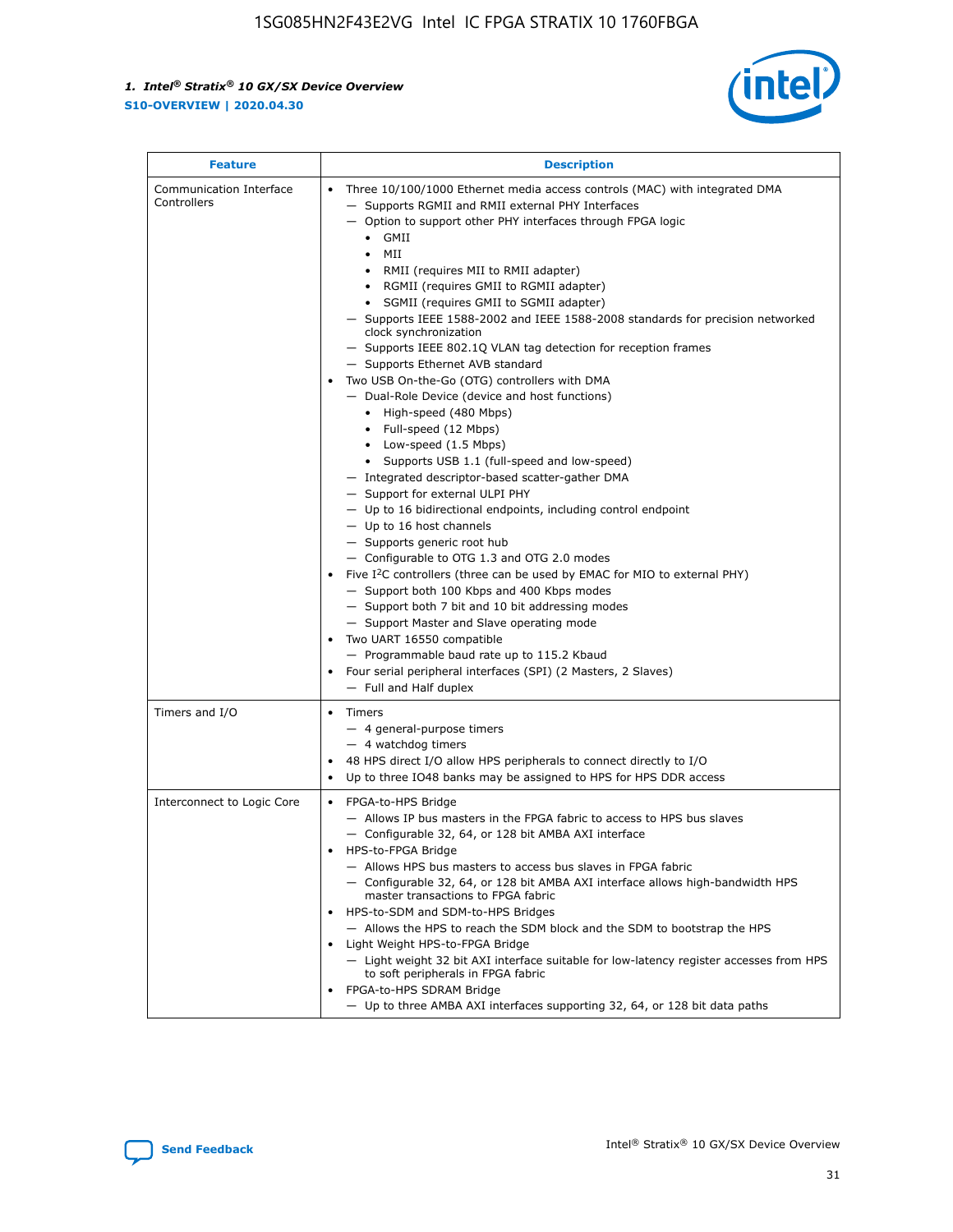

## **1.19. Power Management**

Intel Stratix 10 devices use the advanced Intel 14 nm tri-gate process technology, the all new Intel Hyperflex core architecture to enable Hyper-Folding, power gating, and several optional power reduction techniques to reduce total power consumption by as much as 70% compared to previous generation high-performance Stratix V devices.

Intel Stratix 10 standard power devices (-V) are SmartVID devices. The core voltage supplies (VCC and VCCP) for each SmartVID device must be driven by a PMBus voltage regulator dedicated to that Intel Stratix 10 device. Use of a PMBus voltage regulator for each SmartVID (-V) device is mandatory; it is not an option. A code is programmed into each SmartVID device during manufacturing that allows the PMBus voltage regulator to operate at the optimum core voltage to meet the device performance specifications.

With the new Intel Hyperflex core architecture, designs can run 2X faster than previous generation FPGAs. With 2X performance and same required throughput, architects can cut the data path width in half to save power. This optimization is called Hyper-Folding. Additionally, power gating reduces static power of unused resources in the FPGA by powering them down. The Intel Quartus Prime software automatically powers down specific unused resource blocks such as DSP and M20K blocks, at configuration time.

The optional power reduction techniques in Intel Stratix 10 devices include:

• **Available Low Static Power Devices**—Intel Stratix 10 devices are available with a fixed core voltage that provides lower static power than the SmartVID standard power devices, while maintaining device performance

Furthermore, Intel Stratix 10 devices feature Intel's low power transceivers and include a number of hard IP blocks that not only reduce logic resources but also deliver substantial power savings compared to soft implementations. In general, hard IP blocks consume up to 50% less power than the equivalent soft logic implementations.

## **1.20. Device Configuration and Secure Device Manager (SDM)**

All Intel Stratix 10 devices contain a Secure Device Manager (SDM), which is a dedicated triple-redundant processor that serves as the point of entry into the device for all JTAG and configuration commands. The SDM also bootstraps the HPS in SoC devices ensuring that the HPS can boot using the same security features that the FPGA devices have.

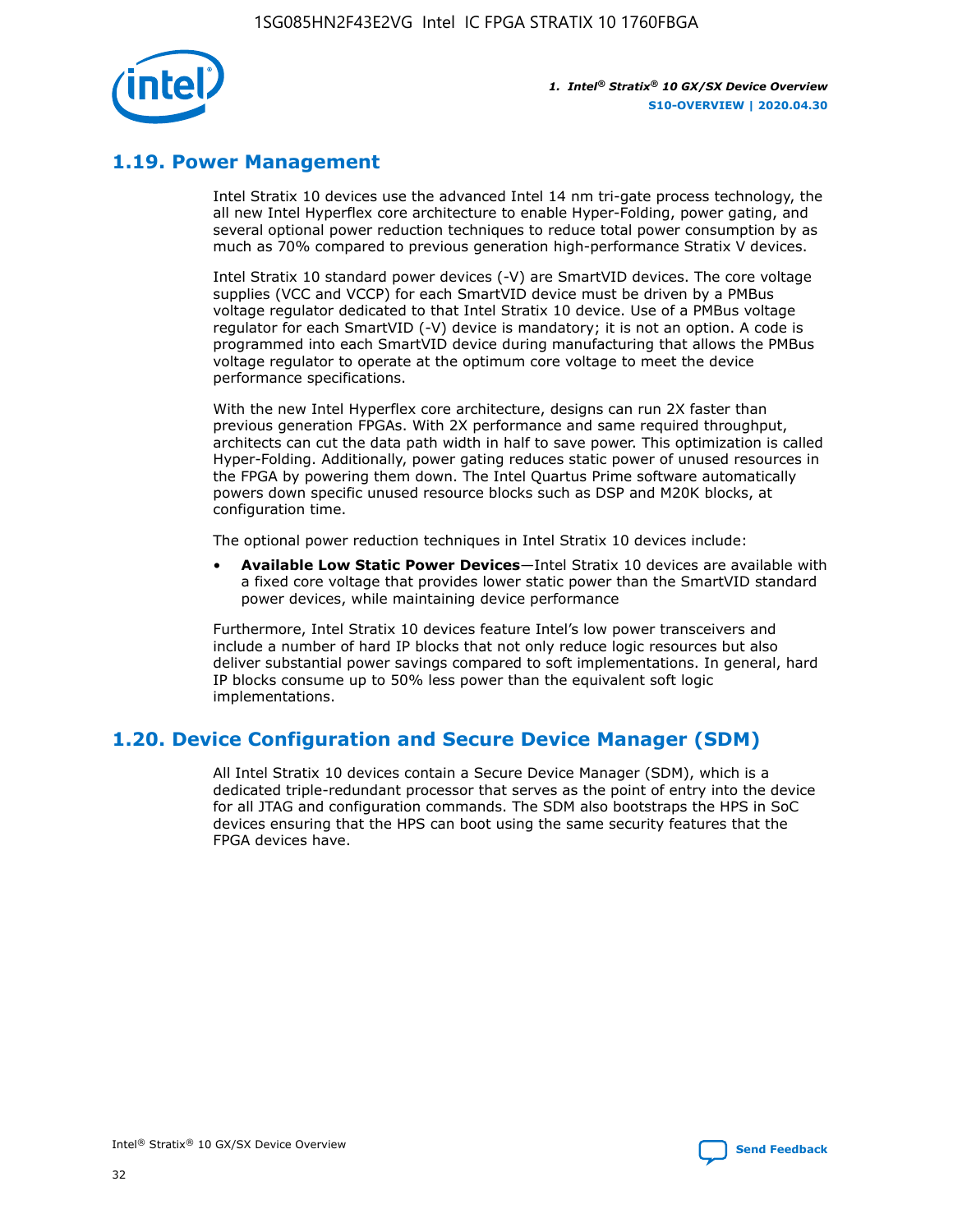





During configuration, Intel Stratix 10 devices are divided into logical sectors, each of which is managed by a local sector manager (LSM). The SDM passes configuration data to each of the LSMs across the on-chip configuration network. This allows the sectors to be configured independently, one at a time, or in parallel. This approach achieves simplified sector configuration and reconfiguration, as well as reduced overall configuration time due to the inherent parallelism. The same sector-based approach is used to respond to single-event upsets and security attacks.

While the sectors provide a logical separation for device configuration and reconfiguration, they overlay the normal rows and columns of FPGA logic and routing. This means there is no impact to the Intel Quartus Prime software place and route, and no impact to the timing of logic signals that cross the sector boundaries.

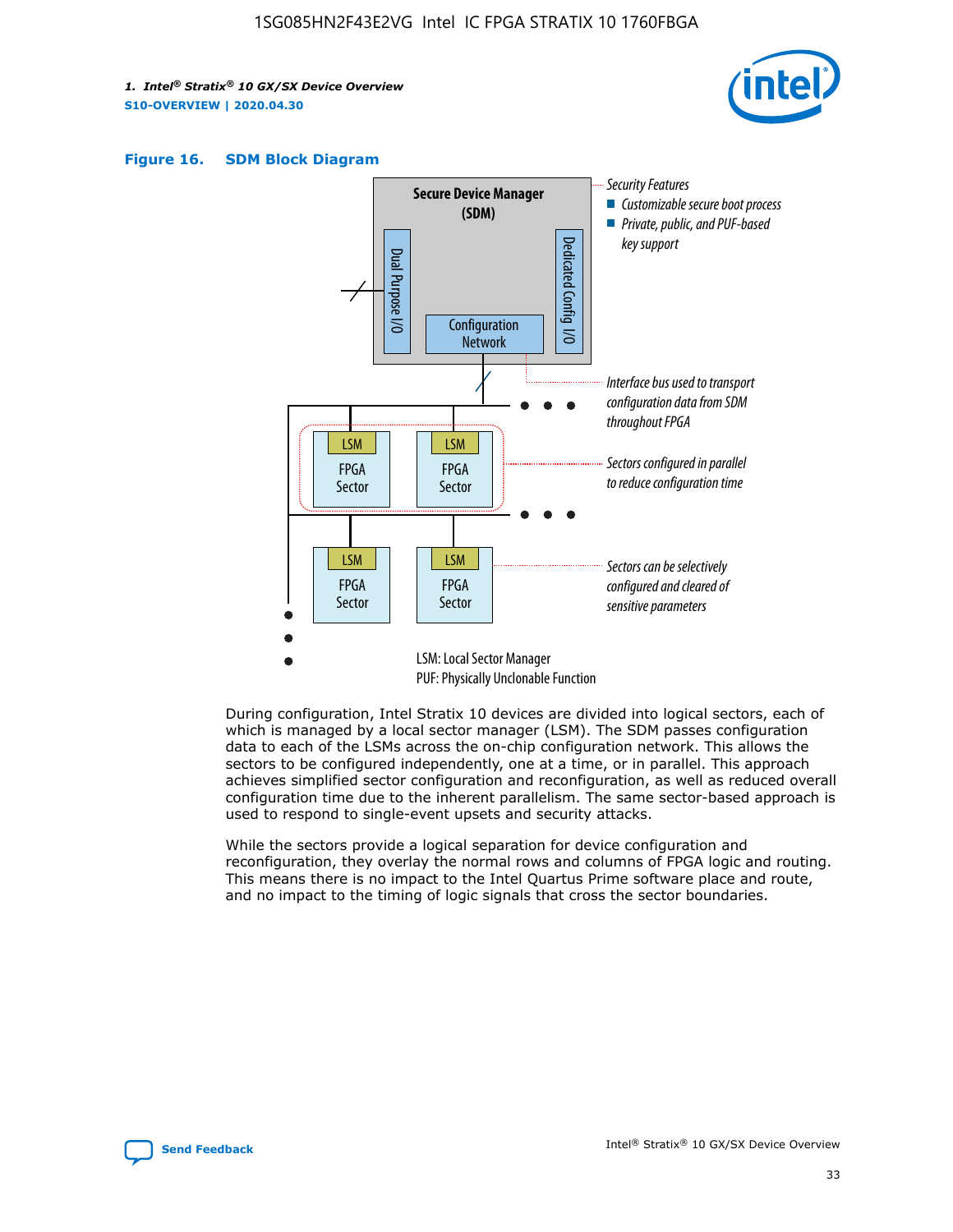

The SDM enables robust, secure, fully-authenticated device configuration. It also allows for customization of the configuration scheme, which can enhance device security. For configuration and reconfiguration, this approach offers a variety of advantages:

- Dedicated secure configuration manager
- Reduced device configuration time, because sectors are configured in parallel
- Updateable configuration process
- Reconfiguration of one or more sectors independent of all other sectors
- Zeroization of individual sectors or the complete device

The SDM also provides additional capabilities such as register state readback and writeback to support ASIC prototyping and other applications.

## **1.21. Device Security**

Building on top of the robust security features present in the previous generation devices, Intel Stratix 10 FPGAs and SoCs include a number of new and innovative security enhancements. These features are also managed by the SDM, tightly coupling device configuration and reconfiguration with encryption, authentication, key storage and anti-tamper services.

Security services provided by the SDM include:

- Bitstream encryption
- Multi-factor authentication
- Hard encryption and authentication acceleration; AES-256, SHA-256/384, ECDSA-256/384
- Volatile and non-volatile encryption key storage and management
- Boot code authentication for the HPS
- Physically Unclonable Function (PUF) service
- Updateable configuration process
- Secure device maintenance and upgrade functions
- Side channel attack protection
- Scripted response to sensor inputs and security attacks, including selective sector zeroization
- Readback, JTAG and test mode disable
- Enhanced response to single-event upsets (SEU)
- Black key provisioning
- Physical anti-tamper

See the *Intel Stratix 10 Device Security User Guide* for a complete list of all security features.

The SDM and associated security services provide a robust, multi-layered security solution for your Intel Stratix 10 design.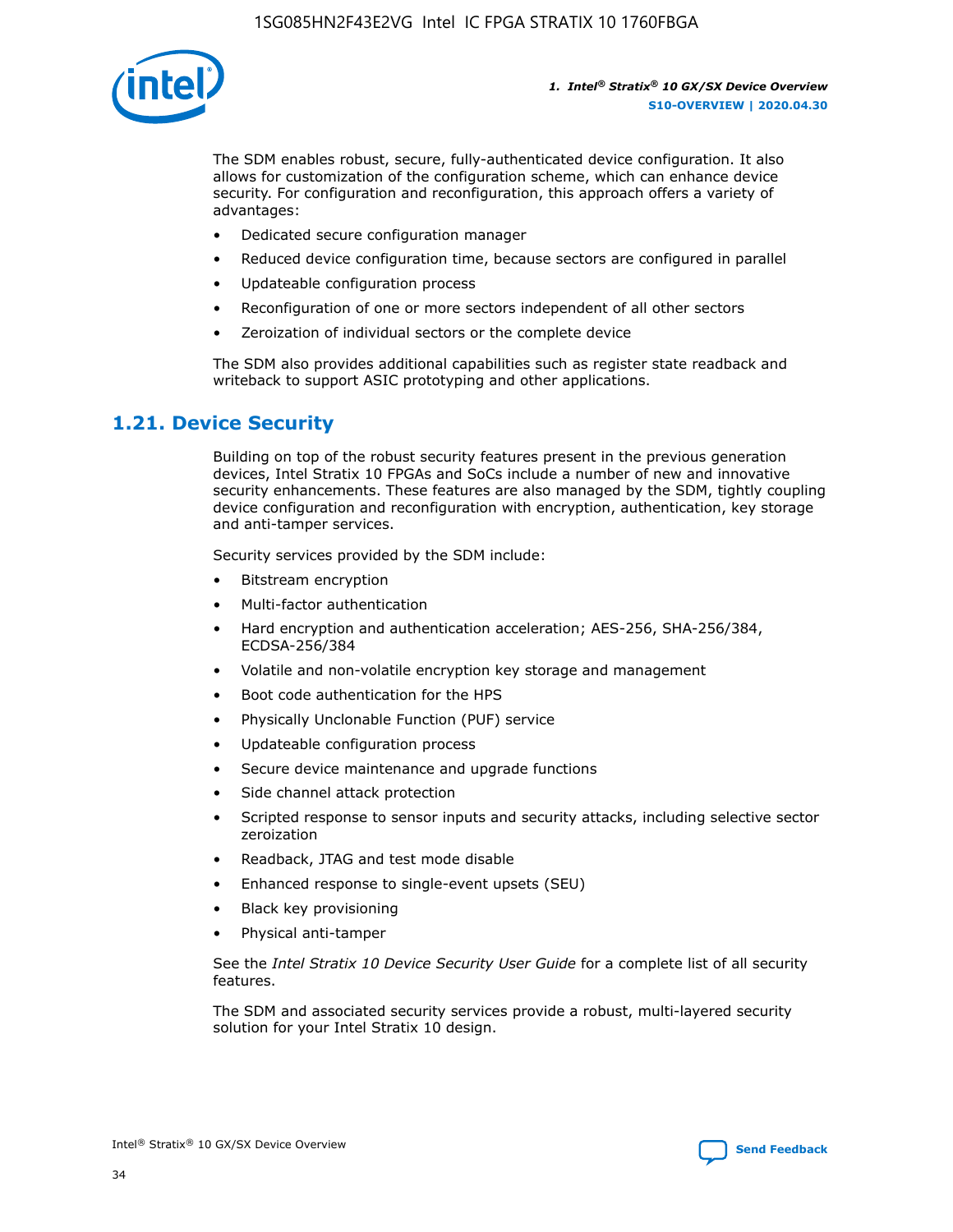

#### **Table 14. Device Security**

| <b>Intel Stratix 10 Family Variant</b> | <b>Bitstream Authentication</b> | <b>Advanced Security Features</b> <sup>(12)</sup> |
|----------------------------------------|---------------------------------|---------------------------------------------------|
| GX/SX                                  | All devices                     | -AS suffix part number required                   |

#### **Related Information**

- [My Intel Support](https://www.intel.com/content/www/us/en/programmable/my-intel/mal-home.html)
- [Intel Stratix 10 Device Security User Guide](https://www.intel.com/content/www/us/en/programmable/documentation/ndq1483601370898.html#wcd1483611014402)

## **1.22. Configuration via Protocol Using PCI Express**

Configuration via protocol using PCI Express allows the FPGA to be configured across the PCI Express bus, simplifying the board layout and increasing system integration. Making use of the embedded PCI Express hard IP operating in autonomous mode before the FPGA is configured, this technique allows the PCI Express bus to be powered up and active within the 100 ms time allowed by the PCI Express specification. Intel Stratix 10 devices also support partial reconfiguration across the PCI Express bus which reduces system down time by keeping the PCI Express link active while the device is being reconfigured.

## **1.23. Partial and Dynamic Reconfiguration**

Partial reconfiguration allows you to reconfigure part of the FPGA while other sections continue running. This capability is required in systems where uptime is critical, because it allows you to make updates or adjust functionality without disrupting services.

In addition to lowering power and cost, partial reconfiguration also increases the effective logic density by removing the necessity to place in the FPGA those functions that do not operate simultaneously. Instead, these functions can be stored in external memory and loaded as needed. This reduces the size of the required FPGA by allowing multiple applications on a single FPGA, saving board space and reducing power. The partial reconfiguration process is built on top of the proven incremental compile design flow in the Intel Quartus Prime design software

Dynamic reconfiguration in Intel Stratix 10 devices allows transceiver data rates, protocols and analog settings to be changed dynamically on a channel-by-channel basis while maintaining data transfer on adjacent transceiver channels. Dynamic reconfiguration is ideal for applications that require on-the-fly multiprotocol or multirate support. Both the PMA and PCS blocks within the transceiver can be reconfigured using this technique. Dynamic reconfiguration of the transceivers can be used in conjunction with partial reconfiguration of the FPGA to enable partial reconfiguration of both core and transceivers simultaneously.

## **1.24. Fast Forward Compile**

The innovative Fast Forward Compile feature in the Intel Quartus Prime software identifies performance bottlenecks in your design and provides detailed, step-by-step performance improvement recommendations that you can then implement. The Compiler reports estimates of the maximum operating frequency that can be achieved

<sup>(12)</sup> Contact My Intel Support for additional information.

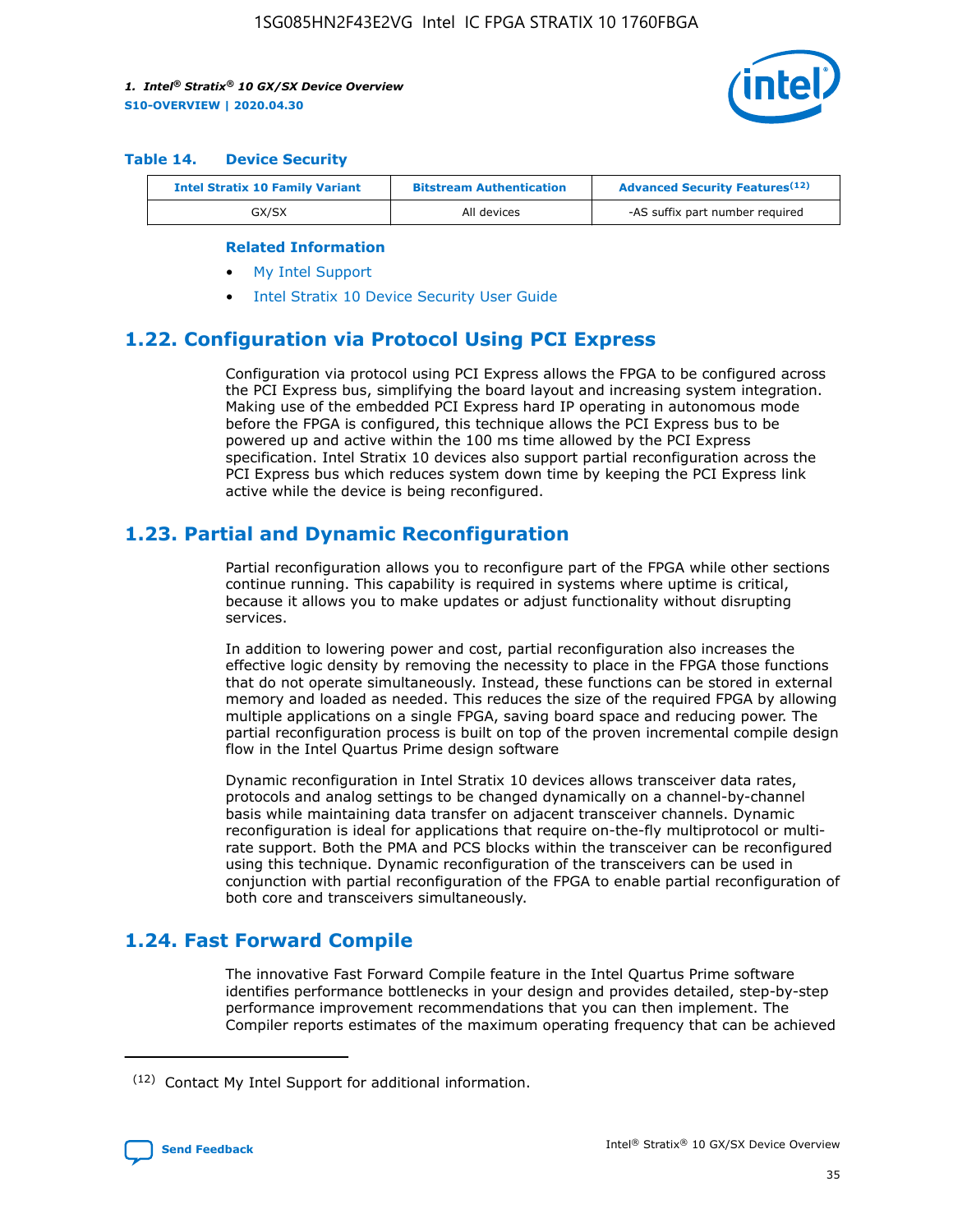

by applying the recommendations. As part of the new Hyper-Aware design flow, Fast Forward Compile maximizes the performance of your Intel Stratix 10 design and achieves rapid timing closure.

Previously, this type of optimization required multiple time-consuming design iterations, including full design re-compilation to determine the effectiveness of the changes. Fast Forward Compile enables you to make better decisions about where to focus your optimization efforts, and how to increase your design performance and throughput. This technique removes much of the guesswork of performance exploration, resulting in fewer design iterations and as much as 2X core performance gains for Intel Stratix 10 designs.

## **1.25. Single Event Upset (SEU) Error Detection and Correction**

Intel Stratix 10 FPGAs and SoCs offer robust SEU error detection and correction circuitry. The detection and correction circuitry includes protection for Configuration RAM (CRAM) programming bits and user memories. The CRAM is protected by a continuously running parity checker circuit with integrated ECC that automatically corrects one or two bit errors and detects higher order multibit errors.

The physical layout of the CRAM array is optimized to make the majority of multi-bit upsets appear as independent single-bit or double-bit errors which are automatically corrected by the integrated CRAM ECC circuitry. In addition to the CRAM protection, user memories also include integrated ECC circuitry and are layout optimized for error detection and correction.

The SEU error detection and correction hardware is supported by both soft IP and the Intel Quartus Prime software to provide a complete SEU mitigation solution. The components of the complete solution include:

- Hard error detection and correction for CRAM and user M20K memory blocks
- Optimized physical layout of memory cells to minimize probability of SEU
- Sensitivity processing soft IP that reports if CRAM upset affects a used or unused bit
- Fault injection soft IP with the Intel Quartus Prime software support that changes state of CRAM bits for testing purposes
- Hierarchy tagging in the Intel Quartus Prime software
- Triple Mode Redundancy (TMR) used for the Secure Device Manager and critical on-chip state machines

In addition to the SEU mitigation features listed above, the Intel 14 nm tri-gate process technology used for Intel Stratix 10 devices is based on FinFET transistors which have reduced SEU susceptibility versus conventional planar transistors.

## **1.26. Document Revision History for the Intel Stratix 10 GX/SX Device Overview**

| <b>Document</b><br><b>Version</b> | <b>Changes</b>             |
|-----------------------------------|----------------------------|
| 2020.04.30                        | Made the following change: |
|                                   | continued                  |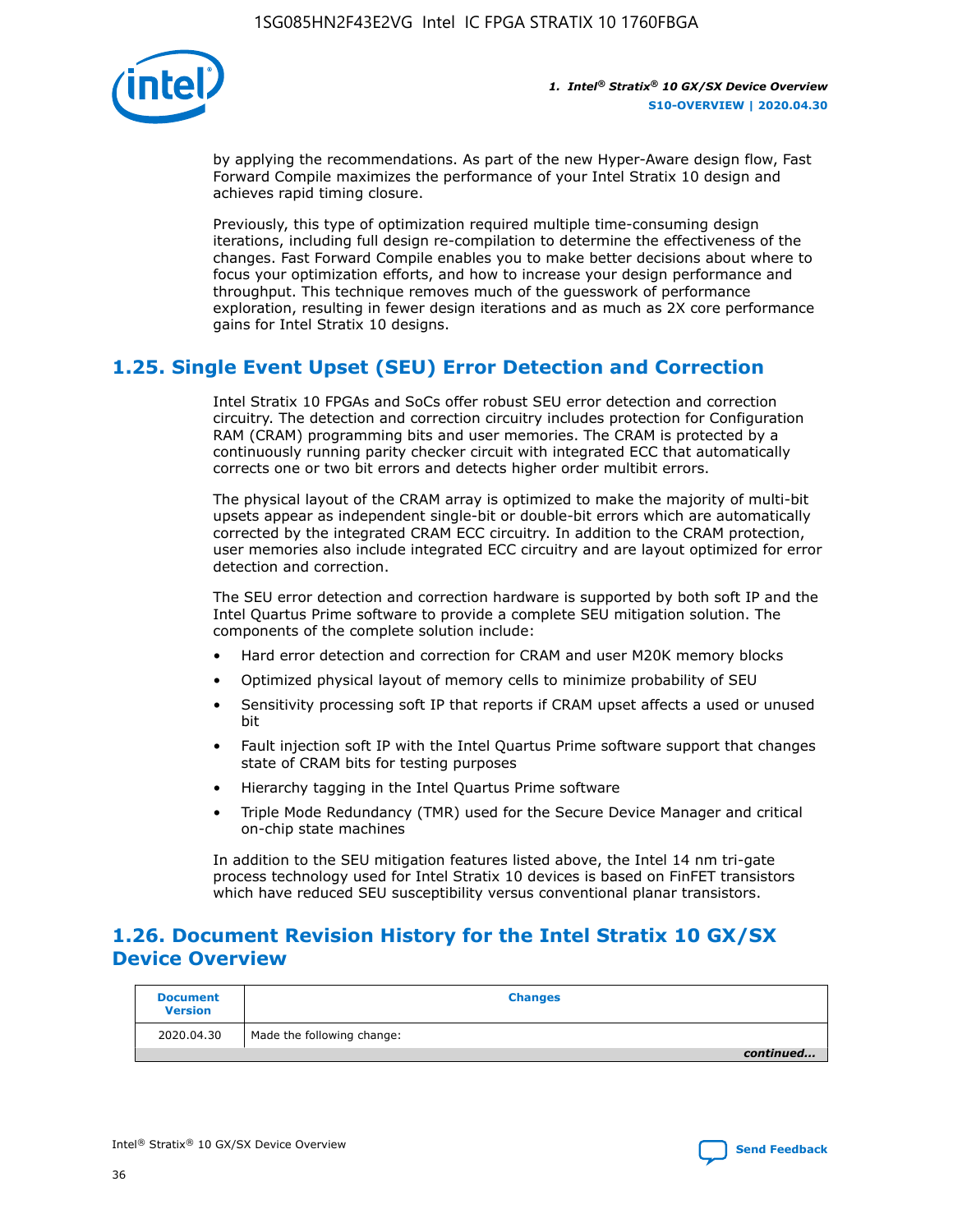

| <b>Document</b><br><b>Version</b> | <b>Changes</b>                                                                                                                                                                                                                                                                                                                                                                                                                                                                                                                                                                                                                                                                                                                                                                                                                                                                                                                                                                                              |
|-----------------------------------|-------------------------------------------------------------------------------------------------------------------------------------------------------------------------------------------------------------------------------------------------------------------------------------------------------------------------------------------------------------------------------------------------------------------------------------------------------------------------------------------------------------------------------------------------------------------------------------------------------------------------------------------------------------------------------------------------------------------------------------------------------------------------------------------------------------------------------------------------------------------------------------------------------------------------------------------------------------------------------------------------------------|
|                                   | Added the GX 10M variant.                                                                                                                                                                                                                                                                                                                                                                                                                                                                                                                                                                                                                                                                                                                                                                                                                                                                                                                                                                                   |
| 2020.03.24                        | Made the following changes:<br>Added advanced security (-AS) devices.<br>Added level shifter details for the Intel Stratix 10 SX/GX 400 device.                                                                                                                                                                                                                                                                                                                                                                                                                                                                                                                                                                                                                                                                                                                                                                                                                                                             |
| 2019.08.19                        | Made the following changes:<br>Added composition details for the leaded and lead-free contact device options.<br>$\bullet$<br>Updated the I/O PLL counts.                                                                                                                                                                                                                                                                                                                                                                                                                                                                                                                                                                                                                                                                                                                                                                                                                                                   |
| 2019.02.15                        | Made the following changes:<br>Changed the number of included logic elements globally.<br>$\bullet$<br>Removed logic density 450, logic density 550, and package code 48 from the "Sample Ordering<br>$\bullet$<br>Code and Available Options for Intel Stratix 10 Devices" figure.<br>Updated description of the higher density in the "Innovations in Intel Stratix 10 FPGAs and SoCs"<br>section.<br>Updated description of the general purpose I/Os in the "Intel Stratix 10 FPGA and SoC Common<br>$\bullet$<br>Device Features" table.<br>Removed support for LPDDR3 globally.<br>Updated the "Intel Stratix 10 FPGA and SoC Architecture Block Diagram" figure.<br>$\bullet$<br>Updated the "Intel Stratix 10 GX/SX FPGA and SoC Family Plan-FPGA Core (part 1)" table.<br>$\bullet$<br>Updated the "Intel Stratix 10 GX/SX FPGA and SoC Family Plan-Interconnects, PLLs and Hard IP<br>(part 2)" table.<br>Updated and merged the "Intel Stratix 10 GX/SX FPGA and SoC Family Package Plan" tables. |
| 2018.08.08                        | Made the following changes:<br>Changed the specs for QDRII+ and QDRII+ Xtreme and added specs for QDRIV in the "External<br>$\bullet$<br>Memory Interface Performance" table.<br>Updated description of the power options in the "Sample Ordering Code and Available Options for<br>Intel Stratix 10 Devices" figure.<br>Changed the description of the technology and power management features in the "Intel Stratix 10<br>FPGA and SoC Common Device Features" table.<br>Changed the description of SmartVID in the "Power Management" section.<br>Changed the direction arrow from the coefficient registers block in the "DSP Block: High Precision<br>$\bullet$<br>Fixed Point Mode" figure.                                                                                                                                                                                                                                                                                                          |
| 2017.10.30                        | Made the following changes:<br>Removed the embedded eSRAM feature globally.<br>$\bullet$<br>Removed the Low Power (VID) and Military operating temperature options, and package code 53<br>$\bullet$<br>from the "Sample Ordering Code and Available Options for Stratix 10 Devices" figure.<br>Changed the Maximum transceiver data rate (chip-to-chip) specification for L-Tile devices in the<br>"Key Features of Intel Stratix 10 Devices Compared to Stratix V Devices" table.                                                                                                                                                                                                                                                                                                                                                                                                                                                                                                                         |
| 2016.10.31                        | Made the following changes:<br>• Changed the number of available transceivers to 96, globally.<br>Changed the single-precision floating point performance to 10 TFLOP, globally.<br>Changed the maximum datarate to 28.3 Gbps, globally.<br>٠<br>Changed some of the features listed in the "Stratix 10 GX/SX Device Overview" section.<br>$\bullet$<br>Changed descriptions for the GX and SX devices in the "Stratix 10 Family Variants" section.<br>$\bullet$<br>Changed the "Sample Ordering Code and Available Options for Stratix 10 Devices" figure.<br>Changed the features listed in the "Key Features of Stratix 10 Devices Compared to Stratix V<br>Devices" table.<br>Changed the descriptions of the following areas of the "Stratix 10 FPGA and SoC Common Device<br>Features" table:<br>- Transceiver hard IP<br>- Internal memory blocks<br>- Core clock networks<br>- Packaging<br>Reorganized and updated all tables in the "Stratix 10 FPGA and SoC Family Plan" section.                |
|                                   | continued                                                                                                                                                                                                                                                                                                                                                                                                                                                                                                                                                                                                                                                                                                                                                                                                                                                                                                                                                                                                   |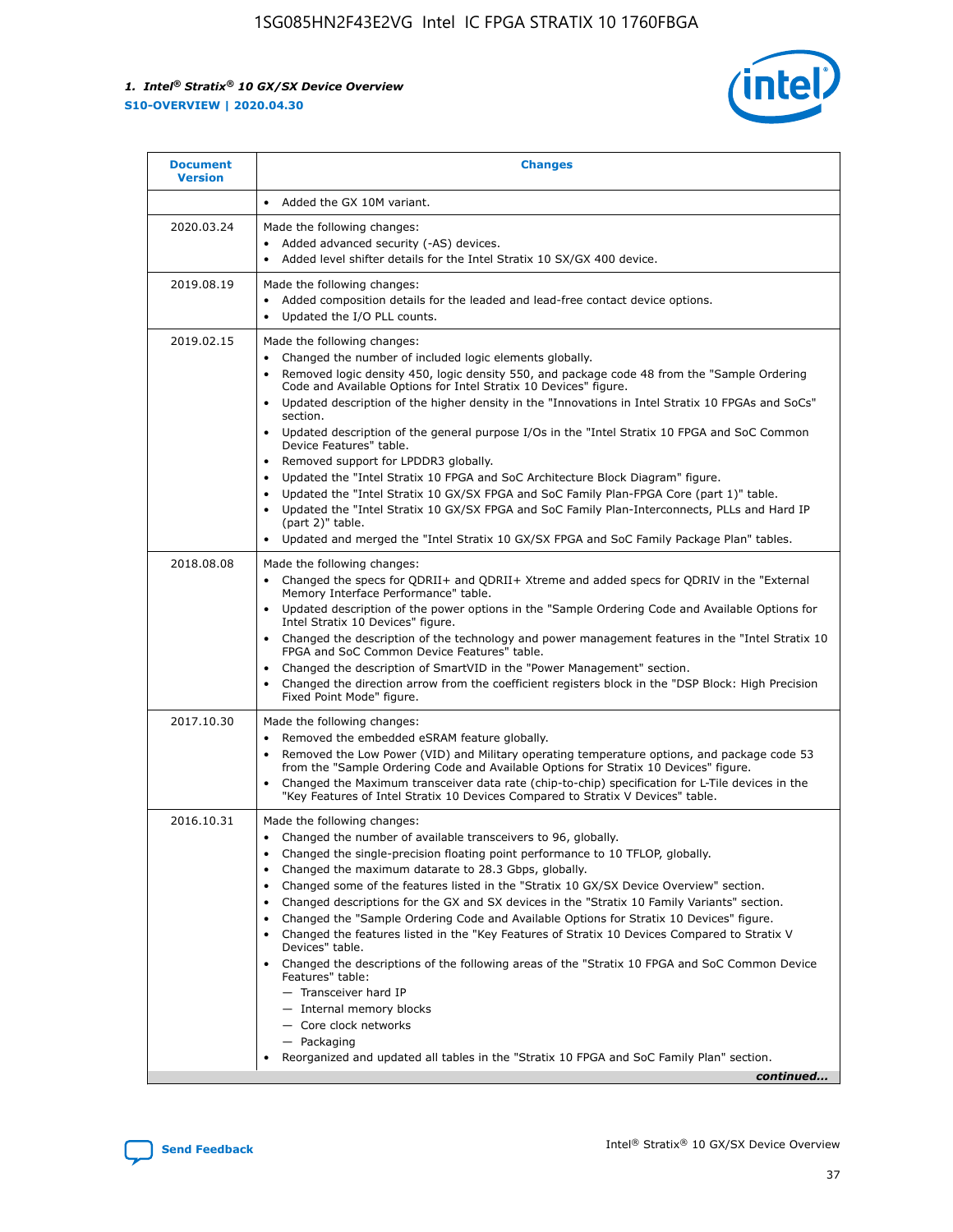

| <b>Document</b><br><b>Version</b> | <b>Changes</b>                                                                                                                                                                                                                                                                                                                                                                                                                                                                                                                                                                                                                                                                                                                                                                                                                                                                                                                                                                                     |  |
|-----------------------------------|----------------------------------------------------------------------------------------------------------------------------------------------------------------------------------------------------------------------------------------------------------------------------------------------------------------------------------------------------------------------------------------------------------------------------------------------------------------------------------------------------------------------------------------------------------------------------------------------------------------------------------------------------------------------------------------------------------------------------------------------------------------------------------------------------------------------------------------------------------------------------------------------------------------------------------------------------------------------------------------------------|--|
|                                   | Removed the "Migration Between Arria 10 FPGAs and Stratix 10 FPGAs" section.<br>Removed footnotes from the "Transceiver PCS Features" table.<br>Changed the HMC description in the "External Memory and General Purpose I/O" section.<br>Changed the number of fPLLs in the "Fractional Synthesis PLLs and I/O PLLs" section.<br>Clarified HMC data width support in the "Key Features of the Stratix 10 HPS" table.<br>Changed the description in the "Internal Embedded Memory" section.<br>Changed the datarate for the Standard PCS and SDI PCS features in the "Transceiver PCS Features"<br>table.<br>Added a note to the "PCI Express Gen1/Gen2/Gen3 Hard IP" section.<br>Updated the "Key Features of the Stratix 10 HPS" table.<br>Changed the description for the Cache coherency unit in the "Key Features of the Stratix 10 HPS"<br>table.<br>Changed the description for the external SDRAM and Flash memory interfaces for HPS in the "Key<br>Features of the Stratix 10 HPS" table. |  |
| 2015.12.04                        | Initial release.                                                                                                                                                                                                                                                                                                                                                                                                                                                                                                                                                                                                                                                                                                                                                                                                                                                                                                                                                                                   |  |